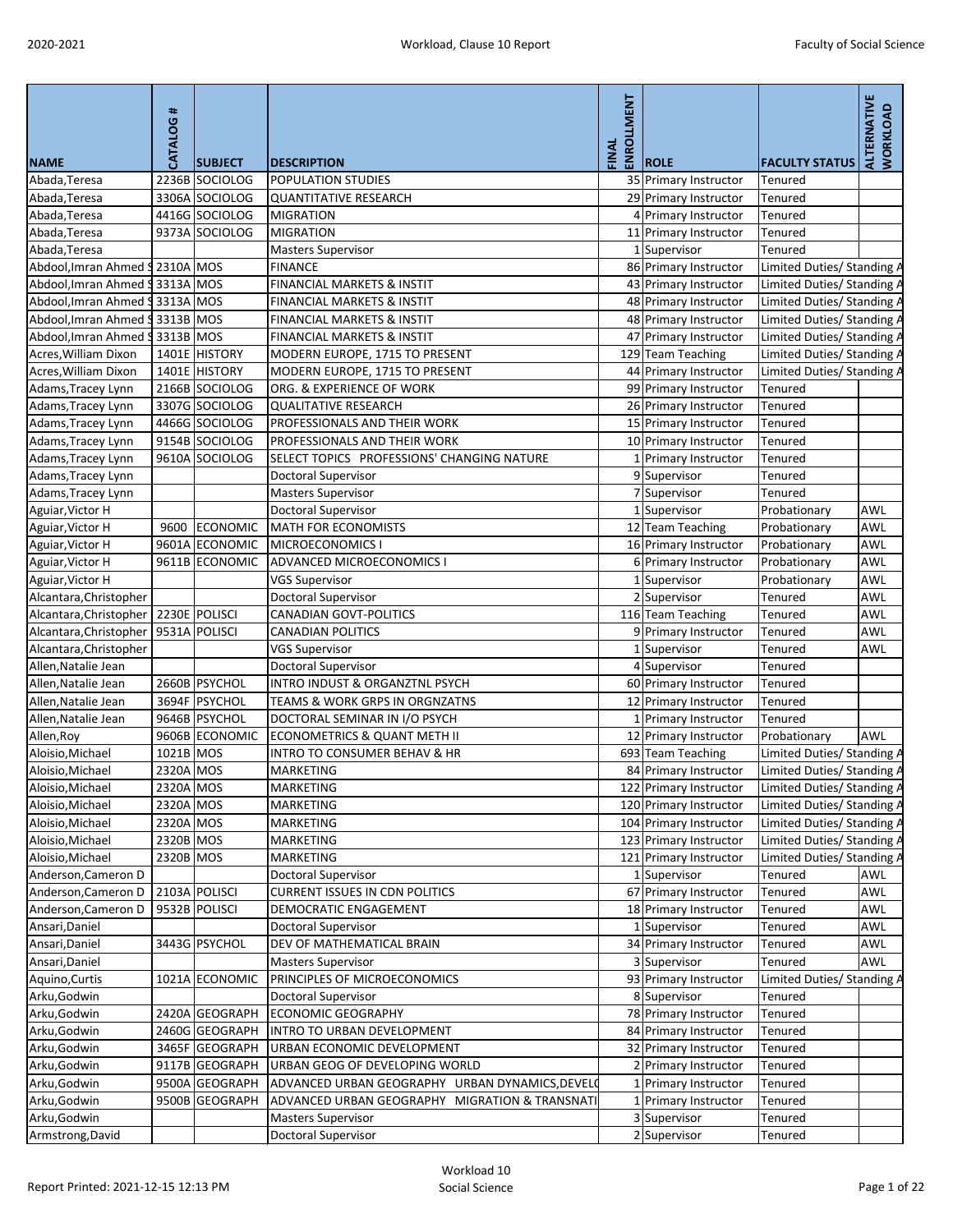|                                                | <b>CATALOG#</b> |                                  |                                                            | ENROLLMENT<br>FINAL |                                               |                                   | <b>ALTERNATIVE</b><br>WORKLOAD |
|------------------------------------------------|-----------------|----------------------------------|------------------------------------------------------------|---------------------|-----------------------------------------------|-----------------------------------|--------------------------------|
| <b>NAME</b>                                    |                 | <b>SUBJECT</b>                   | <b>DESCRIPTION</b>                                         |                     | <b>ROLE</b>                                   | <b>FACULTY STATUS</b>             |                                |
| Armstrong, David                               |                 | 9590A POLISCI                    | <b>METHODOLOGY</b>                                         |                     | 12 Primary Instructor                         | Tenured                           |                                |
| Armstrong, David                               |                 | 9592A POLISCI                    | <b>MACHINE LEARNING</b>                                    |                     | 8 Primary Instructor                          | <b>Tenured</b>                    |                                |
| Ashby, Karen Jennifer                          |                 | 3312A SOCIOLOG                   | <b>WRONGFULLY CONVICTED</b>                                |                     | 37 Primary Instructor                         | Permanent                         |                                |
| Ashby, Karen Jennifer                          |                 | 3312B SOCIOLOG                   | <b>WRONGFULLY CONVICTED</b>                                |                     | 35 Primary Instructor                         | Permanent                         |                                |
| Ashby, Karen Jennifer                          |                 | 3358F SOCIOLOG                   | WOMEN AND CRIME                                            |                     | 37 Primary Instructor                         | Permanent                         |                                |
| Ashby, Karen Jennifer                          |                 | 3358G SOCIOLOG                   | <b>WOMEN AND CRIME</b><br>ADVANCED DEVIANCE MASS MURDERERS |                     | 34 Primary Instructor                         | Permanent                         |                                |
| Ashby, Karen Jennifer<br>Ashby, Karen Jennifer |                 | 4437F SOCIOLOG<br>4437G SOCIOLOG | ADVANCED DEVIANCE MASS MURDERERS                           |                     | 20 Primary Instructor<br>5 Primary Instructor | Permanent                         |                                |
| Ashby, Karen Jennifer                          |                 | 4442F SOCIOLOG                   | <b>SERIAL KILLERS</b>                                      |                     | 20 Primary Instructor                         | Permanent<br>Permanent            |                                |
| Ashby, Karen Jennifer                          |                 | 4442G SOCIOLOG                   | <b>SERIAL KILLERS</b>                                      |                     | 16 Primary Instructor                         | Permanent                         |                                |
| Ashmore, Peter E                               |                 |                                  | <b>Doctoral Supervisor</b>                                 |                     | 2 Supervisor                                  | <b>Tenured</b>                    |                                |
| Ashmore, Peter E                               |                 | 2330A GEOGRAPH                   | <b>GEOMORPHOLOGY &amp; HYDROLOGY</b>                       |                     | 38 Primary Instructor                         | Tenured                           |                                |
| Ashmore, Peter E                               |                 | 3334A GEOGRAPH                   | <b>GEOMORPHOLOGY OF RIVER CHANNEL</b>                      |                     | 19 Primary Instructor                         | Tenured                           |                                |
| Ashmore, Peter E                               |                 | 9200B GEOGRAPH                   | ADV STUDIES IN PHYSICAL GEOG GIS IN FLUVIAL GEOMORP        |                     | 1 Primary Instructor                          | Tenured                           |                                |
| Ashmore, Peter E                               |                 | 9998A GEOGRAPH                   | <b>DEBATES IN GEOGRAPHIC THOUGHT</b>                       |                     | 24 Team Teaching                              | <b>Tenured</b>                    |                                |
| Ashmore, Peter E                               |                 |                                  | <b>Masters Supervisor</b>                                  |                     | 3 Supervisor                                  | Tenured                           |                                |
| Atkinson, Michael L                            |                 | 1000 PSYCHOL                     | INTRODUCTION TO PSYCHOLOGY                                 |                     | 2905 Team Teaching                            | Tenured                           |                                |
| Babcock, Sarah Elizabet                        |                 | 2035A PSYCHOL                    | UNDRSTNDING YOURSELF & OTHERS                              |                     | 148 Primary Instructor                        | Graduate Student Teachin          |                                |
| Babcock, Sarah Elizabet                        |                 | 2070A PSYCHOL                    | SOCIAL PSYCHOLOGY                                          |                     | 141 Primary Instructor                        | Graduate Student Teachin          |                                |
| Ballucci, Dale                                 |                 | 3260B SOCIOLOG                   | SOCIOLOGY OF LAW                                           |                     | 151 Primary Instructor                        | Probationary                      |                                |
| Ballucci, Dale                                 |                 | 4407G SOCIOLOG                   | <b>CRIMINOLOGICAL THRY &amp; RESEARCH</b>                  |                     | 5 Primary Instructor                          | Probationary                      |                                |
| Ballucci, Dale                                 |                 | 4455F SOCIOLOG                   | ADVANCED SOCIOLOGY OF LAW                                  |                     | 20 Primary Instructor                         | Probationary                      |                                |
| Ballucci, Dale                                 |                 | 9130B SOCIOLOG                   | CRIM THEORY AND RESEARCH                                   |                     | 5 Primary Instructor                          | Probationary                      |                                |
| Ballucci, Dale                                 |                 |                                  | <b>Masters Supervisor</b>                                  |                     | 3 Supervisor                                  | Probationary                      |                                |
| Barr, Lauren                                   | 2259            | SOCIOLOG                         | SOCIOLOGY OF DEVIANCE                                      |                     | 188 Primary Instructor                        | Limited Duties/ Standing A        |                                |
| Barr, Lauren                                   |                 | 1021E SOCIOLOG                   | <b>INTRODUCTION TO SOCIOLOGY</b>                           |                     | 156 Primary Instructor                        | Limited Duties/ Standing A        |                                |
| Barr, Lauren                                   |                 | 2144B SOCIOLOG                   | SOCIOLOGY OF EDUCATION                                     |                     | 110 Primary Instructor                        | Limited Duties/ Standing A        |                                |
| Barr, Lauren                                   |                 | 2206A SOCIOLOG                   | RESEARCH METHODS IN SOCIOLOGY                              |                     | 38 Primary Instructor                         | Limited Duties/ Standing A        |                                |
| Barr, Lauren                                   |                 | 2247A SOCIOLOG                   | SOCIOLOGY OF HEALTH CARE                                   |                     | 53 Primary Instructor                         | Limited Duties/ Standing A        |                                |
| Barr, Lauren                                   |                 | 2247B SOCIOLOG                   | SOCIOLOGY OF HEALTH CARE                                   |                     | 103 Primary Instructor                        | Limited Duties/ Standing A        |                                |
| Batterink, Laura                               |                 |                                  | Doctoral Supervisor                                        |                     | Supervisor                                    | Probationary                      |                                |
| Batterink, Laura                               |                 | 3184F PSYCHOL                    | RSRCH IN THE PSYCH OF LANGUAGE                             |                     | 17 Primary Instructor                         | Probationary                      |                                |
| Batterink, Laura                               |                 | 3224A PSYCHOL                    | <b>NEUROPSYCH &amp; COGNTV NEUROSCI</b>                    |                     | 37 Primary Instructor                         | Probationary                      |                                |
| Batterink, Laura                               |                 | 3224B PSYCHOL                    | <b>NEUROPSYCH &amp; COGNTV NEUROSCI</b>                    |                     | 21 Primary Instructor                         | Probationary                      |                                |
| Batterink, Laura                               |                 |                                  | <b>Masters Supervisor</b>                                  |                     | 6 Supervisor                                  | Probationary                      |                                |
| Baxter, Jamie W                                |                 |                                  | Doctoral Supervisor                                        |                     | Supervisor                                    | Tenured                           |                                |
| Baxter, Jamie W                                |                 |                                  | <b>Masters Supervisor</b>                                  |                     | 3 Supervisor                                  | <b>Tenured</b>                    |                                |
| Beckett, Greg Allan                            |                 | 2277G ANTHRO                     | ANTHROPOLOGY OF DISASTER                                   |                     | 37 Primary Instructor                         | Probationary                      | <b>AWL</b>                     |
| Beckett, Greg Allan                            |                 | 3350F ANTHRO                     | <b>SOCIETY AND CULTURE I</b>                               |                     | 33 Primary Instructor                         | Probationary                      | <b>AWL</b>                     |
| Beckett, Greg Allan                            |                 | 3351G ANTHRO                     | SOCIETY AND CULTURE II                                     |                     | 14 Primary Instructor                         | Probationary                      | <b>AWL</b>                     |
| Beckett, Greg Allan                            |                 | 4494F ANTHRO                     | ADV SPEC TP IN ANTHROPOLOGY READING AND WRITING E          |                     | 4 Primary Instructor                          | Probationary                      | <b>AWL</b>                     |
| Beckett, Greg Allan                            |                 | 9225A ANTHRO                     | SPEC.TOPICS-SOCIOCULTURAL ANTH                             |                     | 7 Primary Instructor                          | Probationary                      | <b>AWL</b>                     |
| Beckett, Gregory Alan                          |                 |                                  | Doctoral Supervisor                                        |                     | 1 Supervisor                                  | Probationary                      | AWL                            |
| Beckett, Gregory Alan                          |                 |                                  | <b>Masters Supervisor</b>                                  |                     | 3 Supervisor                                  | Probationary                      | <b>AWL</b>                     |
| Bednar, Daniel                                 |                 | 2090A GEOGRAPH                   | <b>SPACE EXPLORATION</b>                                   |                     | 110 Primary Instructor                        | <b>Limited Duties/ Standing A</b> |                                |
| Bell, Lindsay A.                               |                 | 2245F ANTHRO                     | <b>APPROACHES TO LANGUAGE</b>                              |                     | 60 Primary Instructor                         | Probationary                      |                                |
| Bell, Lindsay A.                               |                 | 9200B ANTHRO                     | SOCIOCULTURAL ANTHRO. - THEORY                             |                     | 6 Primary Instructor                          | Probationary                      |                                |
| Bell, Lindsay A.                               |                 |                                  | <b>Masters Supervisor</b>                                  |                     | 3 Supervisor                                  | Probationary                      |                                |
| Bellchamber, Nigel Geo 9912B PUBLICAD          |                 |                                  | <b>FINANCIAL MANAGEMENT</b>                                |                     | 28 Primary Instructor                         | Limited Duties/ Standing A        |                                |
| Benson, Alex                                   |                 |                                  | <b>Doctoral Supervisor</b>                                 |                     | 3 Supervisor                                  | Probationary                      | <b>AWL</b>                     |
| Benson, Alex                                   |                 | 2061A PSYCHOL                    | PSYCHOLOGY AT WORK                                         |                     | 213 Primary Instructor                        | Probationary                      | AWL                            |
| Benson, Alex                                   |                 | 9650A PSYCHOL                    | ADVANCED TOPICS IN PSYCHOLOGY                              |                     | 10 Primary Instructor                         | Probationary                      | <b>AWL</b>                     |
| Benson, Alex                                   |                 |                                  | <b>Masters Supervisor</b>                                  |                     | 4 Supervisor                                  | Probationary                      | AWL                            |
| Biskupski-Mujanovic, Sa 3001G POLISCI          |                 |                                  | <b>TRANSITIONAL JUSTICE</b>                                |                     | 4 Primary Instructor                          | Graduate Student Teachin          |                                |
| Biskupski-Mujanovic, Sa 3001G TJ               |                 |                                  | STUDIES IN TRANSITIONAL JST                                |                     | 7 Primary Instructor                          | Graduate Student Teachin          |                                |
| <b>Biswas Mellamphy, Nandita</b>               |                 |                                  | <b>Doctoral Supervisor</b>                                 |                     | 4 Supervisor                                  | Tenured                           | <b>AWL</b>                     |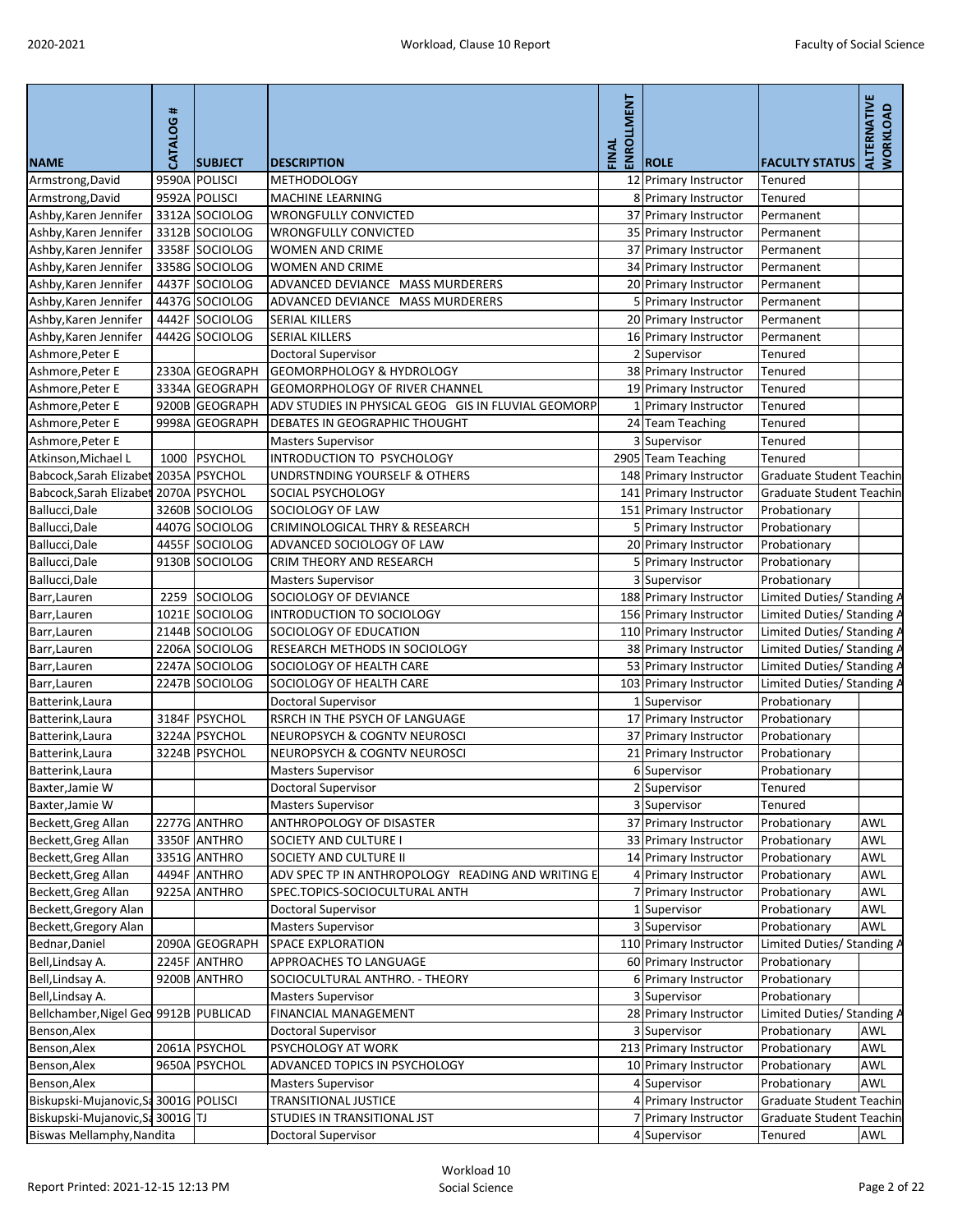| <b>NAME</b>                             | CATALOG#  | <b>SUBJECT</b> | <b>DESCRIPTION</b>                        | ENROLLMENT<br>FINAL | <b>ROLE</b>            | <b>FACULTY STATUS</b>           | ALTERNATIVE<br><b>WORKLOAD</b> |
|-----------------------------------------|-----------|----------------|-------------------------------------------|---------------------|------------------------|---------------------------------|--------------------------------|
| Biswas Mellamphy, Nar 2142B POLISCI     |           |                | POLITICS & POP CULTURE                    |                     | 475 Primary Instructor | Tenured                         | <b>AWL</b>                     |
| Biswas Mellamphy, Nar 3207G POLISCI     |           |                | WOMEN, SEX AND POLITICS                   |                     | 62 Primary Instructor  | Tenured                         | <b>AWL</b>                     |
| <b>Biswas Mellamphy, Nandita</b>        |           |                | <b>Masters Supervisor</b>                 |                     | 2 Supervisor           | Tenured                         | <b>AWL</b>                     |
| Block, Pamela Lynne                     |           |                | Doctoral Supervisor                       |                     | 1 Supervisor           | Tenured                         | <b>AWL</b>                     |
| Block, Pamela Lynne                     |           | 1021B ANTHRO   | <b>INTRO SOCIOCUL &amp; LINGUIST ANTH</b> |                     | 201 Team Teaching      | Tenured                         | <b>AWL</b>                     |
| Block, Pamela Lynne                     |           | 2278F ANTHRO   | RACE, ETHNICITY, AND IDENTITY             |                     | 41 Primary Instructor  | Tenured                         | <b>AWL</b>                     |
| Block, Pamela Lynne                     |           | 2290F ANTHRO   | <b>CULTURES OF HEALTH</b>                 |                     | 34 Primary Instructor  | Tenured                         | <b>AWL</b>                     |
| Block, Pamela Lynne                     |           | 9217B ANTHRO   | <b>TOPICS IN ANTHRO &amp; EMBODIMENT</b>  |                     | 4 Primary Instructor   | Tenured                         | <b>AWL</b>                     |
| Bodell, Lindsay                         |           | 2310B PSYCHOL  | <b>ABNORMAL PSYCHOLOGY</b>                |                     | 126 Primary Instructor | Probationary                    |                                |
| Bodell, Lindsay                         |           | 9903B PSYCHOL  | LIFESPAN PSYCHOPATHOLOGY II               |                     | 15 Team Teaching       | Probationary                    |                                |
| Bodell, Lindsay                         |           |                | <b>Masters Supervisor</b>                 |                     | 3 Supervisor           | Probationary                    |                                |
| Bousfield, Dan                          |           | 1020E POLISCI  | <b>INTRODUCTION TO POLI SCI</b>           |                     | 661 Team Teaching      | <b>Limited Term</b>             |                                |
| Bousfield, Dan                          |           | 2140A POLISCI  | <b>GLOBALIZATION</b>                      |                     | 212 Primary Instructor | <b>Limited Term</b>             |                                |
| Bousfield, Dan                          |           | 3201G POLISCI  | <b>ISSUES IN INTERNATIONAL LAW</b>        |                     | 100 Primary Instructor | <b>Limited Term</b>             |                                |
| Bousfield, Dan                          |           | 3210F POLISCI  | CANADA-U.S. RELATIONS                     |                     | 103 Primary Instructor | <b>Limited Term</b>             |                                |
| Bousfield, Dan                          |           | 3365G POLISCI  | <b>GLOBAL POLITICAL ECONOMY</b>           |                     | 57 Primary Instructor  | <b>Limited Term</b>             |                                |
| Bousfield, Dan                          |           | 4201G POLISCI  | THE UN AND GLOBAL GOVERNANCE              |                     | 15 Primary Instructor  | <b>Limited Term</b>             |                                |
| Bousfield, Dan                          |           | 4512G POLISCI  | ADV SP TOPICS IN IR/COMP POLIT            |                     | 16 Primary Instructor  | <b>Limited Term</b>             |                                |
| Bowlus, Audra J                         |           |                | <b>Doctoral Supervisor</b>                |                     | 5 Supervisor           | Tenured                         |                                |
| Bowlus, Audra J                         |           | 4400E ECONOMIC | SENIOR RESEARCH SEMINAR IN ECO            |                     | 21 Team Teaching       | Tenured                         |                                |
| Bowlus, Audra J                         |           | 9642A ECONOMIC | LABOUR ECONOMICS - ECONOMICS &            |                     | 5 Primary Instructor   | Tenured                         |                                |
| Bowlus, Audra J                         |           | 9770A ECONOMIC | COMMUNICATION AND PROFESSIONAL            |                     | 10 Primary Instructor  | Tenured                         |                                |
| Bowlus, Audra J                         |           | 9771B ECONOMIC | COMMUNICATION AND PROFESSIONAL            |                     | 9 Primary Instructor   | Tenured                         |                                |
| Bowlus, Audra J                         |           | 9880A ECONOMIC | COMMUNICATION AND PROFESSIONAL            |                     | 7 Primary Instructor   | Tenured                         |                                |
| Bowlus, Audra J                         |           | 9881B ECONOMIC | <b>COMMUNICATION AND PROFESSIONAL</b>     |                     | 6 Primary Instructor   | Tenured                         |                                |
| Brou, Daniel                            |           | 9501B ECONOMIC | MICROECON THEORY FOR FINANCE              |                     | 17 Primary Instructor  | Tenured                         |                                |
| Brou, Daniel                            | 3313B MOS |                | <b>FINANCIAL MARKETS &amp; INSTIT</b>     |                     | 46 Primary Instructor  | Tenured                         |                                |
| Brown, Matthew Floyd   2040A   PSYCHOL  |           |                | CHILD DEVELOPMENT                         |                     | 126 Primary Instructor | <b>Graduate Student Teachin</b> |                                |
| <b>Butler, Blake Edward</b>             |           |                | Doctoral Supervisor                       |                     | 1 Supervisor           | Probationary                    |                                |
| Butler, Blake Edward                    |           | 2015B PSYCHOL  | PSYCH OF PERCEPTION                       |                     | 118 Primary Instructor | Probationary                    |                                |
| Butler, Blake Edward                    |           | 2115B PSYCHOL  | INTRO SENSATION & PERCEPTION              |                     | 72 Primary Instructor  | Probationary                    |                                |
| <b>Butler, Blake Edward</b>             |           |                | <b>Masters Supervisor</b>                 |                     | 6 Supervisor           | Probationary                    |                                |
| Buzzelli, Michael                       |           | 3463G GEOGRAPH | <b>HOUSING</b>                            |                     | 17 Primary Instructor  | Tenured                         | <b>AWL</b>                     |
| Buzzelli, Michael                       |           | 9099B GEOGRAPH | <b>RESEARCH DESIGN AND PRESENTAT</b>      |                     | 15 Team Teaching       | Tenured                         | <b>AWL</b>                     |
| Buzzelli, Michael                       | 9500B RPE |                | <b>KNOWLEDGE MOBILISATION</b>             |                     | 5 Primary Instructor   | Tenured                         | <b>AWL</b>                     |
| Buzzelli, Michele Damiano               |           |                | Doctoral Supervisor                       |                     | Supervisor             | Tenured                         | <b>AWL</b>                     |
| Buzzelli, Michele Damiano               |           |                | <b>Masters Supervisor</b>                 |                     | 2 Supervisor           | Tenured                         | <b>AWL</b>                     |
| Calnitsky, David                        |           | 3404F SOCIOLOG | MODERN SOCIOLOGICAL THEORY                |                     | 27 Primary Instructor  | Probationary                    |                                |
| Calnitsky, David                        |           | 3404G SOCIOLOG | MODERN SOCIOLOGICAL THEORY                |                     | 28 Primary Instructor  | Probationary                    |                                |
| Calnitsky, David                        |           | 3404G SOCIOLOG | MODERN SOCIOLOGICAL THEORY                |                     | 18 Primary Instructor  | Probationary                    |                                |
| Calnitsky, David                        |           | 9191A SOCIOLOG | <b>MARXIAN SOCIAL SCIENCE</b>             |                     | 3 Primary Instructor   | Probationary                    |                                |
| Calnitsky, David                        |           |                | <b>Masters Supervisor</b>                 |                     | 1 Supervisor           | Probationary                    |                                |
| Calogero, Rachel                        |           |                | <b>Doctoral Supervisor</b>                |                     | 2 Supervisor           | Tenured                         | <b>AWL</b>                     |
| Calogero, Rachel                        |           | 2074A PSYCHOL  | PSYCHOLOGY OF GENDER                      |                     | 176 Primary Instructor | Tenured                         | <b>AWL</b>                     |
| Calogero, Rachel                        |           | 9733B PSYCHOL  | AD. TOPICS IN PSYCH. OF GENDER            |                     | 6 Primary Instructor   | Tenured                         | <b>AWL</b>                     |
| Calogero, Rachel                        |           |                | <b>Masters Supervisor</b>                 |                     | 4 Supervisor           | Tenured                         | <b>AWL</b>                     |
| Campbell, Douglas Gran 2222G ANTHRO     |           |                | DEBATES IN SOCIOCULT ANTHRO               |                     | 44 Primary Instructor  | Limited Duties/ Standing A      |                                |
| Campbell, John Donald 2020A PSYCHOL     |           |                | <b>DRUGS &amp; BEHAVIOR</b>               |                     | 130 Primary Instructor | Limited Duties/ Standing A      |                                |
| Campbell, John Donald 2032B PSYCHOL     |           |                | PSYCH OF CRIME & CORRECTIONS              |                     | 659 Primary Instructor | Limited Duties/ Standing A      |                                |
| Campbell, John Donald   2035A   PSYCHOL |           |                | <b>UNDRSTNDING YOURSELF &amp; OTHERS</b>  |                     | 371 Primary Instructor | Limited Duties/ Standing A      |                                |
| Campbell, Lorne                         |           |                | <b>Doctoral Supervisor</b>                |                     | 4 Supervisor           | Tenured                         |                                |
| Campbell, Lorne                         |           | 3724F PSYCHOL  | THE SCIENCE OF ROMANTIC REL               |                     | 85 Primary Instructor  | Tenured                         |                                |
| Campbell, Lorne                         |           | 3780G PSYCHOL  | RES. IN SOC. PSYCHOL.                     |                     | 18 Primary Instructor  | Tenured                         |                                |
| Campbell, Lorne                         |           | 9701B PSYCHOL  | THEORIES IN SOCIAL PSYCHOLOGY             |                     | 14 Primary Instructor  | <b>Tenured</b>                  |                                |
| Campbell, Lorne                         |           |                | <b>Masters Supervisor</b>                 |                     | 1 Supervisor           | Tenured                         |                                |
| Caplan, Adam                            | 3325A MOS |                | <b>E-COMMERCE STRATEGY</b>                |                     | 45 Primary Instructor  | Limited Duties/ Standing A      |                                |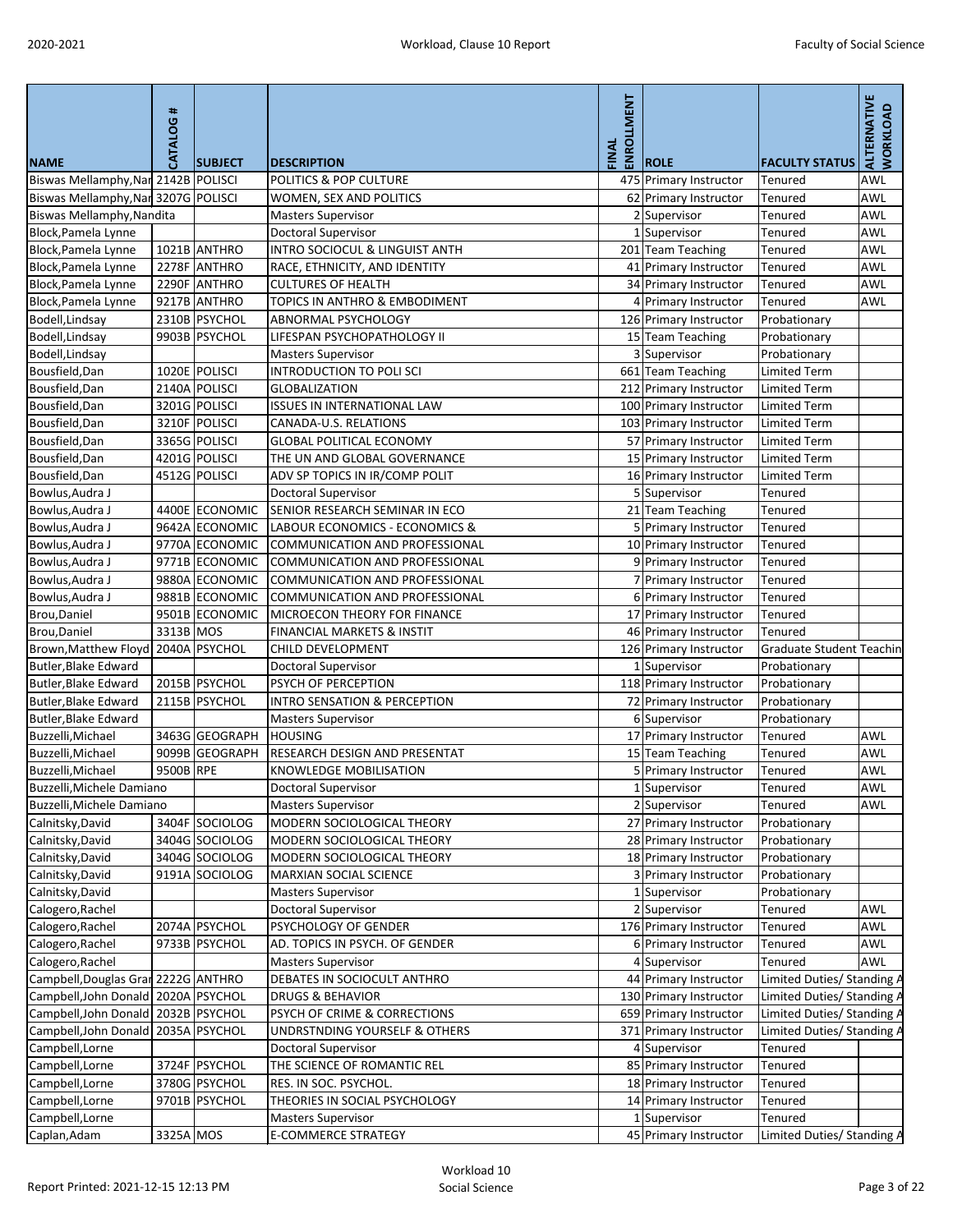| <b>NAME</b>                            | <b>CATALOG#</b> | <b>SUBJECT</b>  | <b>DESCRIPTION</b>                                | ENROLLMENT<br>FINAL | <b>ROLE</b>                                    | <b>FACULTY STATUS</b>                        | ALTERNATIVE<br><b>WORKLOAD</b> |
|----------------------------------------|-----------------|-----------------|---------------------------------------------------|---------------------|------------------------------------------------|----------------------------------------------|--------------------------------|
| Carew, Matthew Georg 2154A ECONOMIC    |                 |                 | <b>MONEY</b>                                      |                     | 73 Primary Instructor                          | Limited Duties/ Standing /                   |                                |
| Carew, Matthew Georg 2167B ECONOMIC    |                 |                 | <b>INTERNATIONAL ECONOMICS</b>                    |                     | 182 Primary Instructor                         | Limited Duties/ Standing A                   |                                |
| Cassidy, Gale Lynn                     | 2140            | SOCIOLOG        | <b>SOCIAL PROBLEMS</b>                            |                     | 117 Primary Instructor                         | <b>Limited Term</b>                          |                                |
| Cassidy, Gale Lynn                     | 2235            | SOCIOLOG        | THE FAMILY                                        |                     | 79 Primary Instructor                          | <b>Limited Term</b>                          |                                |
| Cassidy, Gale Lynn                     |                 | 2172A SOCIOLOG  | <b>ADVERTISING AND SOCIETY</b>                    |                     | 370 Primary Instructor                         | <b>Limited Term</b>                          |                                |
| Cassidy, Gale Lynn                     |                 | 2172B SOCIOLOG  | ADVERTISING AND SOCIETY                           |                     | 344 Primary Instructor                         | <b>Limited Term</b>                          |                                |
| Caucutt, Elizabeth                     |                 |                 | Doctoral Supervisor                               |                     | 1 Supervisor                                   | <b>Tenured</b>                               |                                |
| Caucutt, Elizabeth                     | 9600            | <b>ECONOMIC</b> | <b>MATH FOR ECONOMISTS</b>                        |                     | 12 Team Teaching                               | Tenured                                      |                                |
| Caucutt, Elizabeth                     |                 | 3320B ECONOMIC  | <b>ADVANCED MACRO I</b>                           |                     | 12 Primary Instructor                          | Tenured                                      |                                |
| Caucutt, Elizabeth                     |                 | 3325B ECONOMIC  | ECONOMIC DEVELOPMENT II                           |                     | 6 Primary Instructor                           | Tenured                                      |                                |
| Caucutt, Elizabeth                     |                 | 9603A ECONOMIC  | <b>MACROECONOMICS I</b>                           |                     | 12 Primary Instructor                          | Tenured                                      |                                |
| Chambers, Carol-Lynn                   |                 | 9903L PUBLICAD  | ORG BEHAVIOUR/LOCAL GOVT                          |                     | 24 Primary Instructor                          | Limited Duties/ Standing A                   |                                |
| Chaves, Daniel V                       |                 | 2222A ECONOMIC  | <b>ECONOMETRICS I</b>                             |                     | 80 Primary Instructor                          | Probationary                                 |                                |
| Chaves, Daniel V                       |                 | 2222A ECONOMIC  | <b>ECONOMETRICS I</b>                             |                     | 32 Primary Instructor                          | Probationary                                 |                                |
| Cho, Sunghoon                          |                 | 1022A ECONOMIC  | PRINCIPLES OF MACROECONOMICS                      |                     | 124 Primary Instructor                         | Limited Duties/ Standing A                   |                                |
| Cho, Sunghoon                          |                 | 1022B ECONOMIC  | PRINCIPLES OF MACROECONOMICS                      |                     | 274 Primary Instructor                         | Limited Duties/ Standing A                   |                                |
| Cho, Sunghoon                          |                 | 2152B ECONOMIC  | <b>MACROECONOMIC THEORY I</b>                     |                     | 128 Primary Instructor                         | Limited Duties/ Standing A                   |                                |
| Cho, Sunghoon                          |                 | 2152B ECONOMIC  | <b>MACROECONOMIC THEORY I</b>                     |                     | 127 Primary Instructor                         | Limited Duties/ Standing A                   |                                |
| Cho, Sunghoon                          |                 | 2182A ECONOMIC  | <b>ECONOMICS OF SPORTS</b>                        |                     | 97 Primary Instructor                          | Limited Duties/ Standing A                   |                                |
| Choi, Hee Young                        |                 | 3365G SOCIOLOG  | SELECTED TOPICS INEQUALITIES ACROSS FAMILIES      |                     | 35 Primary Instructor                          | <b>Tenured</b>                               |                                |
| Choi, Hee Young                        |                 | 3368F SOCIOLOG  | <b>MARRIAGE MARKETS</b>                           |                     | 35 Primary Instructor                          | Tenured                                      |                                |
| Choi, Hee Young                        |                 | 3381G SOCIOLOG  | <b>MIGRATION AND FAMILY</b>                       |                     | 16 Primary Instructor                          | <b>Tenured</b>                               |                                |
| Choi, Hee Young                        |                 | 4486F SOCIOLOG  | SELECTED TOPICS HLTH INEQUALITIES: DIFFERENCES    |                     | 9 Primary Instructor                           | Tenured                                      |                                |
| Choi, Hee Young                        |                 |                 | <b>Masters Supervisor</b>                         |                     | 1 Supervisor                                   | Tenured                                      |                                |
| Chung, Tai-Yeong                       |                 |                 | <b>Doctoral Supervisor</b>                        |                     | 1 Supervisor                                   | Tenured                                      |                                |
| Chung, Tai-Yeong                       |                 | 2166F ECONOMIC  | <b>ECONOMICS OF AIR TRANSPORTATN</b>              |                     | 34 Primary Instructor                          | Tenured                                      |                                |
| Chung, Tai-Yeong                       |                 | 2166G ECONOMIC  | <b>ECONOMICS OF AIR TRANSPORTATN</b>              |                     | 33 Primary Instructor                          | <b>Tenured</b>                               |                                |
| Chung, Tai-Yeong                       |                 | 2176B ECONOMIC  | <b>ECO LAW: PRPRTY RIGHTS &amp; CONTR</b>         |                     | 45 Primary Instructor                          | Tenured                                      |                                |
| Chung, Tai-Yeong                       |                 | 2288F ECONOMIC  | <b>ECONOMIC POLICY I</b>                          |                     | 29 Primary Instructor                          | Tenured                                      |                                |
| Chung, Tai-Yeong                       |                 | 3364G ECONOMIC  | <b>INDUSTRIAL ORGANIZATION I</b>                  |                     | 45 Primary Instructor                          | Tenured                                      |                                |
| Chung, Tai-Yeong                       |                 | 3366A ECONOMIC  | <b>ECONOMICS AND LAW I</b>                        |                     | 39 Primary Instructor                          | Tenured                                      |                                |
| Clark, A. Kim                          |                 |                 | <b>Doctoral Supervisor</b>                        |                     | 3 Supervisor                                   | Tenured                                      |                                |
| Clark, A. Kim                          |                 |                 | <b>Masters Supervisor</b>                         |                     | 4 Supervisor                                   | Tenured                                      |                                |
| Cociuba, Simona                        |                 | 2152A ECONOMIC  | <b>MACROECONOMIC THEORY I</b>                     |                     | 96 Primary Instructor                          | Tenured                                      |                                |
| Cociuba, Simona                        |                 | 2152A ECONOMIC  | <b>MACROECONOMIC THEORY I</b>                     |                     | 49 Primary Instructor                          | Tenured                                      |                                |
| Colquhoun, lan C                       |                 |                 | Doctoral Supervisor                               |                     | Supervisor                                     | Permanent                                    |                                |
| Colquhoun, lan C                       |                 |                 | <b>Masters Supervisor</b>                         |                     | 1 Supervisor                                   | Permanent                                    |                                |
| Colquhoun, lan Charles 2226B ANTHRO    |                 |                 | <b>BIOLOGICAL ANTHROPOLOGY</b>                    |                     | 53 Primary Instructor                          | Permanent                                    |                                |
| Colquhoun, Ian Charles 2265F ANTHRO    |                 |                 | PRIMATE BEHAVIOR                                  |                     | 19 Primary Instructor                          | Permanent                                    |                                |
| Colquhoun, lan Charles 2267A ANTHRO    |                 |                 | ANTHROPOLOGY OF ZOOS                              |                     | 46 Primary Instructor                          | Permanent                                    |                                |
| Colquhoun, Ian Charles 2267B ANTHRO    |                 |                 | ANTHROPOLOGY OF ZOOS                              |                     | 17 Primary Instructor                          | Permanent                                    |                                |
| Colquhoun, lan Charles 3336G ANTHRO    |                 |                 | DEBATES IN HUMAN EVOLUTION                        |                     | 7 Primary Instructor                           | Permanent                                    |                                |
| Colquhoun, Ian Charles 9900A ANTHRO    |                 |                 | SPECIAL TOPICS IN ANTHROPOLOGY ANTHROPOLOGY OF CO |                     | 5 Primary Instructor                           | Permanent                                    |                                |
| Compeau, Timothy J                     |                 | 9808A HISTORY   | <b>DIGITAL HISTORY</b>                            |                     | 11 Primary Instructor                          | Limited Duties/ Standing A                   |                                |
| Conley, Timothy                        |                 |                 | <b>Doctoral Supervisor</b>                        |                     | 5 Supervisor                                   | Tenured                                      |                                |
| Connors, Scott                         | 4423G MOS       |                 | SEMINAR IN CONSUMER RESEARCH                      |                     | 18 Primary Instructor                          | Probationary                                 |                                |
| Connors, Scott                         | 4423G MOS       |                 | SEMINAR IN CONSUMER RESEARCH                      |                     | 19 Primary Instructor                          | Probationary                                 |                                |
| Connors, Scott                         | 4423G MOS       |                 | SEMINAR IN CONSUMER RESEARCH                      |                     | 13 Primary Instructor                          | Probationary                                 |                                |
| Connors, Scott                         | 4424A MOS       |                 | CONSUMER BRAND MANAGEMENT                         |                     | 49 Primary Instructor                          | Probationary                                 |                                |
| Cornelius, Rowena Jane 1022B ECONOMIC  |                 |                 | PRINCIPLES OF MACROECONOMICS                      |                     | 91 Primary Instructor                          | Limited Duties/ Standing A                   |                                |
| Cornelius, Rowena Jane 1022B ECONOMIC  |                 |                 | PRINCIPLES OF MACROECONOMICS                      |                     |                                                | Limited Duties/ Standing A                   |                                |
|                                        |                 | 2223B ECONOMIC  | <b>ECONOMETRICS II</b>                            |                     | 1 Primary Instructor                           | Visiting - Regular (                         |                                |
| Cruz Lopez, Jorge                      |                 | 3332A ECONOMIC  | <b>FINANCIAL ECONOMICS</b>                        |                     | 44 Primary Instructor<br>44 Primary Instructor | Visiting - Regular (                         |                                |
| Cruz Lopez, Jorge                      |                 | 3332B ECONOMIC  | <b>FINANCIAL ECONOMICS</b>                        |                     | 50 Primary Instructor                          |                                              |                                |
| Cruz Lopez, Jorge<br>Cruz Lopez, Jorge |                 | 9530B ECONOMIC  | THE ECONOMICS OF DERIVATIVES                      |                     | 6 Primary Instructor                           | Visiting - Regular (<br>Visiting - Regular ( |                                |
| Cruz Lopez, Jorge                      |                 | 9536A ECONOMIC  | <b>FINANCIAL ECONOMICS</b>                        |                     | 33 Primary Instructor                          | Visiting - Regular (                         |                                |
|                                        |                 |                 |                                                   |                     |                                                |                                              |                                |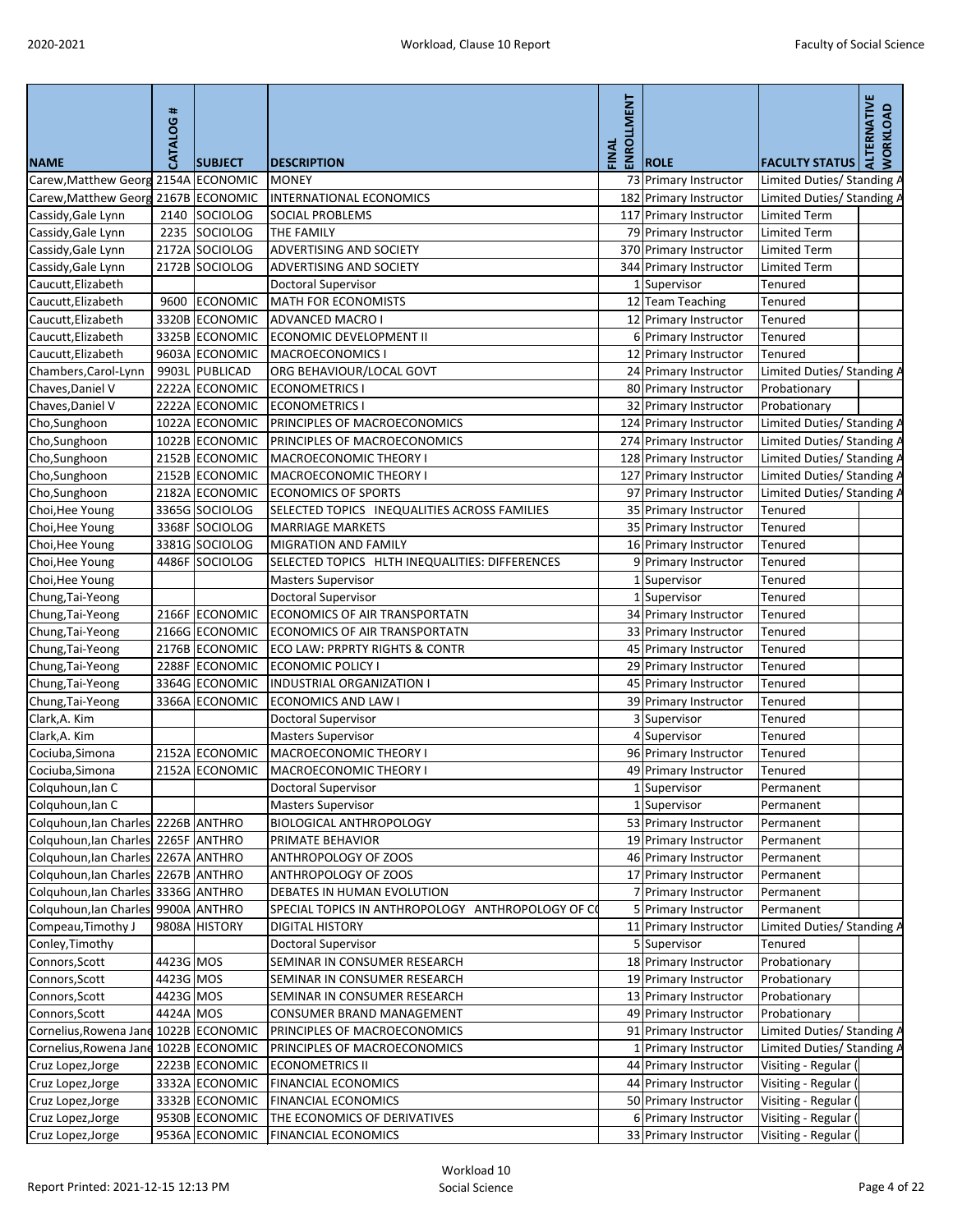| <b>NAME</b>                             | CATALOG#  | <b>SUBJECT</b> | <b>DESCRIPTION</b>                                   | ENROLLMENT<br>FINAL | <b>ROLE</b>            | <b>FACULTY STATUS</b>      | ALTERNATIVE<br><b>WORKLOAD</b> |
|-----------------------------------------|-----------|----------------|------------------------------------------------------|---------------------|------------------------|----------------------------|--------------------------------|
| Culham, Jody C                          |           |                | Doctoral Supervisor                                  |                     | 2 Supervisor           | Tenured                    |                                |
| Culham, Jody C                          |           | 9223A PSYCHOL  | ADVANCED TOPIC IN NEUROSCIENCE                       |                     | 22 Primary Instructor  | Tenured                    |                                |
| Culham, Jody C                          |           | 9223A PSYCHOL  | ADVANCED TOPIC IN NEUROSCIENCE                       |                     | 1 Primary Instructor   | Tenured                    |                                |
| Culham, Jody C                          |           |                | <b>Masters Supervisor</b>                            |                     | 3 Supervisor           | Tenured                    |                                |
| Culham, Jody C                          |           |                | <b>VGS Supervisor</b>                                |                     | 1 Supervisor           | Tenured                    |                                |
| Darnell, Regna                          |           | 9203B THEOCRIT | LAND, LANGUAGE, LOCATIVES                            |                     | 4 Primary Instructor   | Adjunct                    |                                |
| Dawson, William Rober 4465A MOS         |           |                | ADVANCED ACCOUNTING                                  |                     | 41 Primary Instructor  | Permanent                  |                                |
| Dawson, William Rober 4465A MOS         |           |                | ADVANCED ACCOUNTING                                  |                     | 18 Primary Instructor  | Permanent                  |                                |
| Dawson, William Rober 4465A MOS         |           |                | ADVANCED ACCOUNTING                                  |                     | 28 Primary Instructor  | Permanent                  |                                |
| Dawson, William Rober 4465B MOS         |           |                | ADVANCED ACCOUNTING                                  |                     | 49 Primary Instructor  | Permanent                  |                                |
| Dawson, William Rober 4465B MOS         |           |                | ADVANCED ACCOUNTING                                  |                     | 31 Primary Instructor  | Permanent                  |                                |
| Dawson, William Rober 4471B MOS         |           |                | MANAGEMENT CONTROL SYSTEMS                           |                     | 50 Primary Instructor  | Permanent                  |                                |
| Dawson, William Rober 4471B MOS         |           |                | MANAGEMENT CONTROL SYSTEMS                           |                     | 50 Primary Instructor  | Permanent                  |                                |
| De Clercy, Cristine Andrea B.           |           |                | Doctoral Supervisor                                  |                     | 1 Supervisor           | Tenured                    |                                |
| De Clercy, Cristine Andr 2230E POLISCI  |           |                | <b>CANADIAN GOVT-POLITICS</b>                        |                     | 116 Team Teaching      | Tenured                    |                                |
| De Clercy, Cristine Andr 4501G POLISCI  |           |                | ADV SP TOPICS IN CDN POLITICS WOMEN AND POLITICAL LE |                     | 5 Primary Instructor   | Tenured                    |                                |
| De Clercy, Cristine Andr 9782B POLISCI  |           |                | <b>WOMEN &amp; POLITICAL LEADERSHIP</b>              |                     | 3 Primary Instructor   | Tenured                    |                                |
| De Clercy, Cristine Andrea B.           |           |                | <b>Masters Supervisor</b>                            |                     | 1 Supervisor           | Tenured                    |                                |
| De Luca, Laura                          | 3370A MOS |                | MANAGEMENT ACCOUNTING                                |                     | 47 Primary Instructor  | Limited Duties/ Standing A |                                |
| De Luca, Laura                          | 3370A MOS |                | MANAGEMENT ACCOUNTING                                |                     | 45 Primary Instructor  | Limited Duties/ Standing / |                                |
| De Luca, Laura                          | 3370A MOS |                | MANAGEMENT ACCOUNTING                                |                     | 48 Primary Instructor  | Limited Duties/ Standing A |                                |
| Denice, Patrick                         | 9300B RPE |                | <b>STATISTICS</b>                                    |                     | 5 Primary Instructor   | Probationary               | AWL                            |
| Denice, Patrick                         |           | 2205A SOCIOLOG | <b>STATISTICS FOR SOCIOLOGY</b>                      |                     | 183 Primary Instructor | Probationary               | <b>AWL</b>                     |
| Denice, Patrick                         |           | 4420G SOCIOLOG | <b>SOC. CONTEXT RACIAL INEQUALITY</b>                |                     | 12 Primary Instructor  | Probationary               | <b>AWL</b>                     |
| Denice, Patrick                         |           | 9001A SOCIOLOG | INTRO TO MULTIVAR STATISTICS                         |                     | 35 Primary Instructor  | Probationary               | AWL                            |
| Denice, Patrick                         |           | 9177B SOCIOLOG | SOCIAL CNTXT OF RACIAL INEQUAL                       |                     | 7 Primary Instructor   | Probationary               | <b>AWL</b>                     |
| Denice, Patrick                         |           |                | <b>Masters Supervisor</b>                            |                     | 3 Supervisor           | Probationary               | <b>AWL</b>                     |
| Dick, Caroline Margaret                 |           |                | <b>Doctoral Supervisor</b>                           |                     | 2 Supervisor           | Tenured                    | <b>AWL</b>                     |
| Dick, Caroline Margaret 3331G POLISCI   |           |                | <b>COURTS AND THE CONSTITUTION</b>                   |                     | 19 Primary Instructor  | Tenured                    | <b>AWL</b>                     |
| Dick, Caroline Margaret 3332F POLISCI   |           |                | LAW, POLITICS & CDN CRF                              |                     | 42 Primary Instructor  | Tenured                    | AWL                            |
| Dick, Caroline Margaret 4203F   POLISCI |           |                | SOC DIVERSITY, GENDER & LAW                          |                     | 17 Primary Instructor  | Tenured                    | <b>AWL</b>                     |
| Dick, Caroline Margaret 4204G POLISCI   |           |                | THE POLITICS OF RACE                                 |                     | 16 Primary Instructor  | Tenured                    | <b>AWL</b>                     |
| Dickinson, Wendy Hele 2011A GEOGRAPH    |           |                | ONT AND THE GREAT LAKES                              |                     | 222 Primary Instructor | Limited Duties/ Standing A |                                |
| Dickinson, Wendy Hele 2011A GEOGRAPH    |           |                | ONT AND THE GREAT LAKES                              |                     | 54 Primary Instructor  | Limited Duties/ Standing / |                                |
| Dickinson, Wendy Hele 2011A GEOGRAPH    |           |                | ONT AND THE GREAT LAKES                              |                     | 57 Primary Instructor  | Limited Duties/ Standing / |                                |
| Dickinson, Wendy Helel 2011B GEOGRAPH   |           |                | ONT AND THE GREAT LAKES                              |                     | 178 Primary Instructor | Limited Duties/ Standing A |                                |
| Digby, Victoria                         | 2181A MOS |                | ORGANIZATIONAL BEHAVIOR                              |                     | 56 Primary Instructor  | Limited Duties/ Standing / |                                |
| Dimitropoulos, Jim Dim 4410B MOS        |           |                | STRATEGIC MANAGEMENT                                 |                     | 43 Primary Instructor  | Limited Duties/ Standing / |                                |
| Dimitropoulos, Jim Dim 4410B MOS        |           |                | <b>STRATEGIC MANAGEMENT</b>                          |                     | 13 Primary Instructor  | Limited Duties/ Standing A |                                |
| Dimitrov, Radoslav S                    |           | 4702E INTREL   | CONTEMP CHALLENGES IN GLBL COM                       |                     | 28 Team Teaching       | Tenured                    |                                |
| Dimitrov, Radoslav S                    |           | 2231E POLISCI  | INTERNATIONAL RELATIONS                              |                     | 172 Team Teaching      | Tenured                    |                                |
| Dimitrov, Radoslav S                    |           | 3208G POLISCI  | <b>GLOBAL CLIMATE-CHANGE POLITICS</b>                |                     | 68 Primary Instructor  | <b>Tenured</b>             |                                |
| Dimitrov, Radoslav S                    |           | 9514B POLISCI  | <b>GLOBAL GOVERNANCE</b>                             |                     | 12 Primary Instructor  | Tenured                    |                                |
| Dimitrov, Radoslav Savov                |           |                | Doctoral Supervisor                                  |                     | 1 Supervisor           | Tenured                    |                                |
| Dove, Michael Freemar 2188B HISTORY     |           |                | <b>PIRATES &amp; PIRACY</b>                          |                     | 151 Primary Instructor | Limited Term               |                                |
| Dove, Michael Freemar 2192A HISTORY     |           |                | <b>BEER</b>                                          |                     | 220 Primary Instructor | Limited Term               |                                |
| Dove, Michael Freemar 2192A HISTORY     |           |                | <b>BEER</b>                                          |                     | 169 Primary Instructor | <b>Limited Term</b>        |                                |
| Dove, Michael Freemar 3813E HISTORY     |           |                | <b>PUBLIC HISTORY</b>                                |                     | 21 Primary Instructor  | <b>Limited Term</b>        |                                |
| Downey, Jordan Thoma 2234F ANTHRO       |           |                | <b>ANDEAN PREHISTORY</b>                             |                     | 42 Primary Instructor  | Limited Duties/ Standing / |                                |
| Downey, Jordan Thoma 2234F   INDIGSTU   |           |                | <b>ANDEAN PREHISTORY</b>                             |                     | 8 Primary Instructor   | Limited Duties/ Standing A |                                |
| Doyle, Rebecca Mary                     |           | 1300B GEOGRAPH | <b>INTRO TO PHYSICAL ENVIRONMENT</b>                 |                     | 115 Primary Instructor | Limited Duties/ Standing A |                                |
| Dozois, David                           |           |                | Doctoral Supervisor                                  |                     | 5 Supervisor           | Tenured                    |                                |
| Dozois, David                           |           | 9321B PSYCHOL  | <b>COGNITIVE BEHAVIOURAL THERAPY</b>                 |                     | 2 Primary Instructor   | Tenured                    |                                |
| Dozois, David                           |           | 9370L PSYCHOL  | HISTORY & SYSTEMS OF PSYCH                           |                     | 7 Primary Instructor   | Tenured                    |                                |
| Dozois, David                           |           | 9380Y PSYCHOL  | <b>CLINICAL PROSEMINAR</b>                           |                     | 27 Coordinator         | Tenured                    |                                |
| Dozois, David                           |           | 9380Y PSYCHOL  | <b>CLINICAL PROSEMINAR</b>                           |                     | 28 Primary Instructor  | Tenured                    |                                |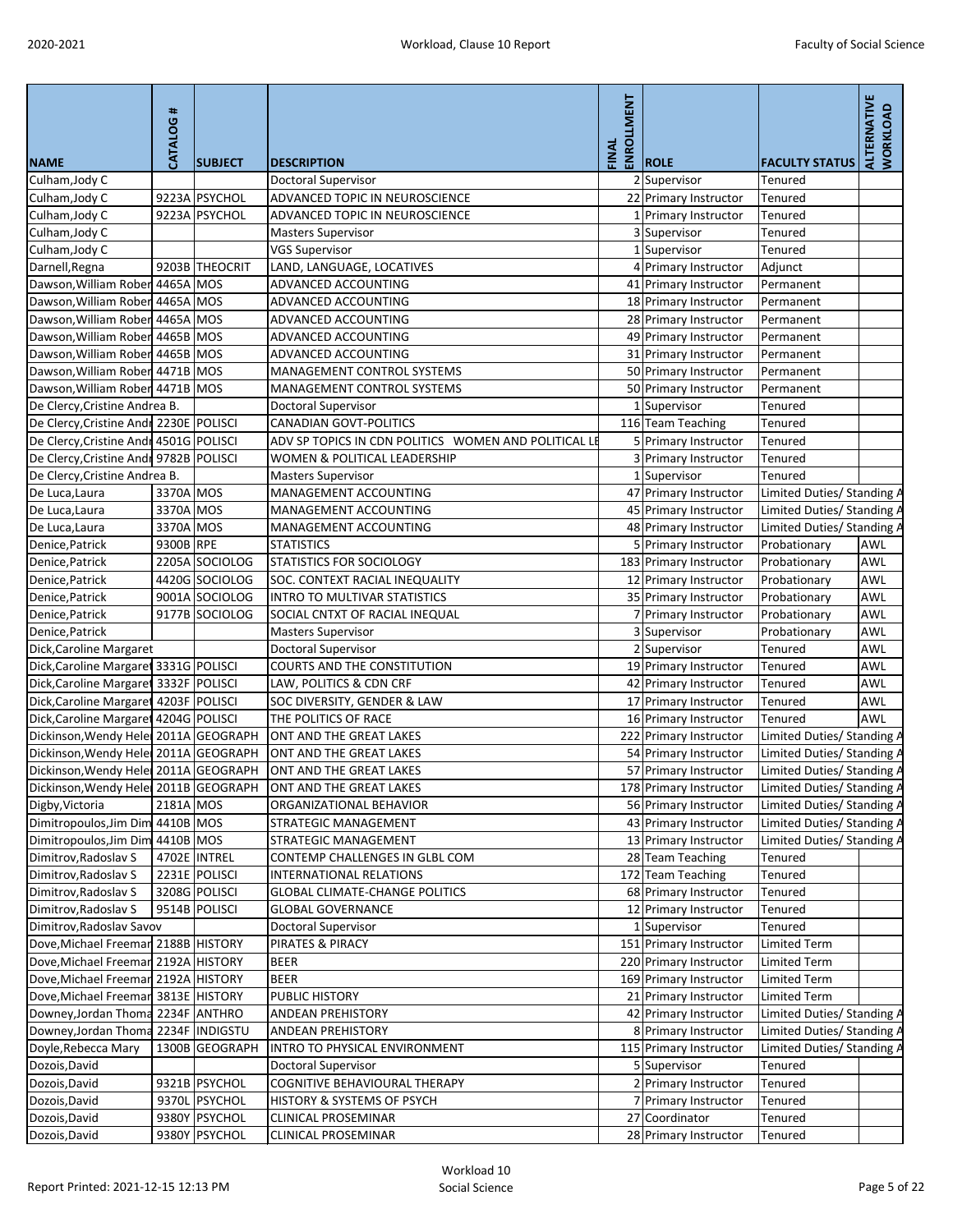|                                         | #         |                |                                                        | ENROLLMENT |                        |                                   | <b>ALTERNATIVE</b><br>WORKLOAD |
|-----------------------------------------|-----------|----------------|--------------------------------------------------------|------------|------------------------|-----------------------------------|--------------------------------|
|                                         | CATALOG   |                |                                                        | FINAL      |                        |                                   |                                |
| <b>NAME</b>                             |           | <b>SUBJECT</b> | <b>DESCRIPTION</b>                                     |            | <b>ROLE</b>            | <b>FACULTY STATUS</b>             |                                |
| Dozois, David                           |           |                | <b>VGS Supervisor</b>                                  |            | 11 Supervisor          | <b>Tenured</b>                    |                                |
| Drachewych, Oleksa Ms 2705E HISTORY     |           |                | THE WESTERN TRAD IN INTL REL                           |            | 50 Primary Instructor  | Limited Duties/ Standing A        |                                |
| Drummelsmith, Jennife 3312G PSYCHOL     |           |                | <b>STRESS AND COPING</b>                               |            | 27 Primary Instructor  | Limited Duties/ Standing A        |                                |
| Duggan, Kenneth                         |           | 2401E HISTORY  | MEDIEVAL EUROPE                                        |            | 96 Primary Instructor  | Limited Duties/Standing A         |                                |
| Dyczok, Marta                           |           |                | <b>Doctoral Supervisor</b>                             |            | 2 Supervisor           | <b>Tenured</b>                    |                                |
| Dyczok, Marta                           |           | 2427G HISTORY  | <b>HISTORY OF RUSSIA</b>                               |            | 56 Primary Instructor  | <b>Tenured</b>                    |                                |
| Dyczok, Marta                           |           | 9409A HISTORY  | POLITICS OF MEMORY IN EUROPE                           |            | 10 Primary Instructor  | <b>Tenured</b>                    |                                |
| Dyczok, Marta                           |           | 2702E INTREL   | <b>GLOBAL POLITICS SINCE 1945</b>                      |            | 41 Team Teaching       | <b>Tenured</b>                    |                                |
| Dyczok, Marta                           |           | 2143A POLISCI  | POLITICS/MEDIA POST-TRUTH ERA                          |            | 106 Primary Instructor | Tenured                           |                                |
| Dyczok, Marta                           |           |                | <b>Masters Supervisor</b>                              |            | 1 Supervisor           | <b>Tenured</b>                    |                                |
| El Armali, Jafar                        |           | 2152A ECONOMIC | MACROECONOMIC THEORY I                                 |            | 74 Primary Instructor  | Limited Duties/ Standing A        |                                |
| El Armali, Jafar                        |           | 2128A ECONOMIC | <b>ECONOMICS OF CHINA</b>                              |            | 99 Primary Instructor  | Limited Duties/ Standing A        |                                |
| Elgie, Jennifer Ann                     |           | 3347F SOCIOLOG | <b>ISSUES IN STRATIFICATION</b>                        |            | 35 Primary Instructor  | Graduate Student Teachin          |                                |
| Ellis, Rebecca                          |           | 2156A GEOGRAPH | <b>ANIMAL GEOGRAPHIES</b>                              |            | 46 Primary Instructor  | <b>Graduate Student Teachin</b>   |                                |
| El-Masri, Samar                         | 2001F TJ  |                | PROBLEMS IN TRANSITIONAL JST                           |            | 14 Primary Instructor  | Limited Duties/ Standing A        |                                |
| El-Masri, Samar                         |           | 2203F POLISCI  | PROBLEMS IN TRANSITIONAL JST                           |            | 64 Primary Instructor  | Limited Duties/ Standing A        |                                |
| El-Masri, Samar                         | 9501B TJ  |                | <b>TRANSITIONAL JUSTICE</b>                            |            | 9 Primary Instructor   | Limited Duties/ Standing A        |                                |
| Esses, Victoria M                       |           |                | Doctoral Supervisor                                    |            | 1 Supervisor           | Tenured                           |                                |
| Esses, Victoria M                       |           |                | <b>Masters Supervisor</b>                              |            | 1 Supervisor           | Tenured                           |                                |
| Evans, Michael Blair                    |           | 2990A PSYCHOL  | <b>APPLICATIONS OF PSYCHOLOGY</b>                      |            | 328 Primary Instructor | Probationary                      | <b>AWL</b>                     |
| Evans, Stephen John                     |           | 3462G GEOGRAPH | <b>LAND USE PLANNING</b>                               |            | 24 Primary Instructor  | <b>Limited Duties/ Standing A</b> |                                |
| Farah, Randa                            |           |                | <b>Doctoral Supervisor</b>                             |            | 1 Supervisor           | <b>Tenured</b>                    |                                |
| Farah, Randa                            |           | 2219G ANTHRO   | <b>CULTURES OF THE MIDDLE EAST</b>                     |            | 44 Primary Instructor  | <b>Tenured</b>                    |                                |
| Farah, Randa                            |           | 3305G ANTHRO   | HISTORY, TERRITORY & POL OF ID                         |            | 22 Primary Instructor  | Tenured                           |                                |
| Farah, Randa                            |           | 9213A ANTHRO   | DISPLACEMENT AND DIASPORAS                             |            | 11 Primary Instructor  | <b>Tenured</b>                    |                                |
| Farah, Randa                            |           |                | <b>Masters Supervisor</b>                              |            | 1 Supervisor           | <b>Tenured</b>                    |                                |
| Fazakas-Dehoog, Laura                   |           | 1000 PSYCHOL   | INTRODUCTION TO PSYCHOLOGY                             |            | 2905 Team Teaching     | <b>Limited Term</b>               |                                |
| Fazakas-Dehoog, Laura                   |           | 1000 PSYCHOL   | INTRODUCTION TO PSYCHOLOGY                             |            | 181 Primary Instructor | <b>Limited Term</b>               |                                |
| Fazakas-Dehoog, Laura 9300A PSYCHOL     |           |                | PROFESSIONAL FOUNDATIONS                               |            | 13 Primary Instructor  | Limited Term                      |                                |
| Feher, Anita                            |           | 2550B PSYCHOL  | <b>INTRO PERSNLTY THRY &amp; RESEARCH</b>              |            | 115 Primary Instructor | Limited Duties/ Standing A        |                                |
| Fehr, Rick                              |           | 2213F INDIGSTU | <b>HISTORICAL ISSUES</b>                               |            | 42 Primary Instructor  | Limited Duties/ Standing A        |                                |
| Ferraro, Maria                          | 3367A MOS |                | <b>INTRO TO FRAUD EXAMINATION</b>                      |            | 50 Primary Instructor  | Permanent                         |                                |
| Ferraro, Maria                          | 3367A MOS |                | INTRO TO FRAUD EXAMINATION                             |            | 33 Primary Instructor  | Permanent                         |                                |
| Ferraro, Maria                          | 3367A MOS |                | <b>INTRO TO FRAUD EXAMINATION</b>                      |            | 35 Primary Instructor  | Permanent                         |                                |
| Ferraro, Maria                          | 4468A MOS |                | ENTERPRISE RISK MANAGEMENT                             |            | 28 Primary Instructor  | Permanent                         |                                |
| Ferraro, Maria                          | 9012L PAD |                | PERFORMANCE MANAGEMENT                                 |            | 21 Primary Instructor  | Permanent                         |                                |
| Ferraro, Maria                          | 9012L PAD |                | PERFORMANCE MANAGEMENT                                 |            | 23 Primary Instructor  | Permanent                         |                                |
| Ferris, Neal                            |           |                | <b>Doctoral Supervisor</b>                             |            | 5 Supervisor           | <b>Tenured</b>                    |                                |
| Ferris, Neal                            |           | 4407G ANTHRO   | DIGI ARCHAEOL & DIGI HERITAGE                          |            | 1 Primary Instructor   | <b>Tenured</b>                    |                                |
| Ferris, Neal                            |           | 9101A ANTHRO   | RESEARCH METHODS ARCH/BIOARCH                          |            | 10 Primary Instructor  | Tenured                           |                                |
| Ferris, Neal                            |           | 9112B ANTHRO   | DIGITAL ARCH & DIGITAL HERITAG                         |            | 5 Primary Instructor   | Tenured                           |                                |
| Ferris, Neal                            |           |                | <b>Masters Supervisor</b>                              |            | 4 Supervisor           | Tenured                           |                                |
| Finegan, Joan Ellen                     |           |                | <b>Doctoral Supervisor</b>                             |            | 1 Supervisor           | <b>Tenured</b>                    |                                |
| Finegan, Joan Ellen                     |           |                | <b>Masters Supervisor</b>                              |            | 1 Supervisor           | <b>Tenured</b>                    |                                |
| Finneron-Burns, Elizabe 2237E   POLISCI |           |                | INTRO TO POLITICAL THEORY                              |            | 155 Primary Instructor | Probationary                      | <b>AWL</b>                     |
| Finneron-Burns, Elizabe 4413G POLISCI   |           |                | <b>SPECIAL TOPICS</b>                                  |            | 8 Primary Instructor   | Probationary                      | <b>AWL</b>                     |
| Finneron-Burns, Elizabe 9729B   POLISCI |           |                | INTERGENERATIONAL JUSTICE                              |            | 5 Primary Instructor   |                                   | <b>AWL</b>                     |
| Flath, James A.                         |           |                |                                                        |            | 2 Supervisor           | Probationary<br>Tenured           |                                |
|                                         |           | 4611F HISTORY  | Doctoral Supervisor<br><b>FOREIGN RELATIONS, CHINA</b> |            |                        | <b>Tenured</b>                    |                                |
| Flath, James A.                         |           | 9835A HISTORY  | ROT & RUIN: MATERIAL CULTURE                           |            | 16 Primary Instructor  |                                   |                                |
| Flath, James A.                         |           |                |                                                        |            | 8 Primary Instructor   | <b>Tenured</b>                    |                                |
| Flath, James A.                         |           |                | <b>VGS Supervisor</b>                                  |            | 1 Supervisor           | Tenured                           |                                |
| Fleming, Keith R.                       |           |                | <b>Doctoral Supervisor</b>                             |            | 1 Supervisor           | Tenured                           |                                |
| Fleming, Keith R.                       |           |                | <b>Masters Supervisor</b>                              |            | 1 Supervisor           | Tenured                           |                                |
| Fleming, Keith Robson                   |           | 2807G HISTORY  | ENTRPRNSHP US & CAN SINCE 1800                         |            | 32 Primary Instructor  | Tenured                           |                                |
| Fleming, Keith Robson                   |           | 3226F HISTORY  | CANADIAN POLITICAL LEADERSHIP                          |            | 23 Primary Instructor  | Tenured                           |                                |
| Fleming, Keith Robson                   |           | 4703G HISTORY  | CANADA AND THE UNITED STATES                           |            | 1 Primary Instructor   | Tenured                           |                                |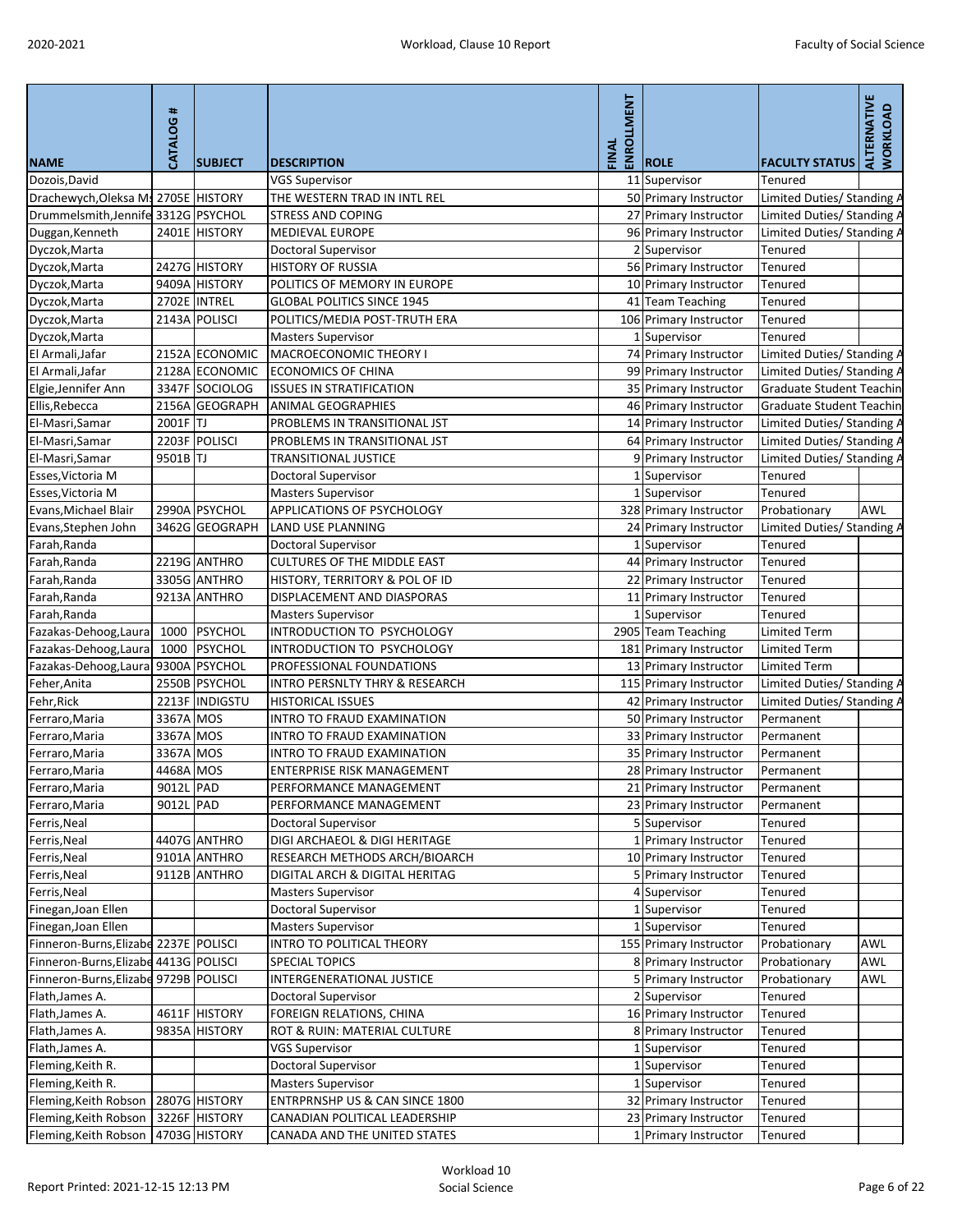|                                         | CATALOG#  |                |                                                 | <b>LMENT</b> |                              |                            | ALTERNATIVE<br>WORKLOAD |
|-----------------------------------------|-----------|----------------|-------------------------------------------------|--------------|------------------------------|----------------------------|-------------------------|
|                                         |           |                |                                                 | ENROLL       |                              |                            |                         |
| <b>NAME</b>                             |           | <b>SUBJECT</b> | <b>DESCRIPTION</b>                              | FINAL        | <b>ROLE</b>                  | <b>FACULTY STATUS</b>      |                         |
| Fleming, Keith Robson   4703G HISTORY   |           |                | CANADA AND THE UNITED STATES                    |              | 12 Primary Instructor        | Tenured                    |                         |
| Fleming, Keith Robson                   |           | 9707B HISTORY  | CANADA AND THE UNITED STATES                    |              | 1 Primary Instructor         | Tenured                    |                         |
| Forsyth, Janice Margaret                |           |                | <b>Doctoral Supervisor</b>                      |              | 3 Supervisor                 | Tenured                    |                         |
| Forsyth, Janice Margard 2190G SOCIOLOG  |           |                | <b>DECOLONIZING CANADA</b>                      |              | 48 Primary Instructor        | Tenured                    |                         |
| Forsyth, Janice Margaret                |           |                | <b>Masters Supervisor</b>                       |              | 2 Supervisor                 | Tenured                    |                         |
| Gardiner, Michael                       |           |                | Doctoral Supervisor                             |              | 4 Supervisor                 | <b>Tenured</b>             |                         |
| Gardiner, Michael                       |           | 3362F SOCIOLOG | SOCIOLOGY OF UTOPIA                             |              | 16 Primary Instructor        | Tenured                    |                         |
| Gardiner, Michael                       |           | 4485F SOCIOLOG | <b>SELECTED TOPICS</b>                          |              | 15 Primary Instructor        | <b>Tenured</b>             |                         |
| Gardiner, Michael                       |           | 9005B SOCIOLOG | <b>CONTEMPORARY SOCIAL THEORY</b>               |              | 24 Primary Instructor        | <b>Tenured</b>             |                         |
| Gardiner, Michael                       |           | 9223B THEOCRIT | <b>CLIMATE CHANGE</b>                           |              | 9 Primary Instructor         | <b>Tenured</b>             |                         |
| Gardiner, Michael                       |           |                | <b>Masters Supervisor</b>                       |              | 3 Supervisor                 | Tenured                    |                         |
| Gilliland, Jason A                      |           |                | Doctoral Supervisor                             |              | 12 Supervisor                | <b>Tenured</b>             |                         |
| Gilliland, Jason A                      |           | 2160B GEOGRAPH | <b>HEALTHY CITIES</b>                           |              | 238 Primary Instructor       | Tenured                    |                         |
| Gilliland, Jason A                      |           | 3461F GEOGRAPH | <b>LAND USE &amp; DEVEL ISSUES</b>              |              | 45 Primary Instructor        | Tenured                    |                         |
| Gilliland, Jason A                      |           | 9114A GEOGRAPH | <b>URBAN STUDIES</b>                            |              | 7 Primary Instructor         | <b>Tenured</b>             |                         |
| Gilliland, Jason A                      |           | 9300B GEOGRAPH | ENVIRON, DEVELOPMENT & HEALTH SMARTPHONE INTERV |              | 1 Primary Instructor         | Tenured                    |                         |
| Gilliland, Jason A                      |           | 9500A GEOGRAPH | ADVANCED URBAN GEOGRAPHY IMPACTS OF COVID-19 ON |              | 1 Primary Instructor         | Tenured                    |                         |
| Gilliland, Jason A                      |           |                | <b>Masters Supervisor</b>                       |              | 16 Supervisor                | Tenured                    |                         |
| Goffin, Richard D.                      |           |                | Doctoral Supervisor                             |              | 2 Supervisor                 | Tenured                    |                         |
| Goffin, Richard D.                      |           |                | <b>Masters Supervisor</b>                       |              | 1 Supervisor                 | <b>Tenured</b>             |                         |
| Goffin, Richard Douglas 3580F   PSYCHOL |           |                | RESRCH IN PERSONALTY ASSESSMNT                  |              | 16 Primary Instructor        | Tenured                    |                         |
| Goffin, Richard Douglas 3610G PSYCHOL   |           |                | USING PSYC TO MANAGE & MEASURE                  |              | 24 Primary Instructor        | Tenured                    |                         |
| Goffin, Richard Douglas 9611B PSYCHOL   |           |                | PERFORMANCE APPRAISAL                           |              | 8 Primary Instructor         | Tenured                    |                         |
| Goltsman, Maria                         |           |                | <b>Doctoral Supervisor</b>                      |              | Supervisor                   | Tenured                    | AWL                     |
| Goltsman, Maria                         | 9600      | ECONOMIC       | MATH FOR ECONOMISTS                             |              | 12 Team Teaching             | Tenured                    | <b>AWL</b>              |
| Goltsman, Maria                         |           | 9607A ECONOMIC | <b>ECONOMIC MATHEMATICS</b>                     |              | 15 Primary Instructor        | Tenured                    | <b>AWL</b>              |
| Goltsman, Maria                         |           | 9607A ECONOMIC | <b>ECONOMIC MATHEMATICS</b>                     |              | 1 Primary Instructor         | Tenured                    | <b>AWL</b>              |
| Goodale, Mel A                          |           |                | <b>Masters Supervisor</b>                       |              | 2 Supervisor                 | Tenured                    |                         |
| Gordon, Clare Shoucha 2041A GEOGRAPH    |           |                | <b>GEOGRAPHY OF CHINA</b>                       |              | 134 Primary Instructor       | Limited Duties/ Standing A |                         |
| Gordon, Clare Shoucha 2041B GEOGRAPH    |           |                | <b>GEOGRAPHY OF CHINA</b>                       |              | 147 Primary Instructor       | Limited Duties/ Standing / |                         |
| Gorman, Glen                            | 3321G MOS |                | <b>CONSUMER BEHAVIOR</b>                        |              | 50 Primary Instructor        | Limited Duties/ Standing / |                         |
| Gorman, Glen                            | 3321G MOS |                | <b>CONSUMER BEHAVIOR</b>                        |              | 49 Primary Instructor        | Limited Duties/ Standing A |                         |
| Graham, Kathryn                         |           | 9913B PUBLICAD | <b>ECONOMICS/POLICY ANALYSIS</b>                |              | 33 Primary Instructor        | Limited Duties/ Standing A |                         |
| Grahn, Jessica                          |           |                | <b>Doctoral Supervisor</b>                      |              | 7 Supervisor                 | Tenured                    | <b>AWL</b>              |
| Grahn, Jessica                          |           | 9500A NEUROSCI | PRINCIPLES OF NEUROSCIENCE                      |              | 9Team Teaching               | Tenured                    | <b>AWL</b>              |
| Grahn, Jessica                          |           | 9500A NEUROSCI | PRINCIPLES OF NEUROSCIENCE                      |              | 10 Team Teaching             | Tenured                    | <b>AWL</b>              |
| Grahn, Jessica                          |           |                | <b>Masters Supervisor</b>                       |              | 5 Supervisor                 | <b>Tenured</b>             | <b>AWL</b>              |
| Granadillo De Espanol, Tania Yolanda    |           |                | <b>Doctoral Supervisor</b>                      |              | 1 Supervisor                 | Tenured                    | AWL                     |
| Granadillo De Espanol, Tania Yolanda    |           |                | <b>Masters Supervisor</b>                       |              | 5 Supervisor                 | Tenured                    | <b>AWL</b>              |
| Granadillo, Tania                       |           | 9237A LINGUIST | <b>FIELD TECHNIQUES/ LINGUISTICS</b>            |              | 1 Primary Instructor         | Tenured                    | <b>AWL</b>              |
| Granadillo, Tania                       |           | 1021B ANTHRO   | INTRO SOCIOCUL & LINGUIST ANTH                  |              | 201 Team Teaching            | Tenured                    | <b>AWL</b>              |
| Granadillo, Tania                       |           | 2253A ANTHRO   | <b>ENDANGER LANGS &amp; REVITALIZAT'N</b>       |              | 41 Primary Instructor        | Tenured                    | <b>AWL</b>              |
| Granadillo, Tania                       |           | 3237A ANTHRO   | FIELD TECHNIQUES IN LINGUISTIC                  |              | 14 Primary Instructor        | Tenured                    | AWL                     |
| Granadillo, Tania                       |           | 3339G ANTHRO   | LANGUAGE VARIATION AND CHANGE                   |              | 39 Primary Instructor        | <b>Tenured</b>             | <b>AWL</b>              |
| Granadillo, Tania                       |           | 2253A INDIGSTU | ENDANGER LANGS & REVITALIZAT'N                  |              | 12 Primary Instructor        | Tenured                    | <b>AWL</b>              |
| Gribble, Paul                           |           |                | <b>Doctoral Supervisor</b>                      |              | 3 Supervisor                 | Tenured                    |                         |
| Gribble, Paul                           |           | 4295G PSYCHOL  | SP TOP IN BHVRL & CGNTV NEURO HUMAN SENSORIMOTO |              |                              | Tenured                    |                         |
| Gribble, Paul                           |           | 9040A PSYCHOL  | <b>SCIENTIFIC COMPUTING</b>                     |              | 14 Primary Instructor        |                            |                         |
|                                         |           |                |                                                 |              | 25 Primary Instructor        | Tenured                    |                         |
| Gribble, Paul<br>Haan, Michael Don      |           |                | <b>Masters Supervisor</b>                       |              | 3 Supervisor<br>5 Supervisor | Tenured<br><b>Tenured</b>  |                         |
|                                         |           |                | <b>Doctoral Supervisor</b>                      |              |                              |                            | <b>AWL</b>              |
| Haan, Michael Don                       |           | 4478F SOCIOLOG | <b>ADVANCED PROGRAM &amp; POLICY EVAL</b>       |              | 6 Primary Instructor         | Tenured                    | AWL                     |
| Haan, Michael Don                       |           | 9375B SOCIOLOG | IMMIG POL DEV&EVAL STRATEGIES                   |              | 13 Primary Instructor        | Tenured                    | <b>AWL</b>              |
| Haan, Michael Don                       |           |                | <b>Masters Supervisor</b>                       |              | 5 Supervisor                 | <b>Tenured</b>             | <b>AWL</b>              |
| Haider, Zulfiquer                       | 4467A MOS |                | PROFESSIONALISM & ETHICS                        |              | 32 Primary Instructor        | Probationary               | <b>AWL</b>              |
| Haider, Zulfiquer                       | 4467A MOS |                | PROFESSIONALISM & ETHICS                        |              | 34 Primary Instructor        | Probationary               | <b>AWL</b>              |
| Halpern, Monda                          |           |                | <b>Masters Supervisor</b>                       |              | 1 Supervisor                 | Permanent                  |                         |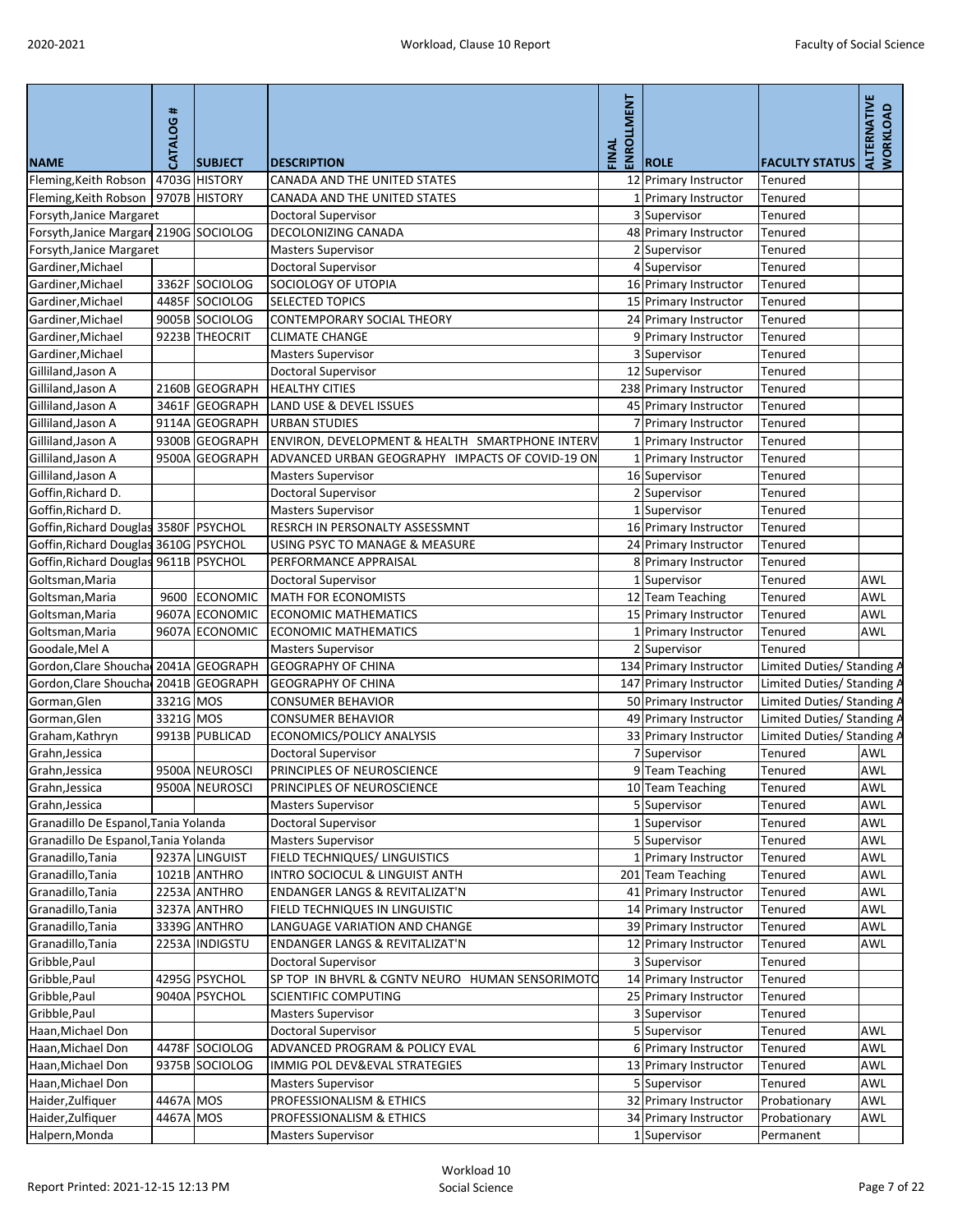| <b>NAME</b>                           | <b>CATALOG#</b> | <b>SUBJECT</b> | <b>DESCRIPTION</b>                        | <b>LMENT</b><br>ENROLL<br>FINAL | <b>ROLE</b>            | <b>FACULTY STATUS</b>      | ALTERNATIVE<br><b>WORKLOAD</b> |
|---------------------------------------|-----------------|----------------|-------------------------------------------|---------------------------------|------------------------|----------------------------|--------------------------------|
| Halpern, Monda M                      | 2181A           | <b>HISTORY</b> | <b>SEXUAL HISTORY</b>                     |                                 | 248 Primary Instructor | Permanent                  |                                |
| Halpern, Monda M                      |                 | 3206G HISTORY  | CANADIAN SOCIAL HISTORY >1800             |                                 | 16 Primary Instructor  | Permanent                  |                                |
| Halpern, Monda M                      |                 | 3814G HISTORY  | <b>WOMEN'S PROTEST MOVEMENTS</b>          |                                 | 14 Primary Instructor  | Permanent                  |                                |
| Halpern, Monda M                      |                 | 9274A HISTORY  | OH GENDERED CANADA                        |                                 | 12 Primary Instructor  | Permanent                  |                                |
| Halpern, Monda M                      | 9278L           | <b>HISTORY</b> | SECOND-WAVE WOMEN'S MOVEMENT              |                                 | 1 Primary Instructor   | Permanent                  |                                |
| Hamilton, Michelle Ann 2886G HISTORY  |                 |                | THE HISTORY OF MUSEUMS                    |                                 | 26 Primary Instructor  | Tenured                    | <b>AWL</b>                     |
| Hamilton, Michelle Ann                |                 | 9800A HISTORY  | <b>PUBLIC HISTORY</b>                     |                                 | 11 Primary Instructor  | Tenured                    | <b>AWL</b>                     |
| Hamilton, Michelle Ann                |                 | 9801B HISTORY  | PUB. HIS. GROUP PROJECT                   |                                 | 11 Primary Instructor  | <b>Tenured</b>             | <b>AWL</b>                     |
| Hanington, Pamela Eve 3356G MOS       |                 |                | <b>EQUALITY IN THE WORKPLACE</b>          |                                 | 29 Primary Instructor  | Limited Duties/ Standing A |                                |
| Hann, Stacey                          | 3363A MOS       |                | <b>INTRODUCTION TO AUDITING</b>           |                                 | 49 Primary Instructor  | <b>Limited Term</b>        |                                |
| Hann, Stacey                          | 3363A MOS       |                | <b>INTRODUCTION TO AUDITING</b>           |                                 | 46 Primary Instructor  | <b>Limited Term</b>        |                                |
| Hann, Stacey                          | 3363B MOS       |                | <b>INTRODUCTION TO AUDITING</b>           |                                 | 40 Primary Instructor  | <b>Limited Term</b>        |                                |
| Hann, Stacey                          | 3363B MOS       |                | <b>INTRODUCTION TO AUDITING</b>           |                                 | 37 Primary Instructor  | <b>Limited Term</b>        |                                |
| Hann, Stacey                          | 9016L PAD       |                | <b>ADVANCED ASSURANCE</b>                 |                                 | 21 Primary Instructor  | <b>Limited Term</b>        |                                |
| Hann, Stacey                          | 9016L PAD       |                | <b>ADVANCED ASSURANCE</b>                 |                                 | 23 Primary Instructor  | <b>Limited Term</b>        |                                |
| Harmes, Adam                          |                 |                | <b>Doctoral Supervisor</b>                |                                 | 2 Supervisor           | Tenured                    |                                |
| Harmes, Adam                          |                 | 4209F POLISCI  | POLITICAL STRATEGY & CMN                  |                                 | 16 Primary Instructor  | <b>Tenured</b>             |                                |
| Harmes, Adam                          |                 | 9511A POLISCI  | <b>INTERNATIONAL RELATIONS I</b>          |                                 | 9 Primary Instructor   | Tenured                    |                                |
| Harmes, Adam                          |                 | 9767A POLISCI  | POLITICAL STRATEGY                        |                                 | 6 Primary Instructor   | Tenured                    |                                |
| Hatchondo Couture, Juan Carlos        |                 |                | <b>Doctoral Supervisor</b>                |                                 | 1 Supervisor           | Tenured                    | AWL                            |
| Hatchondo, Juan Carlos 4400E ECONOMIC |                 |                | SENIOR RESEARCH SEMINAR IN ECO            |                                 | 21 Team Teaching       | Tenured                    | AWL                            |
| Hatchondo, Juan Carlos 9503B ECONOMIC |                 |                | <b>MACROECONOMICS I</b>                   |                                 | 24 Primary Instructor  | Tenured                    | <b>AWL</b>                     |
|                                       | 2277B MOS       |                | PERSONAL FINANCIAL PLANNING               |                                 |                        | <b>Limited Term</b>        |                                |
| Hawn, Barry                           | 2277B MOS       |                | PERSONAL FINANCIAL PLANNING               |                                 | 98 Primary Instructor  | <b>Limited Term</b>        |                                |
| Hawn, Barry                           |                 |                |                                           |                                 | 103 Primary Instructor |                            |                                |
| Hawn, Barry                           | 9005L PAD       |                | APPROACH TO THE COMPETENCIES              |                                 | 21 Primary Instructor  | <b>Limited Term</b>        |                                |
| Hawn, Barry                           | 9005L PAD       |                | APPROACH TO THE COMPETENCIES              |                                 | 23 Primary Instructor  | <b>Limited Term</b>        |                                |
| Hawn, Barry                           | 9010L PAD       |                | ADV. FINANCE AND CFR                      |                                 | 21 Primary Instructor  | <b>Limited Term</b>        |                                |
| Hawn, Barry                           | 9010L PAD       |                | ADV. FINANCE AND CFR                      |                                 | 23 Primary Instructor  | <b>Limited Term</b>        |                                |
| Hayden, Elizabeth P                   |                 |                | <b>Doctoral Supervisor</b>                |                                 | 5 Supervisor           | Tenured                    |                                |
| Hayden, Elizabeth P                   |                 | 9903B PSYCHOL  | LIFESPAN PSYCHOPATHOLOGY II               |                                 | 15 Team Teaching       | Tenured                    |                                |
| Hayden, Elizabeth P                   |                 | 9902A PSYCHOL  | LIFESPAN PSYCHOPATHOLOGY I                |                                 | 15 Primary Instructor  | <b>Tenured</b>             |                                |
| Hayden, Elizabeth P                   |                 |                | <b>Masters Supervisor</b>                 |                                 | 3 Supervisor           | Tenured                    |                                |
| Haynes, Graeme Andre 2035B   PSYCHOL  |                 |                | UNDRSTNDING YOURSELF & OTHERS             |                                 | 243 Team Teaching      | Limited Duties/ Standing A |                                |
| Haynes, Graeme Andre 2040A PSYCHOL    |                 |                | CHILD DEVELOPMENT                         |                                 | 175 Primary Instructor | Limited Duties/ Standing A |                                |
| Haynes, Graeme Andre 2135A PSYCHOL    |                 |                | <b>COGNITIVE PSYCHOLOGY</b>               |                                 | 97 Primary Instructor  | Limited Duties/ Standing A |                                |
| Haynes, Graeme Andre 2720A PSYCHOL    |                 |                | INTRODUCTION TO SOCIAL PSYCHOL            |                                 | 139 Primary Instructor | Limited Duties/ Standing A |                                |
| Haynes, Graeme Andre 2990A PSYCHOL    |                 |                | APPLICATIONS OF PSYCHOLOGY                |                                 | 97 Primary Instructor  | Limited Duties/ Standing / |                                |
| Haynes, Graeme Andre 3720F PSYCHOL    |                 |                | PSYCH - PROSOC & ANTISOC BEHAV            |                                 | 41 Primary Instructor  | Limited Duties/ Standing A |                                |
| Haynes, Graeme Andre 3720G PSYCHOL    |                 |                | PSYCH - PROSOC & ANTISOC BEHAV            |                                 | 43 Primary Instructor  | Limited Duties/ Standing A |                                |
| Heerey, Erin                          |                 |                | <b>Doctoral Supervisor</b>                |                                 | 5 Supervisor           | Tenured                    | AWL                            |
| Heerey, Erin                          |                 | 2070B PSYCHOL  | <b>SOCIAL PSYCHOLOGY</b>                  |                                 | 349 Primary Instructor | <b>Tenured</b>             | <b>AWL</b>                     |
| Heerey, Erin                          |                 | 9704Y PSYCHOL  | <b>RESEARCH SEMINAR SPDP</b>              |                                 | 26 Primary Instructor  | Tenured                    | AWL                            |
| Heerey, Erin                          |                 | 9704Y PSYCHOL  | <b>RESEARCH SEMINAR SPDP</b>              |                                 | 26 Primary Instructor  | Tenured                    | AWL                            |
| Heerey, Erin                          |                 |                | <b>Masters Supervisor</b>                 |                                 | 3 Supervisor           | Tenured                    | <b>AWL</b>                     |
| Hinson, Riley                         |                 | 2020A PSYCHOL  | <b>DRUGS &amp; BEHAVIOR</b>               |                                 | 230 Primary Instructor | Tenured                    |                                |
| Hinson, Riley                         |                 | 2020B PSYCHOL  | <b>DRUGS &amp; BEHAVIOR</b>               |                                 | 247 Primary Instructor | Tenured                    |                                |
| Hinson, Riley                         |                 | 2820E PSYCHOL  | <b>RES METH &amp; STATISTICAL ANLYSIS</b> |                                 | 145 Primary Instructor | Tenured                    |                                |
| Histon, Jonathan M                    | 3305A MOS       |                | HUMAN FACTORS IN AVIATION                 |                                 | 37 Primary Instructor  | Limited Duties/ Standing A |                                |
| Histon, Jonathan M                    | 4405F MOS       |                | AIRPORT PLANNING & MANAGEMENT             |                                 | 32 Primary Instructor  | Limited Duties/ Standing / |                                |
| Histon, Jonathan M                    | 4409G MOS       |                | <b>AVIATION SAFETY</b>                    |                                 | 33 Primary Instructor  | Limited Duties/ Standing A |                                |
| Hodgetts, Lisa                        |                 |                | <b>Doctoral Supervisor</b>                |                                 | 4 Supervisor           | Tenured                    |                                |
| Hodgetts, Lisa                        |                 | 1022A ANTHRO   | <b>INTRO BIOL ANTHRO &amp; ARCHA</b>      |                                 | 175 Team Teaching      | Tenured                    |                                |
| Hodgetts, Lisa                        |                 | 9001B ANTHRO   | PROFESSIONAL DEVELOPMENT                  |                                 | 11 Primary Instructor  | Tenured                    |                                |
| Hodgetts, Lisa                        |                 |                | <b>Masters Supervisor</b>                 |                                 | 3 Supervisor           | <b>Tenured</b>             |                                |
| Hoffman, Justin Kennet 9014L PAD      |                 |                | ADVANCED TAXATION CASE WRITING            |                                 | 21 Primary Instructor  | Limited Duties/ Standing A |                                |
| Hoffman, Justin Kennet 9014L PAD      |                 |                | ADVANCED TAXATION CASE WRITING            |                                 | 23 Primary Instructor  | Limited Duties/ Standing A |                                |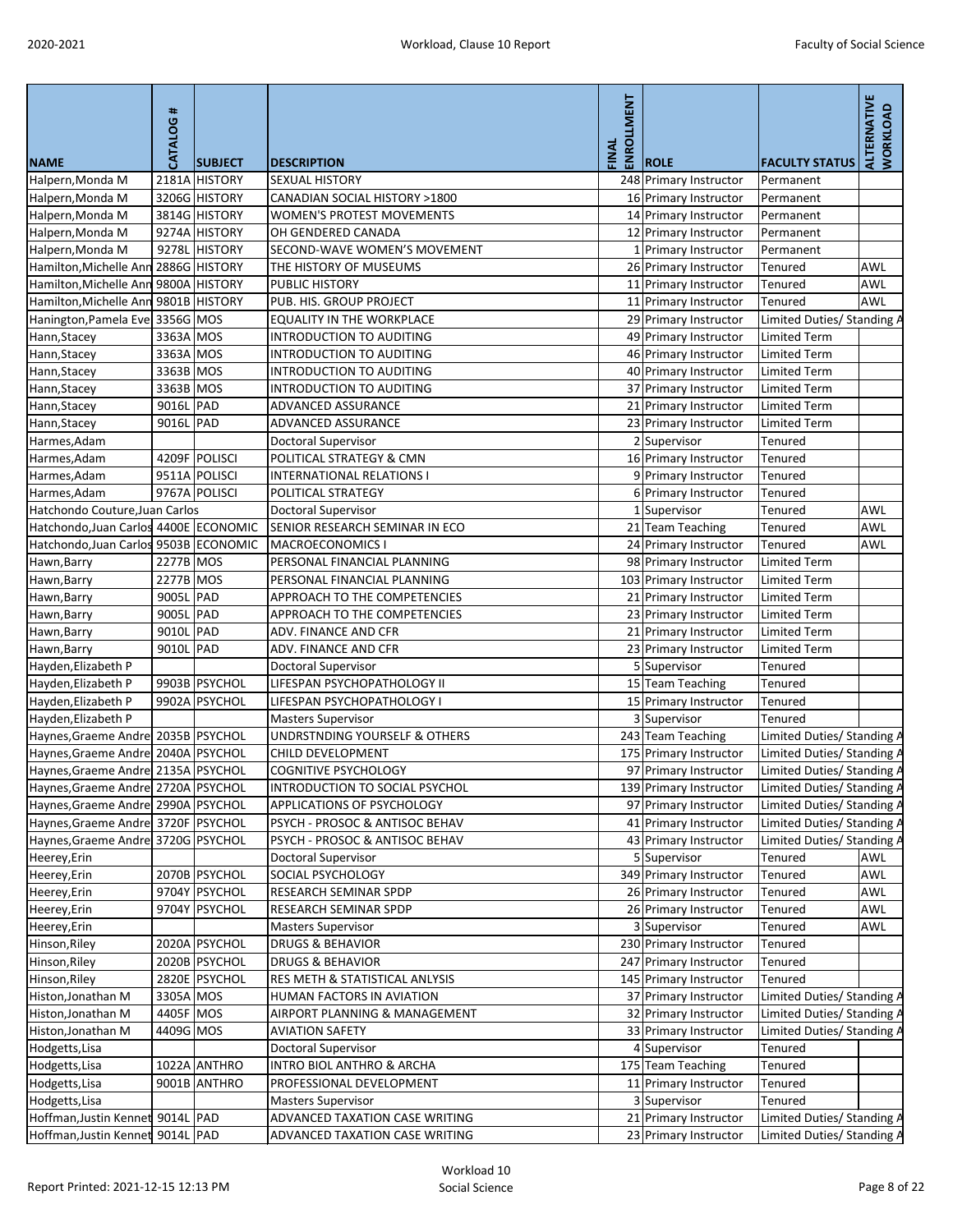| <b>NAME</b>                              | #<br>CATALOG | <b>SUBJECT</b> | <b>DESCRIPTION</b>                                 | ENROLLMENT<br>FINAL | <b>ROLE</b>            | <b>FACULTY STATUS</b>           | <b>ALTERNATIVE</b><br>WORKLOAD |
|------------------------------------------|--------------|----------------|----------------------------------------------------|---------------------|------------------------|---------------------------------|--------------------------------|
| Holm, Anders                             |              |                | <b>Doctoral Supervisor</b>                         |                     | 2 Supervisor           | <b>Tenured</b>                  | <b>AWL</b>                     |
| Holm, Anders                             |              | 9610L SOCIOLOG | SELECT TOPICS ADVANCE MULTIVARIATE STATS           |                     | 1 Primary Instructor   | Tenured                         | <b>AWL</b>                     |
| Holm, Anders                             |              | 9614L SOCIOLOG | SELECT TOPIC IN SOCIOLOGY CAUSAL METHODS IN SOCIAL |                     | 1 Primary Instructor   | <b>Tenured</b>                  | <b>AWL</b>                     |
| Hooks, Theresa                           |              | 2212B SOCIOLOG | WOMEN & THIRD WORLD DEVELOPMNT                     |                     | 59 Primary Instructor  | Permanent                       |                                |
| Hooks, Theresa                           |              | 2227A SOCIOLOG | SOCIAL CHANGE AND DEVELOPMENT                      |                     | 72 Primary Instructor  | Permanent                       |                                |
| Hooks, Theresa                           |              | 2228A SOCIOLOG | SOCIAL INEQUALITY IN CANADA                        |                     | 68 Primary Instructor  | Permanent                       |                                |
| Hooks, Theresa                           |              | 2228B SOCIOLOG | SOCIAL INEQUALITY IN CANADA                        |                     | 47 Primary Instructor  | Permanent                       |                                |
| Hooks, Theresa                           |              | 2229B SOCIOLOG | <b>GLOBAL INEQUALITY</b>                           |                     | 56 Primary Instructor  | Permanent                       |                                |
| Hooks, Theresa                           |              | 2242A SOCIOLOG | <b>GENDER AND SOCIETY</b>                          |                     | 72 Primary Instructor  | Permanent                       |                                |
| Hooks, Theresa                           |              | 3341G SOCIOLOG | SOCIAL CONSTRUCTION OF GENDER                      |                     | 26 Primary Instructor  | Permanent                       |                                |
| Hooks, Theresa                           |              | 4487F SOCIOLOG | SELECTED TOPICS MOTHERHOOD AND MOTHERING           |                     | 11 Primary Instructor  | Permanent                       |                                |
| Hopkins, Jeffrey Slater Patrick          |              |                | <b>Doctoral Supervisor</b>                         |                     | 1 Supervisor           | Tenured                         |                                |
| Hopkins, Jeffrey Slater                  |              | 1400G GEOGRAPH | INTRO TO THE HUMAN ENVIRONMENT                     |                     | 232 Primary Instructor | Tenured                         |                                |
| Hopkins, Jeffrey Slater                  |              | 3411A GEOGRAPH | <b>CULTURAL GEOGRAPHY</b>                          |                     | 40 Primary Instructor  | Tenured                         |                                |
| Hopkins, Jeffrey Slater                  |              | 4000B GEOGRAPH | NATURE AND PHIL OF GEOGRAPHY                       |                     | 34 Primary Instructor  | <b>Tenured</b>                  |                                |
| Hopkins, Jeffrey Slater   9998A GEOGRAPH |              |                | DEBATES IN GEOGRAPHIC THOUGHT                      |                     | 24 Team Teaching       | Tenured                         |                                |
| Hopkins, Jeffrey Slater Patrick          |              |                | <b>Masters Supervisor</b>                          |                     | 3 Supervisor           | <b>Tenured</b>                  |                                |
| Horak, Martin                            |              |                | Doctoral Supervisor                                |                     | 3 Supervisor           | <b>Tenured</b>                  |                                |
| Horak, Martin                            |              | 2245E POLISCI  | <b>INTRO COMPARATIVE POLI</b>                      |                     | 36 Team Teaching       | Tenured                         |                                |
|                                          |              | 4210F POLISCI  | <b>GLOBALIZATION &amp; URBAN POLITICS</b>          |                     |                        | Tenured                         |                                |
| Horak, Martin                            |              |                | <b>QUALITATIVE METHODS</b>                         |                     | 11 Primary Instructor  |                                 |                                |
| Horak, Martin                            |              | 9593B POLISCI  |                                                    |                     | 12 Primary Instructor  | Tenured                         |                                |
| Horak, Martin                            |              | 9755A POLISCI  | <b>GLOBALIZATION &amp; URBAN POLITICS</b>          |                     | 1 Primary Instructor   | <b>Tenured</b>                  |                                |
| Horak, Martin                            |              | 9902L PUBLICAD | POLICY PROCESS/LOCAL GOVT                          |                     | 18 Primary Instructor  | Tenured                         |                                |
| Hossain, Mohammad If 1021A ECONOMIC      |              |                | PRINCIPLES OF MICROECONOMICS                       |                     | 388 Primary Instructor | Limited Duties/ Standing A      |                                |
| Hossain, Mohammad If 1021B ECONOMIC      |              |                | PRINCIPLES OF MICROECONOMICS                       |                     | 177 Primary Instructor | Limited Duties/Standing A       |                                |
| Hossain, Mohammad If 1022B ECONOMIC      |              |                | PRINCIPLES OF MACROECONOMICS                       |                     | 316 Primary Instructor | Limited Duties/ Standing A      |                                |
| Hossain, Mohammad If 2141B ECONOMIC      |              |                | <b>MATH ECON I</b>                                 |                     | 68 Primary Instructor  | Limited Duties/ Standing A      |                                |
| Hossain, Mohammad If 2150A ECONOMIC      |              |                | MICROECONOMIC THEORY I                             |                     | 80 Primary Instructor  | Limited Duties/ Standing A      |                                |
| Hossain, Mohammad If 2150A ECONOMIC      |              |                | MICROECONOMIC THEORY I                             |                     | 148 Primary Instructor | Limited Duties/ Standing A      |                                |
| Hossain, Mohammad If 2151A ECONOMIC      |              |                | MICROECONOMIC THEORY II                            |                     | 75 Primary Instructor  | Limited Duties/ Standing A      |                                |
| Hossain, Mohammad If 2151B ECONOMIC      |              |                | MICROECONOMIC THEORY II                            |                     | 52 Primary Instructor  | Limited Duties/ Standing A      |                                |
| Huey, Laura                              |              |                | <b>Doctoral Supervisor</b>                         |                     | 3 Supervisor           | <b>Tenured</b>                  |                                |
| Huey, Laura                              |              | 4451F SOCIOLOG | POLICING AND SOCIETY                               |                     | 20 Primary Instructor  | Tenured                         |                                |
| Huey, Laura                              |              | 4451G SOCIOLOG | POLICING AND SOCIETY                               |                     | 15 Primary Instructor  | <b>Tenured</b>                  |                                |
| Huey, Laura                              |              | 9009B SOCIOLOG | EVIDENCE-BASED POLICY MAKING                       |                     | 12 Primary Instructor  | <b>Tenured</b>                  |                                |
| Huey, Laura                              |              | 9021A SOCIOLOG | <b>QUALITATIVE RESEARCH METHODS</b>                |                     | 16 Primary Instructor  | Tenured                         |                                |
| Huey, Laura                              |              |                | <b>Masters Supervisor</b>                          |                     | 3 Supervisor           | Tenured                         |                                |
| Hundey, Elizabeth Jane 3350B GEOGRAPH    |              |                | <b>ENVIRONMENTAL CHANGE</b>                        |                     | 27 Primary Instructor  | Limited Duties/ Standing A      |                                |
| Hunsberger, Carol                        |              |                | <b>Doctoral Supervisor</b>                         |                     | 1 Supervisor           | Probationary                    | <b>AWL</b>                     |
| Hunsberger, Carol                        |              | 1500F GEOGRAPH | <b>ENVIRONMENT &amp; DEV CHALLENGES</b>            |                     | 194 Primary Instructor | Probationary                    | <b>AWL</b>                     |
| Hunsberger, Carol                        |              | 3443G GEOGRAPH | <b>ENERGY &amp; POWER</b>                          |                     | 17 Primary Instructor  | Probationary                    | <b>AWL</b>                     |
| Hunsberger, Carol                        |              | 9120B GEOGRAPH | <b>ENERGY &amp; ENVIRONMENTAL JUSTIC</b>           |                     | 4 Primary Instructor   | Probationary                    | <b>AWL</b>                     |
| Hunsberger, Carol                        |              |                | <b>Masters Supervisor</b>                          |                     | 4 Supervisor           | Probationary                    | AWL                            |
| Irwin, Bill                              |              | 9915A PUBLICAD | PROGRAM EVALUATION                                 |                     | 35 Primary Instructor  | Limited Duties/ Standing A      |                                |
| Irwin, Bill                              | 9600B RPE    |                | EVIDENCE-BASED POLICY MAKING                       |                     | 5 Primary Instructor   | Limited Duties/ Standing A      |                                |
| <b>Isaacs, Corey Ronald</b>              |              | 2070A PSYCHOL  | <b>SOCIAL PSYCHOLOGY</b>                           |                     | 243 Primary Instructor | Limited Duties/ Standing A      |                                |
| Isaacs, Corey Ronald                     |              | 2076A PSYCHOL  | THE PSYCHOLOGY OF SEX                              |                     | 370 Primary Instructor | Limited Duties/ Standing A      |                                |
| <b>Isaacs, Corey Ronald</b>              |              | 2076A PSYCHOL  | THE PSYCHOLOGY OF SEX                              |                     | 113 Primary Instructor | Limited Duties/ Standing A      |                                |
| Isaacs, Corey Ronald                     |              | 2076B PSYCHOL  | THE PSYCHOLOGY OF SEX                              |                     | 204 Primary Instructor | Limited Duties/Standing A       |                                |
| Isaacs, Corey Ronald                     |              | 2800E PSYCHOL  | INTRO RES METHODS IN PSYC                          |                     | 112 Team Teaching      | Limited Duties/ Standing A      |                                |
| <b>Isaacs, Corey Ronald</b>              |              | 2800E PSYCHOL  | <b>INTRO RES METHODS IN PSYC</b>                   |                     | 108 Team Teaching      | Limited Duties/ Standing A      |                                |
| Isaacs, Corey Ronald                     |              | 3723G PSYCHOL  | <b>ATTITUDES &amp; ATTITUDE CHANGE</b>             |                     | 44 Primary Instructor  | Limited Duties/ Standing A      |                                |
| Jackson, Shayla                          |              | 3228A PSYCHOL  | <b>EVOLUTION &amp; PSYCHOLOGY</b>                  |                     | 50 Primary Instructor  | <b>Graduate Student Teachin</b> |                                |
| Jared, Debra J                           |              | 3140F PSYCHOL  | <b>BILINGUALISM</b>                                |                     | 32 Primary Instructor  | <b>Tenured</b>                  |                                |
| Jared, Debra J                           |              |                | <b>Masters Supervisor</b>                          |                     | 1 Supervisor           | Tenured                         |                                |
| Joanisse, Marc                           |              |                | <b>Doctoral Supervisor</b>                         |                     | 6 Supervisor           | Tenured                         |                                |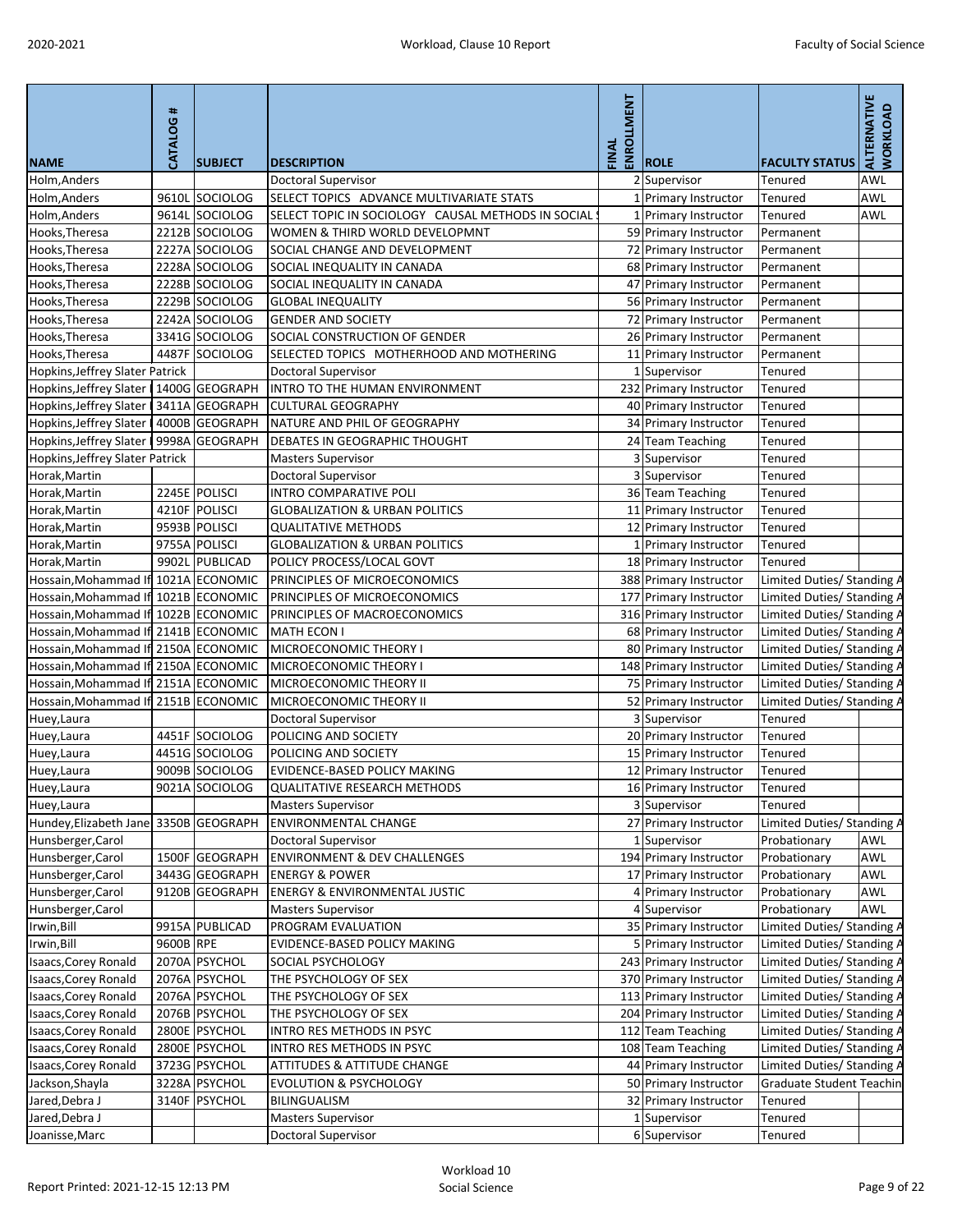| <b>NAME</b>                          | <b>CATALOG#</b> | <b>SUBJECT</b> | <b>DESCRIPTION</b>                                   | <b>LMENT</b><br>ENROLI<br>FINAL | <b>ROLE</b>            | <b>FACULTY STATUS</b>      | ALTERNATIVE<br><b>WORKLOAD</b> |
|--------------------------------------|-----------------|----------------|------------------------------------------------------|---------------------------------|------------------------|----------------------------|--------------------------------|
| Joanisse, Marc                       |                 | 2134A PSYCHOL  | <b>PSYCHOLOGY OF LANGUAGE</b>                        |                                 | 185 Primary Instructor | <b>Tenured</b>             |                                |
| Joanisse, Marc                       |                 | 3141F PSYCHOL  | LANGUAGE DEVELOPMENT                                 |                                 | 28 Primary Instructor  | Tenured                    |                                |
| Joanisse, Marc                       |                 | 3991G PSYCHOL  | SPECIAL TOPICS IN PSYCHOLOGY DATA SCIENCE IN PSYCHOI |                                 | 21 Primary Instructor  | Tenured                    |                                |
| Joel,Samantha                        |                 |                | <b>Doctoral Supervisor</b>                           |                                 | LSupervisor            | Probationary               |                                |
| Joel, Samantha                       |                 | 2800E PSYCHOL  | INTRO RES METHODS IN PSYC                            |                                 | 112 Team Teaching      | Probationary               |                                |
| Joel,Samantha                        |                 | 2800E PSYCHOL  | INTRO RES METHODS IN PSYC                            |                                 | 108 Team Teaching      | Probationary               |                                |
| Johnson, Laura Kathlee               | 2242B MOS       |                | <b>STATISTICS</b>                                    |                                 | 59 Team Teaching       | Limited Duties/ Standing A |                                |
| Johnsrude, Ingrid S                  |                 |                | <b>Doctoral Supervisor</b>                           |                                 | 5 Supervisor           | Tenured                    | AWL                            |
| Johnsrude, Ingrid S                  |                 | 9500A NEUROSCI | PRINCIPLES OF NEUROSCIENCE                           |                                 | 9Team Teaching         | Tenured                    | AWL                            |
| Johnsrude, Ingrid S                  |                 | 9500A NEUROSCI | PRINCIPLES OF NEUROSCIENCE                           |                                 | 10 Team Teaching       | Tenured                    | <b>AWL</b>                     |
| Johnsrude, Ingrid S                  |                 |                | <b>Masters Supervisor</b>                            |                                 | 10 Supervisor          | Tenured                    | <b>AWL</b>                     |
| Jonasson, Robert F.                  |                 | 1020E POLISCI  | <b>INTRODUCTION TO POLI SCI</b>                      |                                 | 75 Primary Instructor  | Limited Duties/ Standing A |                                |
| Jonasson, Robert F.                  |                 | 2230E POLISCI  | <b>CANADIAN GOVT-POLITICS</b>                        |                                 | 64 Primary Instructor  | Limited Duties/ Standing / |                                |
| Jonasson, Robert F.                  |                 | 3372G POLISCI  | THE POLITICS OF ONTARIO                              |                                 | 38 Primary Instructor  | Limited Duties/ Standing A |                                |
| Jonasson, Robert F.                  |                 | 3388E POLISCI  | INTERNATIONAL HUMAN RIGHTS                           |                                 | 67 Primary Instructor  | Limited Duties/ Standing A |                                |
| Jones, Charles W. B.                 |                 |                | <b>Doctoral Supervisor</b>                           |                                 | 7 Supervisor           | Tenured                    |                                |
| Jones, Charles William               |                 | 9128A PHILOSOP | PROBLEMS IN POLITICAL THEORY                         |                                 | 3 Primary Instructor   | Tenured                    |                                |
| Jones, Charles William               |                 | 9503A POLISCI  | POLITICAL THEORY                                     |                                 | 5 Primary Instructor   | <b>Tenured</b>             |                                |
| Jones, Charles William               |                 | 9503A POLISCI  | POLITICAL THEORY                                     |                                 | 1 Primary Instructor   | <b>Tenured</b>             |                                |
| Jones, Charles William               | 2200F PPE       |                | <b>INTRODUCTION TO PPE</b>                           |                                 | 17 Team Teaching       | <b>Tenured</b>             |                                |
| Jorgensen, Dan W                     |                 | 2203G ANTHRO   | INDIGENOUS PEOPLES, GLBLZTN&ENV                      |                                 | 36 Primary Instructor  | Limited Duties/ Standing A |                                |
| Jorgensen, Dan W                     |                 | 2203G INDIGSTU | INDIGENOUS PEOPLES, GLBLZTN&ENV                      |                                 | 14 Primary Instructor  | Limited Duties/ Standing A |                                |
| Kahnert, Nicholas Thon 2310A MOS     |                 |                | <b>FINANCE</b>                                       |                                 | 121 Primary Instructor | <b>Limited Term</b>        |                                |
|                                      |                 |                | <b>FINANCE</b>                                       |                                 |                        | <b>Limited Term</b>        |                                |
| Kahnert, Nicholas Thom 2310A MOS     |                 |                |                                                      |                                 | 114 Primary Instructor | <b>Limited Term</b>        |                                |
| Kahnert, Nicholas Thon 2310A MOS     |                 |                | <b>FINANCE</b>                                       |                                 | 121 Primary Instructor |                            |                                |
| Kahnert, Nicholas Thom 3313A MOS     |                 |                | FINANCIAL MARKETS & INSTIT                           |                                 | 45 Primary Instructor  | <b>Limited Term</b>        |                                |
| Kamranzadeh, Ali                     |                 | 2150A ECONOMIC | MICROECONOMIC THEORY I                               |                                 | 115 Primary Instructor | Limited Duties/ Standing A |                                |
| Kamranzadeh, Ali                     |                 | 2150B ECONOMIC | MICROECONOMIC THEORY I                               |                                 | 137 Primary Instructor | Limited Duties/ Standing A |                                |
| Kanatawakhon Marack                  |                 | 2104 INDIGSTU  | INTRODUCTORY MOHAWK LANGUAGE                         |                                 | 11 Primary Instructor  | <b>Limited Term</b>        |                                |
| Kanatawakhon Marack                  |                 | 3104  INDIGSTU | <b>INTERMEDIATE MOHAWK LANGUAGE</b>                  |                                 | 4 Primary Instructor   | <b>Limited Term</b>        |                                |
| Kanatawakhon Maracl                  |                 | 2501F INDIGSTU | <b>IROQUOIAN ARTS</b>                                |                                 | 14 Primary Instructor  | <b>Limited Term</b>        |                                |
| Kashaev, Nail                        |                 | 9600 ECONOMIC  | <b>MATH FOR ECONOMISTS</b>                           |                                 | 12 Team Teaching       | Probationary               |                                |
| Kashaev, Nail                        |                 | 9605A ECONOMIC | <b>ECONOMETRICS &amp; QUANT METH I</b>               |                                 | 14 Primary Instructor  | Probationary               |                                |
| Kashaev, Nail                        |                 | 9616A ECONOMIC | <b>ADVANCED ECONOMETRICS II</b>                      |                                 | 5 Primary Instructor   | Probationary               |                                |
| Kaufman, Erin                        |                 | 3301F PSYCHOL  | <b>CLINICAL PSYCHOLOGY</b>                           |                                 | 34 Primary Instructor  | Probationary               |                                |
| Kaufman, Erin                        |                 | 9340B PSYCHOL  | <b>CLINICAL RESEARCH METHODS</b>                     |                                 | 6 Primary Instructor   | Probationary               |                                |
| Kaufman, Erin Anne                   |                 |                | <b>Masters Supervisor</b>                            |                                 | 2 Supervisor           | Probationary               |                                |
| Kennedy, Christine                   |                 | 2272F ANTHRO   | ANTHROPOLOGY OF TOURISM                              |                                 | 81 Primary Instructor  | Limited Duties/ Standing A |                                |
| Kennedy, Christine                   |                 | 2272G ANTHRO   | ANTHROPOLOGY OF TOURISM                              |                                 | 87 Primary Instructor  | Limited Duties/ Standing A |                                |
| Kennedy, Christine                   |                 | 2280F ANTHRO   | ECONOMIC ANTHROPOLOGY                                |                                 | 37 Primary Instructor  | Limited Duties/ Standing A |                                |
| Khan, Md Shahed Kaise 1021A ECONOMIC |                 |                | PRINCIPLES OF MICROECONOMICS                         |                                 | 411 Primary Instructor | <b>Limited Term</b>        |                                |
| Khan, Md Shahed Kaise 1022B ECONOMIC |                 |                | PRINCIPLES OF MACROECONOMICS                         |                                 | 392 Primary Instructor | <b>Limited Term</b>        |                                |
| Khan, Md Shahed Kaise 2122A ECONOMIC |                 |                | <b>ECONOMETRICS I</b>                                |                                 | 72 Primary Instructor  | <b>Limited Term</b>        |                                |
| Khan, Md Shahed Kaise 2123B ECONOMIC |                 |                | <b>ECONOMETRICS II</b>                               |                                 | 79 Primary Instructor  | <b>Limited Term</b>        |                                |
| Khan, Md Shahed Kaise 2123B ECONOMIC |                 |                | <b>ECONOMETRICS II</b>                               |                                 | 19 Primary Instructor  | <b>Limited Term</b>        |                                |
| Khan, Md Shahed Kaise 2152A ECONOMIC |                 |                | <b>MACROECONOMIC THEORY I</b>                        |                                 | 88 Primary Instructor  | <b>Limited Term</b>        |                                |
| Kibilds, Dayana                      | 3322F MOS       |                | INTEGRATED MARKETING COMM                            |                                 | 49 Primary Instructor  | Limited Duties/ Standing A |                                |
| Kibilds, Dayana                      | 3322G MOS       |                | INTEGRATED MARKETING COMM                            |                                 | 37 Primary Instructor  | Limited Duties/ Standing / |                                |
| King, Philip Tobias                  | 2101 LAW        |                | <b>INTRODUCTION TO LAW</b>                           |                                 | 545 Team Teaching      | Permanent                  |                                |
| King, Philip Tobias                  | 5115            | <b>LAW</b>     | <b>CONTRACTS</b>                                     |                                 | 84 Primary Instructor  | Permanent                  |                                |
| King, Philip Tobias                  | 5140            | <b>LAW</b>     | <b>PROPERTY</b>                                      |                                 | 101 Team Teaching      | Permanent                  |                                |
| King, Philip Tobias                  | 5510D LAW       |                | COMMERCIAL LAW                                       |                                 | 74 Primary Instructor  | Permanent                  |                                |
| King, Philip Tobias                  | 9510B LAW       |                | <b>COMMERCIAL LAW</b>                                |                                 | 1 Primary Instructor   | Permanent                  |                                |
| King, Philip Tobias                  | 2275A MOS       |                | <b>BUSINESS LAW I</b>                                |                                 | 120 Primary Instructor | Permanent                  |                                |
| King, Philip Tobias                  | 2275A MOS       |                | <b>BUSINESS LAW I</b>                                |                                 | 121 Primary Instructor | Permanent                  |                                |
| King, Philip Tobias                  | 2275A MOS       |                | <b>BUSINESS LAW I</b>                                |                                 | 122 Primary Instructor | Permanent                  |                                |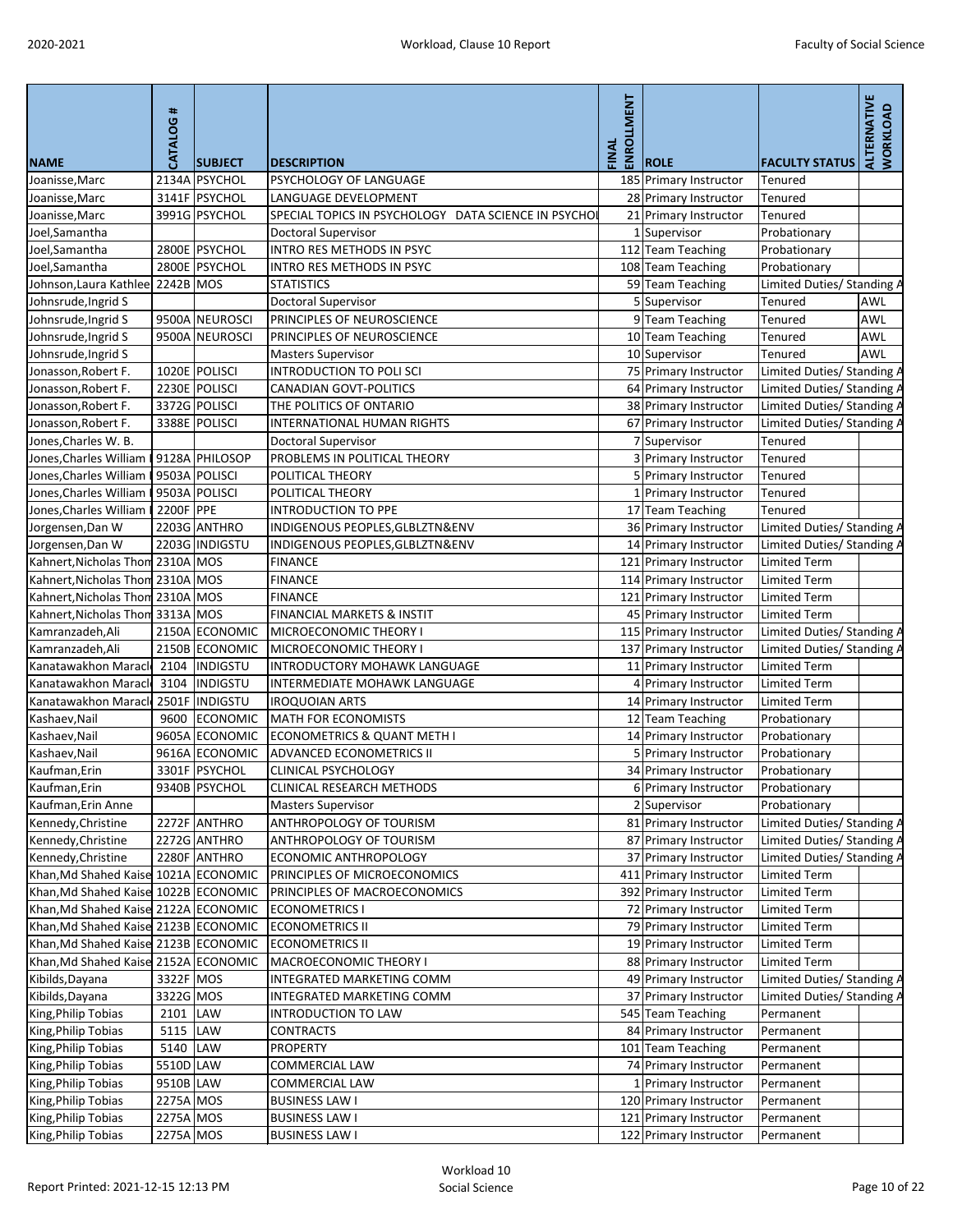| <b>NAME</b>                             | #<br>CATALOG | <b>SUBJECT</b> | <b>DESCRIPTION</b>                                    | ENROLLMENT<br>FINAL | <b>ROLE</b>            | <b>FACULTY STATUS</b>      | <b>ALTERNATIVE</b><br>WORKLOAD |
|-----------------------------------------|--------------|----------------|-------------------------------------------------------|---------------------|------------------------|----------------------------|--------------------------------|
| King, Philip Tobias                     | 2275A MOS    |                | <b>BUSINESS LAW I</b>                                 |                     | 114 Primary Instructor | Permanent                  |                                |
| King, Philip Tobias                     | 2275B MOS    |                | <b>BUSINESS LAW I</b>                                 |                     | 119 Primary Instructor | Permanent                  |                                |
| King, Philip Tobias                     | 2275B MOS    |                | <b>BUSINESS LAW I</b>                                 |                     | 120 Primary Instructor | Permanent                  |                                |
| King, Philip Tobias                     | 3475B MOS    |                | <b>CONTRACT LAW</b>                                   |                     | 49 Primary Instructor  | Permanent                  |                                |
| King, Philip Tobias                     | 4375B MOS    |                | <b>EMPLOYMENT LAW</b>                                 |                     | 26 Primary Instructor  | Permanent                  |                                |
| Kinghorn, Wes                           |              | 2144A GEOGRAPH | <b>GEOGRAPHY OF TOURISM</b>                           |                     | 49 Primary Instructor  | Limited Duties/ Standing A |                                |
| Kinghorn, Wes                           |              | 2144B GEOGRAPH | <b>GEOGRAPHY OF TOURISM</b>                           |                     | 487 Primary Instructor | Limited Duties/ Standing A |                                |
| Kirkham, Jennifer J                     |              | 9903A PUBLICAD | ORG BEHAVIOUR/LOCAL GOVT                              |                     | 17 Primary Instructor  | Limited Duties/Standing A  |                                |
| Kirkham, Jennifer J                     |              | 9903A PUBLICAD | ORG BEHAVIOUR/LOCAL GOVT                              |                     | 27 Primary Instructor  | Limited Duties/ Standing A |                                |
| Kirkham, Jennifer J                     |              | 9904B PUBLICAD | LOCAL GOVT MANAGEMENT                                 |                     | 15 Primary Instructor  | Limited Duties/ Standing A |                                |
| Kirkham, Jennifer J                     |              | 9904B PUBLICAD | LOCAL GOVT MANAGEMENT                                 |                     | 28 Primary Instructor  | Limited Duties/ Standing A |                                |
| Kirkham, Jennifer J                     |              | 9904L PUBLICAD | <b>LOCAL GOVT MANAGEMENT</b>                          |                     | 19 Primary Instructor  | Limited Duties/ Standing A |                                |
| Kohler, Stefan                          |              |                | Doctoral Supervisor                                   |                     | 4 Supervisor           | <b>Tenured</b>             |                                |
| Kohler, Stefan                          |              | 9228A PHILOSOP | PSYCHOLOGY AND NEUROSCIENCE                           |                     | <b>Team Teaching</b>   | <b>Tenured</b>             |                                |
| Kohler, Stefan                          |              | 9500A NEUROSCI | PRINCIPLES OF NEUROSCIENCE                            |                     | 9 Team Teaching        | <b>Tenured</b>             |                                |
| Kohler, Stefan                          |              | 9500A NEUROSCI | PRINCIPLES OF NEUROSCIENCE                            |                     | 10 Team Teaching       | Tenured                    |                                |
| Kohler, Stefan                          |              | 3138G PSYCHOL  | <b>HUMAN MEMORY</b>                                   |                     | 26 Primary Instructor  | Tenured                    |                                |
| Kohler, Stefan                          |              | 9230A PSYCHOL  | ADVANCED TOPIC IN NEUROSCIENCE ISSUES IN PHIL, PSYC 8 |                     | 3 Team Teaching        | Tenured                    |                                |
| Kohler, Stefan                          |              | 9251Y PSYCHOL  | RESEARCH SEMINAR IN CDBS                              |                     | 29 Primary Instructor  | Tenured                    |                                |
| Kohler, Stefan                          |              | 9251Y PSYCHOL  | RESEARCH SEMINAR IN CDBS                              |                     | 30 Primary Instructor  | <b>Tenured</b>             |                                |
| Kohler, Stefan                          |              |                | <b>Masters Supervisor</b>                             |                     | 6 Supervisor           | <b>Tenured</b>             |                                |
| Kovarikova, Jane                        |              | 3317F POLISCI  | <b>INTEREST GRPS &amp; SOCIAL MOVMNTS</b>             |                     | 67 Primary Instructor  | Graduate Student Teachin   |                                |
| Kpienbaareh, Daniel Lu                  |              | 2030A GEOGRAPH | AFRICA SOUTH OF THE SAHARA                            |                     | 75 Primary Instructor  | Limited Duties/ Standing A |                                |
| Krats, Peter Vaino Karl                 | 1807         | <b>HISTORY</b> | THE HISTORY OF BUSINESS                               |                     | 113 Primary Instructor | Permanent                  |                                |
| Krats, Peter Vaino Karl                 |              | 2120A HISTORY  | <b>NORTHERN ENTERPRISE</b>                            |                     | 57 Primary Instructor  | Permanent                  |                                |
| Krats, Peter Vaino Karl                 |              | 2120B HISTORY  | <b>NORTHERN ENTERPRISE</b>                            |                     | 84 Primary Instructor  | Permanent                  |                                |
| Krats, Peter Vaino Karl   2124B HISTORY |              |                | <b>CANADIAN POPULAR CULTURE</b>                       |                     | 52 Primary Instructor  | Permanent                  |                                |
| Krats, Peter Vaino Karl                 |              | 2124B HISTORY  | CANADIAN POPULAR CULTURE                              |                     | 54 Primary Instructor  | Permanent                  |                                |
| Krats, Peter Vaino Karl                 |              | 2171B HISTORY  | <b>GREED IS GOOD</b>                                  |                     | 83 Primary Instructor  | Permanent                  |                                |
| Kyeremeh, Emmanuel   2060A GEOGRAPH     |              |                | <b>WORLD CITIES</b>                                   |                     | 44 Primary Instructor  | Graduate Student Teachin   |                                |
| Lamoureux, Lucien Rich 3306B MOS        |              |                | <b>AVIATION LAW</b>                                   |                     | 36 Primary Instructor  | Limited Duties/ Standing A |                                |
| Lebo, Matthew J                         |              | 2192A POLISCI  | SPECIAL TOPICS IN POLISCI TRUMP VS BIDEN              |                     | 90 Primary Instructor  | <b>Tenured</b>             | <b>AWL</b>                     |
| Lebo, Matthew J                         |              | 2200G POLISCI  | SPECIAL TOPICS IN POLISCI                             |                     | 62 Primary Instructor  | <b>Tenured</b>             | <b>AWL</b>                     |
| Leduc, Raymond Willian 4410A MOS        |              |                | <b>STRATEGIC MANAGEMENT</b>                           |                     | 48 Primary Instructor  | Permanent                  |                                |
| Leduc, Raymond Williar 4410A MOS        |              |                | STRATEGIC MANAGEMENT                                  |                     | 49 Primary Instructor  | Permanent                  |                                |
| Leduc, Raymond Williar 4410A MOS        |              |                | <b>STRATEGIC MANAGEMENT</b>                           |                     | 50 Primary Instructor  | Permanent                  |                                |
| Leduc, Raymond Williar                  | 4410A MOS    |                | STRATEGIC MANAGEMENT                                  |                     | 47 Primary Instructor  | Permanent                  |                                |
| Leduc, Raymond Williar                  | 4410B MOS    |                | <b>STRATEGIC MANAGEMENT</b>                           |                     | 40 Primary Instructor  | Permanent                  |                                |
| Leduc, Raymond Williar                  | 4410B MOS    |                | <b>STRATEGIC MANAGEMENT</b>                           |                     | 50 Primary Instructor  | Permanent                  |                                |
| Leduc, Raymond Williar                  | 4410B MOS    |                | STRATEGIC MANAGEMENT                                  |                     | 49 Primary Instructor  | Permanent                  |                                |
| Leduc, Raymond Williar 4410B MOS        |              |                | <b>STRATEGIC MANAGEMENT</b>                           |                     | 44 Primary Instructor  | Permanent                  |                                |
| Lee,Jinhyung                            |              | 3902B GEOGRAPH | SEL TOPICS IN GEOGRAPHY TRANSPORTATION AND GIS        |                     | 20 Primary Instructor  | Probationary               |                                |
| Lee, Jinhyung                           |              | 9410B GEOGRAPH | <b>URBAN DATA ANALYSIS</b>                            |                     | 4 Primary Instructor   | Probationary               |                                |
| Lee, Jinhyung                           |              |                | <b>Masters Supervisor</b>                             |                     | 3 Supervisor           | Probationary               |                                |
| Lee, Wonkyong (Beth)                    | 3321F MOS    |                | <b>CONSUMER BEHAVIOR</b>                              |                     | 48 Primary Instructor  | Probationary               | <b>AWL</b>                     |
| Lee, Wonkyong (Beth)                    | 3321F MOS    |                | <b>CONSUMER BEHAVIOR</b>                              |                     | 50 Primary Instructor  | Probationary               | <b>AWL</b>                     |
| Lee, Wonkyong (Beth)                    | 3322G MOS    |                | <b>INTEGRATED MARKETING COMM</b>                      |                     | 49 Primary Instructor  | Probationary               | <b>AWL</b>                     |
| Lee, Wonkyong (Beth)                    | 3322G MOS    |                | INTEGRATED MARKETING COMM                             |                     | 49 Primary Instructor  | Probationary               | <b>AWL</b>                     |
| Lehmann, Wolfgang                       |              |                | <b>Doctoral Supervisor</b>                            |                     | 1 Supervisor           | <b>Tenured</b>             |                                |
| Lehmann, Wolfgang                       | 9400A RPE    |                | <b>QUALITATIVE RESEARCH METHODS</b>                   |                     | 5 Primary Instructor   | <b>Tenured</b>             |                                |
| Lehmann, Wolfgang                       |              | 3307G SOCIOLOG | <b>QUALITATIVE RESEARCH</b>                           |                     | 29 Primary Instructor  | Tenured                    |                                |
| Lehmann, Wolfgang                       |              |                | <b>Masters Supervisor</b>                             |                     | 1 Supervisor           | <b>Tenured</b>             |                                |
| Leszczynski, Agnieszka                  |              |                | Doctoral Supervisor                                   |                     | 1 Supervisor           | Probationary               | <b>AWL</b>                     |
| Leszczynski, Agnieszka                  |              | 2220A GEOGRAPH | <b>GEOGRAPHIC INFORMATN SCIENCE I</b>                 |                     | 142 Primary Instructor | Probationary               | <b>AWL</b>                     |
| Leszczynski, Agnieszka                  |              | 3250B GEOGRAPH | RESEARCH METHODS IN GEOGRAPHY                         |                     | 23 Primary Instructor  | Probationary               | AWL                            |
| Leszczynski, Agnieszka                  |              | 3414B GEOGRAPH | <b>DIGI TECH, SOCIETY &amp; ENVIRON</b>               |                     | 22 Primary Instructor  | Probationary               | AWL                            |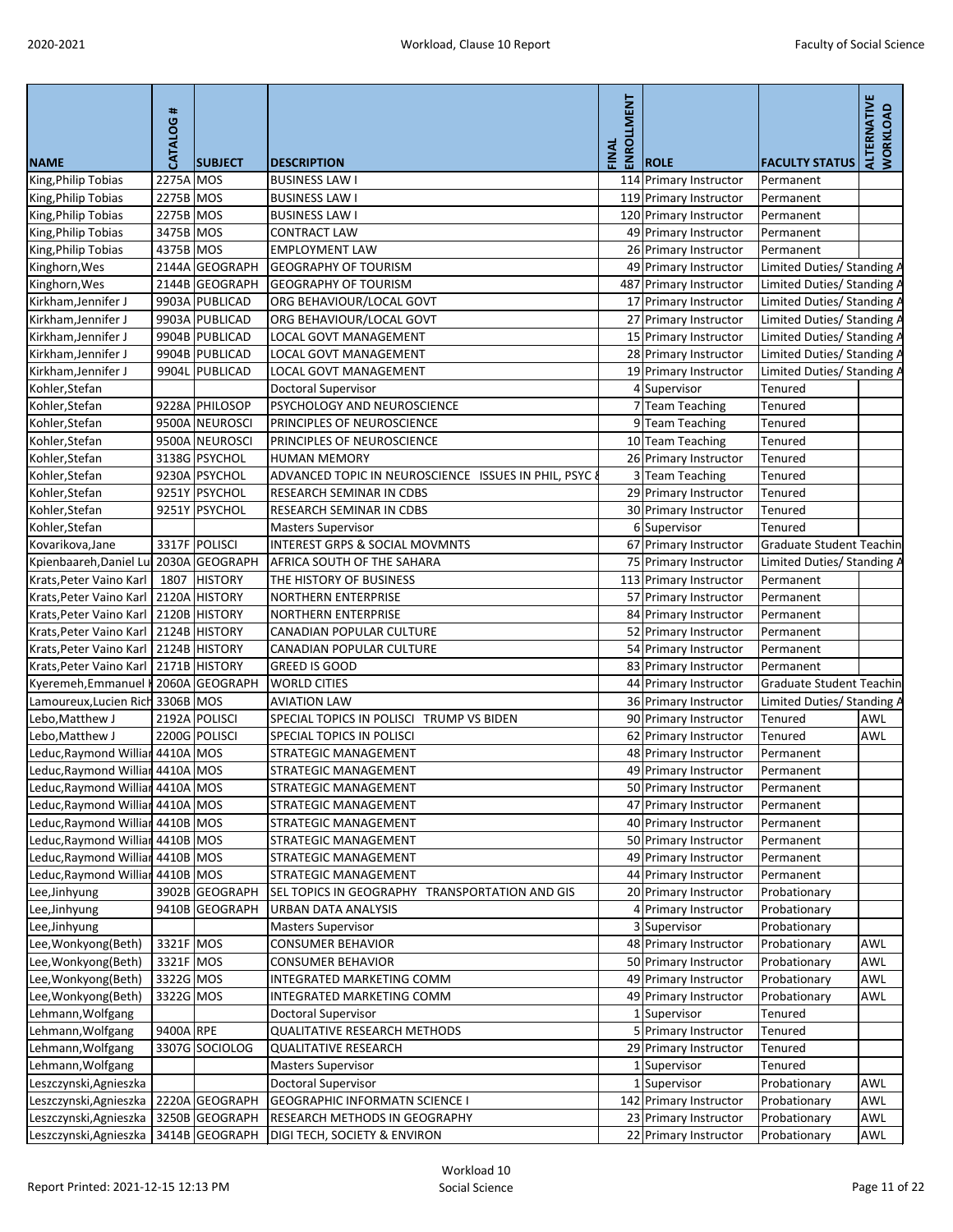| <b>NAME</b>                                         | CATALOG#  | <b>SUBJECT</b> | <b>DESCRIPTION</b>                                      | ENROLLMENT<br>FINAL | <b>ROLE</b>                                     | <b>FACULTY STATUS</b>                   | ALTERNATIVE<br><b>WORKLOAD</b> |
|-----------------------------------------------------|-----------|----------------|---------------------------------------------------------|---------------------|-------------------------------------------------|-----------------------------------------|--------------------------------|
| Leszczynski, Agnieszka                              |           | 9121A GEOGRAPH | <b>DIGITAL ENVIRONMENTS</b>                             |                     | 2 Primary Instructor                            | Probationary                            | <b>AWL</b>                     |
| Leszczynski, Agnieszka                              |           |                | <b>Masters Supervisor</b>                               |                     | 3 Supervisor                                    | Probationary                            | <b>AWL</b>                     |
| Lewis Williams, Katheri 3140G   INDIGSTU            |           |                | <b>INDIGENOUS KNOWLEDGE &amp; TRADTNS</b>               |                     | 26 Primary Instructor                           | Tenured                                 |                                |
| Lewis Williams, Katheri                             |           | 4903G INDIGSTU | INDIGENOUS RESEARCH AND METHOD                          |                     | 1 Primary Instructor                            | Tenured                                 |                                |
| Lewis Williams, Katheri                             |           | 4903G INDIGSTU | INDIGENOUS RESEARCH AND METHOD                          |                     | 5 Primary Instructor                            | Tenured                                 |                                |
| Lewis, Diana                                        |           |                | <b>Doctoral Supervisor</b>                              |                     | 1 Supervisor                                    | Probationary                            | <b>AWL</b>                     |
| Lewis, Diana                                        |           | 9108A GEOGRAPH | <b>QUALITATIVE METHODS</b>                              |                     | 7 Primary Instructor                            | Probationary                            | <b>AWL</b>                     |
| Lewis, Diana                                        |           | 1020E INDIGSTU | <b>INTRO TO INDIGENOUS STUDIES</b>                      |                     | 46 Primary Instructor                           | Probationary                            | <b>AWL</b>                     |
| Lewis, Diana                                        |           | 2218G INDIGSTU | CONTEMPORARY INDIGENOUS ISSUES                          |                     | 36 Primary Instructor                           | Probationary                            | <b>AWL</b>                     |
| Lewis, Diana                                        |           |                | <b>Masters Supervisor</b>                               |                     | Supervisor                                      | Probationary                            | <b>AWL</b>                     |
| Linton, Kelly                                       |           | 1025F ANTHRO   | INTRO SOCIOCUL & LINGUIST ANTH                          |                     | 34 Primary Instructor                           | Limited Duties/ Standing A              |                                |
| Linton, Kelly                                       |           | 1025F ANTHRO   | INTRO SOCIOCUL & LINGUIST ANTH                          |                     | 136 Primary Instructor                          | Limited Duties/ Standing A              |                                |
| Liu, Yini                                           | 3311B MOS |                | <b>ADVANCED FINANCE</b>                                 |                     | 48 Primary Instructor                           | Probationary                            |                                |
| Liu, Yini                                           | 3311B MOS |                | <b>ADVANCED FINANCE</b>                                 |                     | 43 Primary Instructor                           | Probationary                            |                                |
| Lloylangston, Amber                                 |           | 9807B HISTORY  | <b>INTRODUCTION TO MUSEOLOGY</b>                        |                     | 10 Primary Instructor                           | Limited Duties/ Standing A              |                                |
| Lochner, Lance John                                 |           |                | <b>Doctoral Supervisor</b>                              |                     | 2 Supervisor                                    | <b>Tenured</b>                          | <b>AWL</b>                     |
| Lochner, Lance John                                 |           | 3350G ECONOMIC | ECONOMICS OF HUMAN BEHAVIOUR                            |                     | 18 Primary Instructor                           | Tenured                                 | <b>AWL</b>                     |
| Long, Jed                                           |           |                | <b>Doctoral Supervisor</b>                              |                     | 1 Supervisor                                    | Probationary                            | <b>AWL</b>                     |
| Long, Jed                                           |           | 3210A GEOGRAPH | <b>GEOCOMPUTATION</b>                                   |                     | 28 Primary Instructor                           | Probationary                            | <b>AWL</b>                     |
| Long, Jed                                           |           | 3222A GEOGRAPH | <b>GEOGRAPHIC INFO SCIENCE II</b>                       |                     | 18 Primary Instructor                           | Probationary                            | <b>AWL</b>                     |
| Long, Jed                                           |           | 3224B GEOGRAPH | SPATIAL ECOLOGY AND GIS                                 |                     | 11 Primary Instructor                           | Probationary                            | <b>AWL</b>                     |
| Long, Jed                                           |           | 9113B GEOGRAPH | <b>GEOGRAPHICAL DATA &amp; ANALYSIS</b>                 |                     | 11 Primary Instructor                           | Probationary                            | <b>AWL</b>                     |
| Long, Jed                                           |           |                | <b>Masters Supervisor</b>                               |                     | 5 Supervisor                                    | Probationary                            | <b>AWL</b>                     |
| Long, Jed                                           |           |                | <b>VGS Supervisor</b>                                   |                     | 1 Supervisor                                    | Probationary                            | <b>AWL</b>                     |
| Luccioni, Enrique Marti 3344B ECONOMIC              |           |                | <b>LABOUR ECONOMICS</b>                                 |                     | 45 Primary Instructor                           | Limited Duties/ Standing A              |                                |
| Luginaah, Isaac                                     |           |                | <b>Doctoral Supervisor</b>                              |                     | 9 Supervisor                                    | Tenured                                 |                                |
| Luginaah, Isaac                                     |           |                | 2430A GEOGRAPH PUBLIC HEALTH AND ENVIRONMENT            |                     | 84 Primary Instructor                           | Tenured                                 |                                |
| Luginaah, Isaac                                     |           | 9107A GEOGRAPH | <b>ENVIRONMENT AND HEALTH</b>                           |                     | 9 Primary Instructor                            | Tenured                                 |                                |
| Luginaah, Isaac                                     |           |                | <b>Masters Supervisor</b>                               |                     | 9 Supervisor                                    | Tenured                                 |                                |
| Lupker, Stephen J                                   |           |                | <b>Doctoral Supervisor</b>                              |                     | 2 Supervisor                                    | Tenured                                 |                                |
| Lupker, Stephen J                                   | 2810      | PSYCHOL        | <b>STATS FOR PSYCHOLOGY</b>                             |                     | 72 Primary Instructor                           | Tenured                                 |                                |
| Lupker, Stephen J                                   |           | 2115A PSYCHOL  | INTRO SENSATION & PERCEPTION                            |                     | 76 Primary Instructor                           | Tenured                                 |                                |
| Lyons, Joseph Robert                                |           | 2201G POLISCI  | SPECIAL TOPICS IN POLISCI                               |                     | 66 Primary Instructor                           | <b>Limited Term</b>                     |                                |
| Lyons, Joseph Robert                                |           | 3363F POLISCI  | POWER IN THE CITY                                       |                     | 72 Primary Instructor                           | <b>Limited Term</b>                     |                                |
| Lyons, Joseph Robert                                |           | 9901A PUBLICAD | ADVANCED LOCAL GOVERNMENT                               |                     | 14 Primary Instructor                           | <b>Limited Term</b>                     |                                |
| Lyons, Joseph Robert                                |           | 9901A PUBLICAD | ADVANCED LOCAL GOVERNMENT                               |                     | 27 Primary Instructor                           | <b>Limited Term</b>                     |                                |
| Lyons, Joseph Robert                                |           | 9901L PUBLICAD | ADVANCED LOCAL GOVERNMENT                               |                     | 28 Primary Instructor                           | <b>Limited Term</b>                     |                                |
| Lyons, Joseph Robert                                |           | 9917L PUBLICAD | <b>ISSUES IN LOCAL GOVT</b>                             |                     | 25 Primary Instructor                           | <b>Limited Term</b>                     |                                |
| Lyons, Lisa                                         |           | 2266A SOCIOLOG | <b>CRIME AND SOCIETY</b>                                |                     | 48 Primary Instructor                           | Limited Duties/ Standing A              |                                |
|                                                     |           | 2266A SOCIOLOG | <b>CRIME AND SOCIETY</b>                                |                     | 171 Primary Instructor                          | Limited Duties/ Standing A              |                                |
| Lyons, Lisa                                         |           | 2266B SOCIOLOG | <b>CRIME AND SOCIETY</b>                                |                     | 141 Primary Instructor                          | Limited Duties/ Standing A              |                                |
| Lyons, Lisa<br>Lyons, Lisa                          |           | 2267A SOCIOLOG | YOUTH IN CONFLICT WITH THE LAW                          |                     | 78 Primary Instructor                           | Limited Duties/ Standing A              |                                |
|                                                     |           | 2267B SOCIOLOG | YOUTH IN CONFLICT WITH THE LAW                          |                     |                                                 |                                         |                                |
| Lyons, Lisa<br>Macdonald, Mary Leigh 1022B ECONOMIC |           |                | PRINCIPLES OF MACROECONOMICS                            |                     | 81 Primary Instructor<br>371 Primary Instructor | Limited Duties/ Standing A<br>Permanent |                                |
| Macdonald, Mary Leigh 2124A ECONOMIC                |           |                |                                                         |                     | 123 Primary Instructor                          |                                         |                                |
| Macdonald, Mary Leigh 2124B ECONOMIC                |           |                | ECONOMIC DEVELOPMENT I<br><b>ECONOMIC DEVELOPMENT I</b> |                     |                                                 | Permanent                               |                                |
|                                                     |           |                | <b>MACROECONOMIC POLICY</b>                             |                     | 93 Primary Instructor                           | Permanent                               |                                |
| Macdonald, Mary Leigh 2139F ECONOMIC                |           |                |                                                         |                     | 20 Primary Instructor                           | Permanent                               |                                |
| Macdougall, Robert                                  |           |                | <b>Doctoral Supervisor</b>                              |                     | Supervisor                                      | Tenured                                 |                                |
| Macdougall, Robert                                  |           | 2310F AMERICAN | AMERICAN NIGHTMARE                                      |                     | 115 Team Teaching                               | Tenured                                 |                                |
| Macdougall, Robert                                  |           | 2310F HISTORY  | AMERICAN NIGHTMARE                                      |                     | 118 Team Teaching                               | Tenured                                 |                                |
| Macdougall, Robert                                  |           | 2311G HISTORY  | UNITED STATES: 1865 TO PRESENT                          |                     | 70 Primary Instructor                           | Tenured                                 |                                |
| Macdougall, Robert                                  |           | 9805A HISTORY  | <b>WRITING HISTORY</b>                                  |                     | 11 Primary Instructor                           | Tenured                                 |                                |
| Macdougall, Robert                                  |           | 9871B HISTORY  | <b>TEACHING &amp; LEARNING HISTORY</b>                  |                     | 15 Primary Instructor                           | Tenured                                 |                                |
| Macdougall, Robert                                  |           |                | <b>Masters Supervisor</b>                               |                     | 1 Supervisor                                    | Tenured                                 |                                |
| Macdougall-Shackleton, Scott                        |           |                | <b>Doctoral Supervisor</b>                              |                     | 5 Supervisor                                    | Tenured                                 |                                |
| Macdougall-Shackletor 9500B NEUROSCI                |           |                | PRINCIPLES OF NEUROSCIENCE                              |                     | 11 Team Teaching                                | Tenured                                 |                                |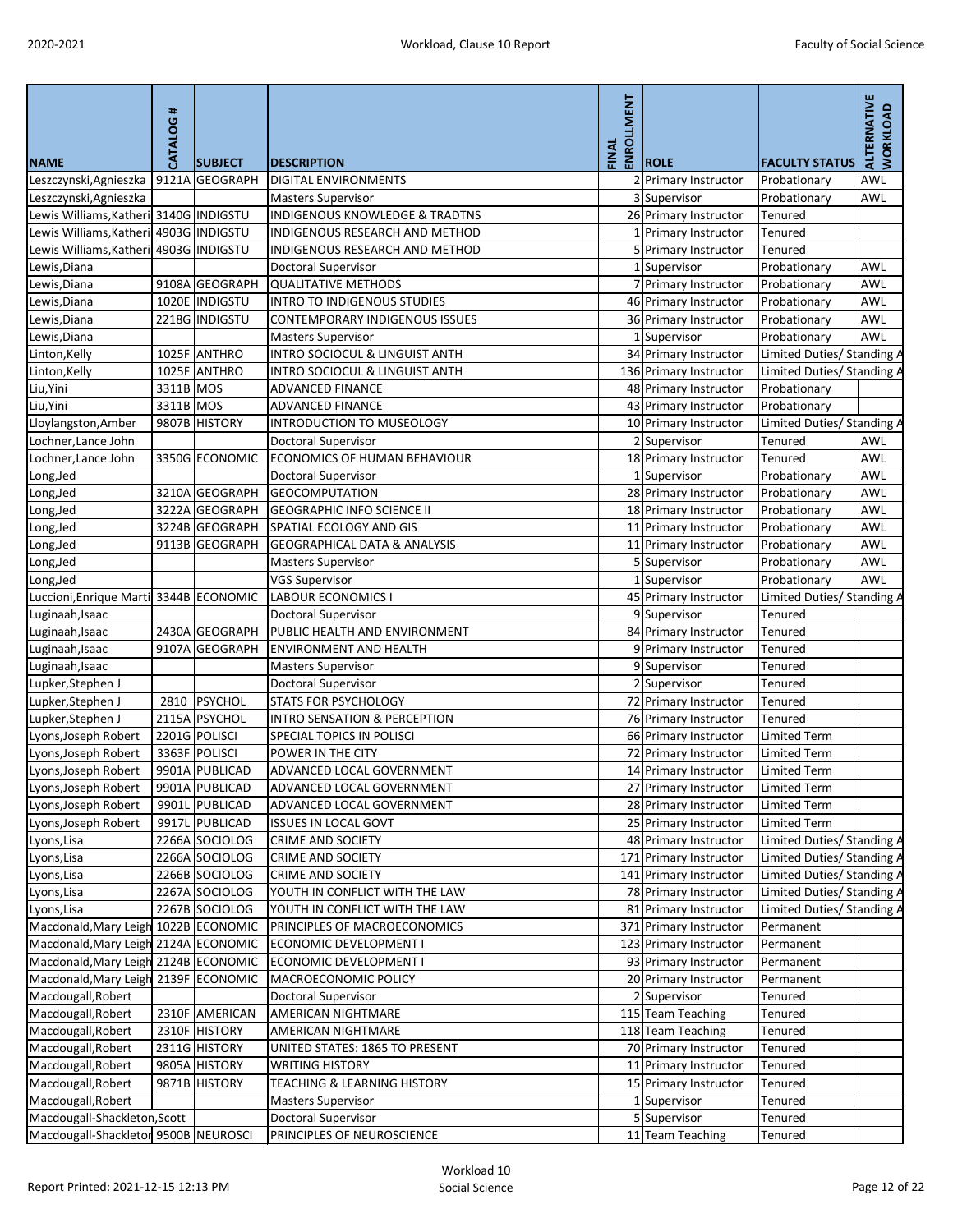| <b>NAME</b>                           | <b>CATALOG#</b> | <b>SUBJECT</b> | <b>DESCRIPTION</b>                        | ENROLLMENT<br>FINAL | <b>ROLE</b>            | <b>FACULTY STATUS</b>      | ALTERNATIVE<br><b>WORKLOAD</b> |
|---------------------------------------|-----------------|----------------|-------------------------------------------|---------------------|------------------------|----------------------------|--------------------------------|
| Macdougall-Shackletor 9500B NEUROSCI  |                 |                | PRINCIPLES OF NEUROSCIENCE                |                     | 8 Team Teaching        | Tenured                    |                                |
| Macdougall-Shackletor 3226A PSYCHOL   |                 |                | HORMONES AND BEHAVIOUR                    |                     | 113 Primary Instructor | Tenured                    |                                |
| Macdougall-Shackletor 3228B PSYCHOL   |                 |                | <b>EVOLUTION &amp; PSYCHOLOGY</b>         |                     | 182 Primary Instructor | Tenured                    |                                |
| Macdougall-Shackleton, Scott          |                 |                | <b>Masters Supervisor</b>                 |                     | 3 Supervisor           | <b>Tenured</b>             |                                |
| Maceachern, Alan                      |                 |                | <b>Doctoral Supervisor</b>                |                     | 1 Supervisor           | Tenured                    |                                |
| Maceachern, Alan                      |                 | 2189B HISTORY  | HISTORY AT THE MOVIES                     |                     | 43 Primary Instructor  | Tenured                    |                                |
| Maceachern, Alan                      |                 | 2201E HISTORY  | <b>CANADA'S PAST</b>                      |                     | 128 Team Teaching      | Tenured                    |                                |
| Maceachern, Alan                      |                 | 3723F HISTORY  | THE ANTHROPOCENE                          |                     | 38 Primary Instructor  | Tenured                    |                                |
| Maceachern, Alan                      |                 | 9833B HISTORY  | <b>ENVIRONMENTAL HISTORY</b>              |                     | 11 Primary Instructor  | Tenured                    |                                |
| Maceachern, Alan                      |                 |                | <b>Masters Supervisor</b>                 |                     | 2 Supervisor           | Tenured                    |                                |
| Macgee, Jim                           |                 |                | <b>Doctoral Supervisor</b>                |                     | 4 Supervisor           | Tenured                    |                                |
| Maco, Christina Maria                 | 3360A MOS       |                | <b>INTERMEDIATE ACCOUNTING I</b>          |                     | 50 Primary Instructor  | Limited Term               |                                |
| Maco, Christina Maria                 | 3360A MOS       |                | INTERMEDIATE ACCOUNTING I                 |                     | 45 Primary Instructor  | Limited Term               |                                |
| Maco, Christina Maria                 | 3360A MOS       |                | <b>INTERMEDIATE ACCOUNTING I</b>          |                     | 47 Primary Instructor  | Limited Term               |                                |
| Maco, Christina Maria                 | 3360A MOS       |                | <b>INTERMEDIATE ACCOUNTING I</b>          |                     | 42 Primary Instructor  | Limited Term               |                                |
| Maco, Christina Maria                 | 3361A MOS       |                | INTERMEDIATE ACCOUNTING II                |                     | 38 Primary Instructor  | Limited Term               |                                |
| Maco, Christina Maria                 | 3361B MOS       |                | <b>INTERMEDIATE ACCOUNTING II</b>         |                     | 31 Primary Instructor  | <b>Limited Term</b>        |                                |
| Maco, Christina Maria                 | 3361B MOS       |                | <b>INTERMEDIATE ACCOUNTING II</b>         |                     | 37 Primary Instructor  | <b>Limited Term</b>        |                                |
| Maco, Christina Maria                 | 3361B MOS       |                | <b>INTERMEDIATE ACCOUNTING II</b>         |                     | 39 Primary Instructor  | Limited Term               |                                |
| Maco, Christina Maria                 | 3361B MOS       |                | <b>INTERMEDIATE ACCOUNTING II</b>         |                     | 26 Primary Instructor  | Limited Term               |                                |
| Macpherson, Krista                    | 2810            | PSYCHOL        | <b>STATS FOR PSYCHOLOGY</b>               |                     | 43 Primary Instructor  | Limited Duties/ Standing A |                                |
| Macpherson, Krista                    |                 | 2210B PSYCHOL  | INTRO TO ANIMAL COGNITION                 |                     | 108 Primary Instructor | Limited Duties/ Standing / |                                |
| Macpherson, Krista                    |                 | 3221G PSYCHOL  | <b>ANIMAL BEHAVIOR</b>                    |                     | 10 Primary Instructor  | Limited Duties/ Standing A |                                |
| Macpherson, Krista                    |                 | 3950G PSYCHOL  | <b>HISTORY OF PSYCHOLOGY</b>              |                     | 1 Primary Instructor   | Limited Duties/ Standing A |                                |
| Macpherson, Krista                    |                 | 3950G PSYCHOL  | HISTORY OF PSYCHOLOGY                     |                     | 27 Primary Instructor  | Limited Duties/ Standing / |                                |
| Malczewski, Jacek                     |                 |                | <b>Doctoral Supervisor</b>                |                     | 1 Supervisor           | Tenured                    |                                |
| Malczewski, Jacek                     |                 | 2210B GEOGRAPH | <b>INTRO TO STATS FOR GEOGRAPHERS</b>     |                     | 51 Primary Instructor  | Tenured                    |                                |
| Malczewski, Jacek                     |                 | 3211A GEOGRAPH | <b>SPATIAL STATISTICS</b>                 |                     | 14 Primary Instructor  | Tenured                    |                                |
| Malczewski, Jacek                     |                 | 3223A GEOGRAPH | <b>DECISION-MAKING WITH GIS</b>           |                     | 17 Primary Instructor  | Tenured                    |                                |
| Malczewski, Jacek                     |                 | 9110B GEOGRAPH | <b>INTRO TO GEOGRAPHIC INFO SYS</b>       |                     | 14 Primary Instructor  | Tenured                    |                                |
| Mao Takongmo, Charle 2122A ECONOMIC   |                 |                | <b>ECONOMETRICS I</b>                     |                     | 63 Primary Instructor  | Limited Term               |                                |
| Mao Takongmo, Charle 2122A ECONOMIC   |                 |                | <b>ECONOMETRICS I</b>                     |                     | 26 Primary Instructor  | Limited Term               |                                |
| Mao Takongmo, Charle 2125B ECONOMIC   |                 |                | ECONOMIC DEVELOPMENT II                   |                     | 97 Primary Instructor  | <b>Limited Term</b>        |                                |
| Mao Takongmo, Charle 2223B ECONOMIC   |                 |                | <b>ECONOMETRICS II</b>                    |                     | 70 Primary Instructor  | <b>Limited Term</b>        |                                |
| Mao Takongmo, Charle 3324F ECONOMIC   |                 |                | ECONOMIC DEVELOPMENT I                    |                     | 22 Primary Instructor  | <b>Limited Term</b>        |                                |
| Mao Takongmo, Charle 3330B ECONOMIC   |                 |                | <b>ADVANCED MONETARY THEORY</b>           |                     | 17 Primary Instructor  | <b>Limited Term</b>        |                                |
| Margolis, Rachel                      |                 | 2206A SOCIOLOG | <b>RESEARCH METHODS IN SOCIOLOGY</b>      |                     | 179 Primary Instructor | Tenured                    |                                |
| Margolis, Rachel                      |                 | 9007B SOCIOLOG | ADVANCED MULTIVAR STAT ANAL               |                     | 26 Primary Instructor  | Tenured                    |                                |
| Margolis, Rachel                      |                 |                | <b>Masters Supervisor</b>                 |                     | 1 Supervisor           | Tenured                    |                                |
| Maxwell-Smith, Matthe 2035B   PSYCHOL |                 |                | UNDRSTNDING YOURSELF & OTHERS             |                     | 243 Team Teaching      | Limited Duties/ Standing A |                                |
| May, Allyson                          |                 |                | <b>Doctoral Supervisor</b>                |                     | 1 Supervisor           | Tenured                    |                                |
| May, Allyson                          |                 | 2148B HISTORY  | POLICE WORK & FORENSICS                   |                     | 61 Primary Instructor  | Tenured                    |                                |
| May, Allyson                          |                 | 3412F HISTORY  | <b>BRIT SAILORS, SLDIERS &amp; EMPIRE</b> |                     | 47 Primary Instructor  | Tenured                    |                                |
| May, Allyson                          |                 | 3414F HISTORY  | <b>VICTORIAN WORLDVIEW</b>                |                     | 22 Primary Instructor  | Tenured                    |                                |
| May, Allyson                          |                 | 4410G HISTORY  | <b>CRIME &amp; SOCIETY IN ENGLAND</b>     |                     | 14 Primary Instructor  | Tenured                    |                                |
| Mcgee, Rory                           |                 | 2123B ECONOMIC | <b>ECONOMETRICS II</b>                    |                     | 50 Primary Instructor  | Probationary               |                                |
| Mcgee, Rory                           |                 | 9628B ECONOMIC | PUBLIC ECONOMICS                          |                     | 2 Primary Instructor   | Probationary               |                                |
| Mckellar, Shelley                     |                 |                | <b>Doctoral Supervisor</b>                |                     | 1 Supervisor           | Tenured                    |                                |
| Mckellar, Shelley                     |                 | 2812E HISTORY  | PLAGUE, POX AND FLU                       |                     | 112 Primary Instructor | Tenured                    |                                |
| Mckellar, Shelley                     |                 |                | <b>Masters Supervisor</b>                 |                     | 2 Supervisor           | Tenured                    |                                |
| Mckenna, Katherine M                  |                 |                | <b>Doctoral Supervisor</b>                |                     | 1 Supervisor           | Tenured                    |                                |
| Mckenna, Katherine M                  |                 | 9803B HISTORY  | <b>WOMEN &amp; GENDER HISTORY</b>         |                     | 13 Primary Instructor  | Tenured                    |                                |
| Mckenna, Katherine M                  |                 |                | <b>Masters Supervisor</b>                 |                     | 1 Supervisor           | Tenured                    |                                |
| Mckenzie, Francine                    |                 |                | <b>Doctoral Supervisor</b>                |                     | 3 Supervisor           | Tenured                    |                                |
| Mckenzie, Francine                    |                 | 9823B HISTORY  | PROFESSIONAL DEVELOPMENT                  |                     | 2 Primary Instructor   | Tenured                    |                                |
| Mckenzie, Francine                    |                 | 2702E INTREL   | <b>GLOBAL POLITICS SINCE 1945</b>         |                     | 41 Team Teaching       | Tenured                    |                                |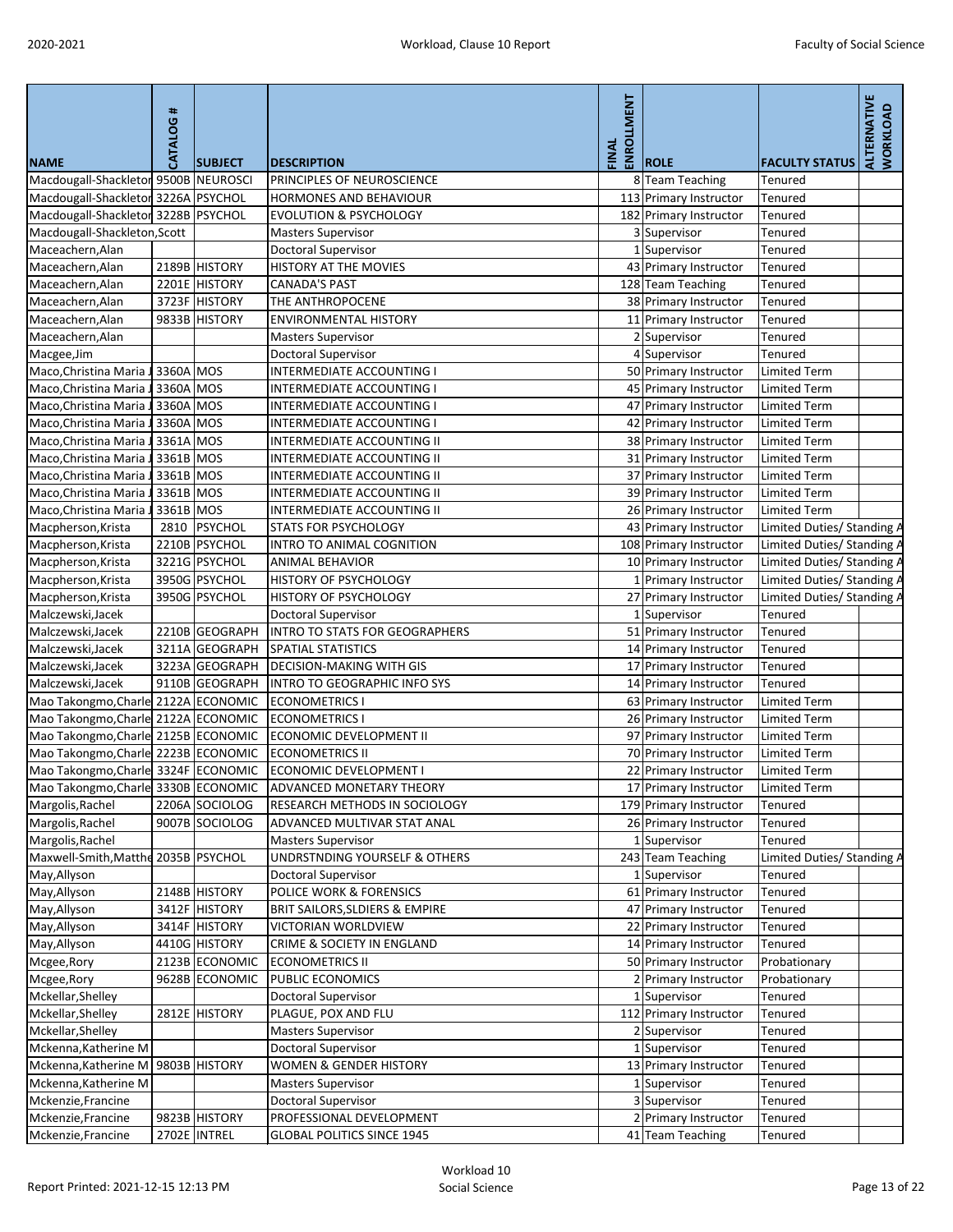| <b>NAME</b>                            | <b>CATALOG#</b> | <b>SUBJECT</b> | <b>DESCRIPTION</b>                                  | ENROLLMENT<br>FINAL | <b>ROLE</b>            | <b>FACULTY STATUS</b>      | ALTERNATIVE<br><b>WORKLOAD</b> |
|----------------------------------------|-----------------|----------------|-----------------------------------------------------|---------------------|------------------------|----------------------------|--------------------------------|
| Mckenzie, Francine                     |                 | 4702E INTREL   | CONTEMP CHALLENGES IN GLBL COM                      |                     | 28 Team Teaching       | Tenured                    |                                |
| Mckenzie, Francine                     |                 |                | <b>Masters Supervisor</b>                           |                     | Supervisor             | Tenured                    |                                |
| Mckeon, Desmond                        |                 | 2153B ECONOMIC | MACROECONOMIC THEORY II                             |                     | 70 Primary Instructor  | <b>Limited Term</b>        |                                |
| Mckeon, Desmond                        |                 | 2153B ECONOMIC | <b>MACROECONOMIC THEORY II</b>                      |                     | 45 Primary Instructor  | <b>Limited Term</b>        |                                |
| Mckeon, Desmond                        |                 | 2154A ECONOMIC | <b>MONEY</b>                                        |                     | 162 Primary Instructor | <b>Limited Term</b>        |                                |
| Mckeon, Desmond                        |                 | 2162B ECONOMIC | <b>COMPARATIVE INT'L BUSINESS</b>                   |                     | 146 Primary Instructor | <b>Limited Term</b>        |                                |
| Mckeon, Desmond                        |                 | 2181A ECONOMIC | <b>FOUNDATIONS OF FINANCIAL ECON</b>                |                     | 129 Primary Instructor | <b>Limited Term</b>        |                                |
| Mckeon, Desmond                        |                 | 2181B ECONOMIC | FOUNDATIONS OF FINANCIAL ECON                       |                     | 128 Primary Instructor | <b>Limited Term</b>        |                                |
| Mckeon, Desmond                        |                 | 2191A ECONOMIC | <b>RISK &amp; FINANCIAL INSTITUTIONS</b>            |                     | 138 Primary Instructor | <b>Limited Term</b>        |                                |
| Mcrae, Ken                             |                 |                | <b>Masters Supervisor</b>                           |                     | 2 Supervisor           | <b>Tenured</b>             |                                |
| Meadows, Angela                        |                 | 4790G PSYCHOL  | <b>SPEC TOPICS-SOCIAL PSYCHOLOGY</b>                |                     | 23 Primary Instructor  | Limited Duties/ Standing A |                                |
| Mehta, Nirav A                         |                 |                | Doctoral Supervisor                                 |                     | 2 Supervisor           | <b>Tenured</b>             |                                |
| Mehta, Nirav A                         |                 | 3328B ECONOMIC | PUB FINANCE: EXPENDITURE                            |                     | 26 Primary Instructor  | Tenured                    |                                |
| Mehta, Nirav A                         |                 | 9622B ECONOMIC | <b>HEALTH, EDUCATION, &amp; CONTRACTS</b>           |                     | 1 Primary Instructor   | Tenured                    |                                |
| Merritt, Jody                          | 3383B MOS       |                | STRATGC HUM RESOURCES PLANNING                      |                     | 49 Primary Instructor  | Limited Duties/ Standing A |                                |
| Merritt, Jody                          | 3384B MOS       |                | PERSONNEL RECRUITMNT & SELECTN                      |                     | 36 Primary Instructor  | Limited Duties/ Standing A |                                |
| Merritt, Jody                          | 4485F MOS       |                | HR ADMIN FOR HR STUDENTS                            |                     | 36 Primary Instructor  | Limited Duties/ Standing A |                                |
| Meyer, John Peter                      |                 |                | <b>Doctoral Supervisor</b>                          |                     | 4 Supervisor           | <b>Tenured</b>             |                                |
| Meyer, John Peter                      |                 | 3690G PSYCHOL  | SPC TOP IN INDUSTRL & ORG PSYC THE PSYCH OF WORK MO |                     | 17 Primary Instructor  | Tenured                    |                                |
| Meyer, John Peter                      |                 | 9622A PSYCHOL  | <b>MOTIVATION AND LEADERSHIP</b>                    |                     | 9 Primary Instructor   | Tenured                    |                                |
| Meyer, John Peter                      |                 |                | <b>Masters Supervisor</b>                           |                     | 1 Supervisor           | Tenured                    |                                |
| Middleton, Lara Shelley                |                 | 2071G GEOGRAPH | <b>WORLD RIVERS</b>                                 |                     | 76 Primary Instructor  | Limited Duties/ Standing A |                                |
| Millard, Robert Geoffre 2153B ECONOMIC |                 |                | MACROECONOMIC THEORY II                             |                     | 44 Primary Instructor  | Limited Duties/ Standing A |                                |
| Minda, John Paul                       |                 |                | <b>Doctoral Supervisor</b>                          |                     | 4 Supervisor           | <b>Tenured</b>             |                                |
| Minda, John Paul                       |                 | 2135B PSYCHOL  | <b>COGNITIVE PSYCHOLOGY</b>                         |                     | 272 Primary Instructor | Tenured                    |                                |
| Minda, John Paul                       |                 | 3130A PSYCHOL  | PSYCHOLOGY OF THINKING                              |                     | 92 Primary Instructor  | Tenured                    |                                |
| Minda, John Paul                       |                 | 3130B PSYCHOL  | PSYCHOLOGY OF THINKING                              |                     | 1 Primary Instructor   | Tenured                    |                                |
| Minda, John Paul                       |                 | 3130B PSYCHOL  | <b>PSYCHOLOGY OF THINKING</b>                       |                     | 109 Primary Instructor | Tenured                    |                                |
| Minda, John Paul                       |                 |                | <b>Masters Supervisor</b>                           |                     | 5 Supervisor           | <b>Tenured</b>             |                                |
| Mischler, Shannon Kati 2220B PSYCHOL   |                 |                | INTRO BEHVRL & COGNTV NEUROSCI                      |                     | 227 Primary Instructor | Limited Duties/ Standing A |                                |
| Mok, Diana K                           |                 | 4460F GEOGRAPH | <b>REAL ESTATE AND THE CITIES</b>                   |                     | 12 Primary Instructor  | <b>Tenured</b>             |                                |
| Mok, Diana K                           | 3311B MOS       |                | <b>ADVANCED FINANCE</b>                             |                     | 46 Primary Instructor  | Tenured                    |                                |
| Mok, Diana K                           | 3311B MOS       |                | <b>ADVANCED FINANCE</b>                             |                     | 45 Primary Instructor  | Tenured                    |                                |
| Mok, Diana K                           | 4313A MOS       |                | REAL ESTATE INV & MORT SECUR                        |                     | 49 Primary Instructor  | <b>Tenured</b>             |                                |
| Mok, Diana K                           | 4314F MOS       |                | <b>REAL ESTATE &amp; THE CITY</b>                   |                     | 27 Primary Instructor  | Tenured                    |                                |
| Morgan, Joshua Dougla 9901A PUBLICAD   |                 |                | ADVANCED LOCAL GOVERNMENT                           |                     | 14 Coordinator         | Program Coordinator        |                                |
| Morgan, Joshua Dougla 9901L PUBLICAD   |                 |                | ADVANCED LOCAL GOVERNMENT                           |                     | 28 Coordinator         | Program Coordinator        |                                |
| Morgan, Joshua Dougla 9902L PUBLICAD   |                 |                | POLICY PROCESS/LOCAL GOVT                           |                     | 18 Coordinator         | Program Coordinator        |                                |
| Morgan, Joshua Dougla 9903A PUBLICAD   |                 |                | ORG BEHAVIOUR/LOCAL GOVT                            |                     | 17 Coordinator         | Program Coordinator        |                                |
| Morgan, Joshua Dougla 9903L PUBLICAD   |                 |                | ORG BEHAVIOUR/LOCAL GOVT                            |                     | 24 Coordinator         | Program Coordinator        |                                |
| Morgan, Joshua Dougla 9904B PUBLICAD   |                 |                | LOCAL GOVT MANAGEMENT                               |                     | 15 Coordinator         | Program Coordinator        |                                |
| Morgan, Joshua Dougla 9904L PUBLICAD   |                 |                | LOCAL GOVT MANAGEMENT                               |                     | 19 Coordinator         | Program Coordinator        |                                |
| Morgan, Joshua Dougla 9912B PUBLICAD   |                 |                | <b>FINANCIAL MANAGEMENT</b>                         |                     | 28 Coordinator         | Program Coordinator        |                                |
| Morgan, Joshua Dougla 9913B PUBLICAD   |                 |                | <b>ECONOMICS/POLICY ANALYSIS</b>                    |                     | 33 Coordinator         | Program Coordinator        |                                |
| Morgan, Joshua Dougla 9914A PUBLICAD   |                 |                | <b>RESEARCH METHODS</b>                             |                     | 29 Coordinator         | Program Coordinator        |                                |
| Morgan, Joshua Dougla 9915A PUBLICAD   |                 |                | PROGRAM EVALUATION                                  |                     | 35 Coordinator         | Program Coordinator        |                                |
| Morgan, Joshua Dougla 9916A PUBLICAD   |                 |                | THEORIES OF PUBLIC ADMIN                            |                     | 33 Coordinator         | Program Coordinator        |                                |
| Morgan, Joshua Dougla 9917L PUBLICAD   |                 |                | <b>ISSUES IN LOCAL GOVT</b>                         |                     | 25 Coordinator         | Program Coordinator        |                                |
| Morgan, Joshua Dougla 9923L PUBLICAD   |                 |                | STRATEGIC PLANNING/MANAGEMENT                       |                     | 32 Coordinator         | Program Coordinator        |                                |
| Morin, Grant Louis                     |                 | 2143A GEOGRAPH | FOUNDATNS OF GEOG OF WRLD BUS                       |                     | 266 Primary Instructor | Limited Duties/ Standing A |                                |
| Morrison, Bruce Willian 2245E POLISCI  |                 |                | INTRO COMPARATIVE POLI                              |                     | 36 Team Teaching       | <b>Limited Term</b>        |                                |
| Morrison, Bruce Willian 3316G POLISCI  |                 |                | POLITICAL PARTIES                                   |                     | 21 Primary Instructor  | <b>Limited Term</b>        |                                |
| Morrison, Bruce Willian 3343G POLISCI  |                 |                | EU: THE POLITICS OF INTEGRATN                       |                     | 47 Primary Instructor  | <b>Limited Term</b>        |                                |
| Morrison, Bruce Willian 4213G POLISCI  |                 |                | COMPARATIVE GLOBAL CORRUPTION                       |                     | 15 Primary Instructor  | <b>Limited Term</b>        |                                |
| Morrison, Bruce Willian 4215F POLISCI  |                 |                | <b>GLOBAL WELFARE STATES</b>                        |                     | 16 Primary Instructor  | <b>Limited Term</b>        |                                |
| Morrison, Bruce Willian 9566A POLISCI  |                 |                | <b>COMPARATIVE POLITICS</b>                         |                     | 6 Primary Instructor   | <b>Limited Term</b>        |                                |
|                                        |                 |                |                                                     |                     |                        |                            |                                |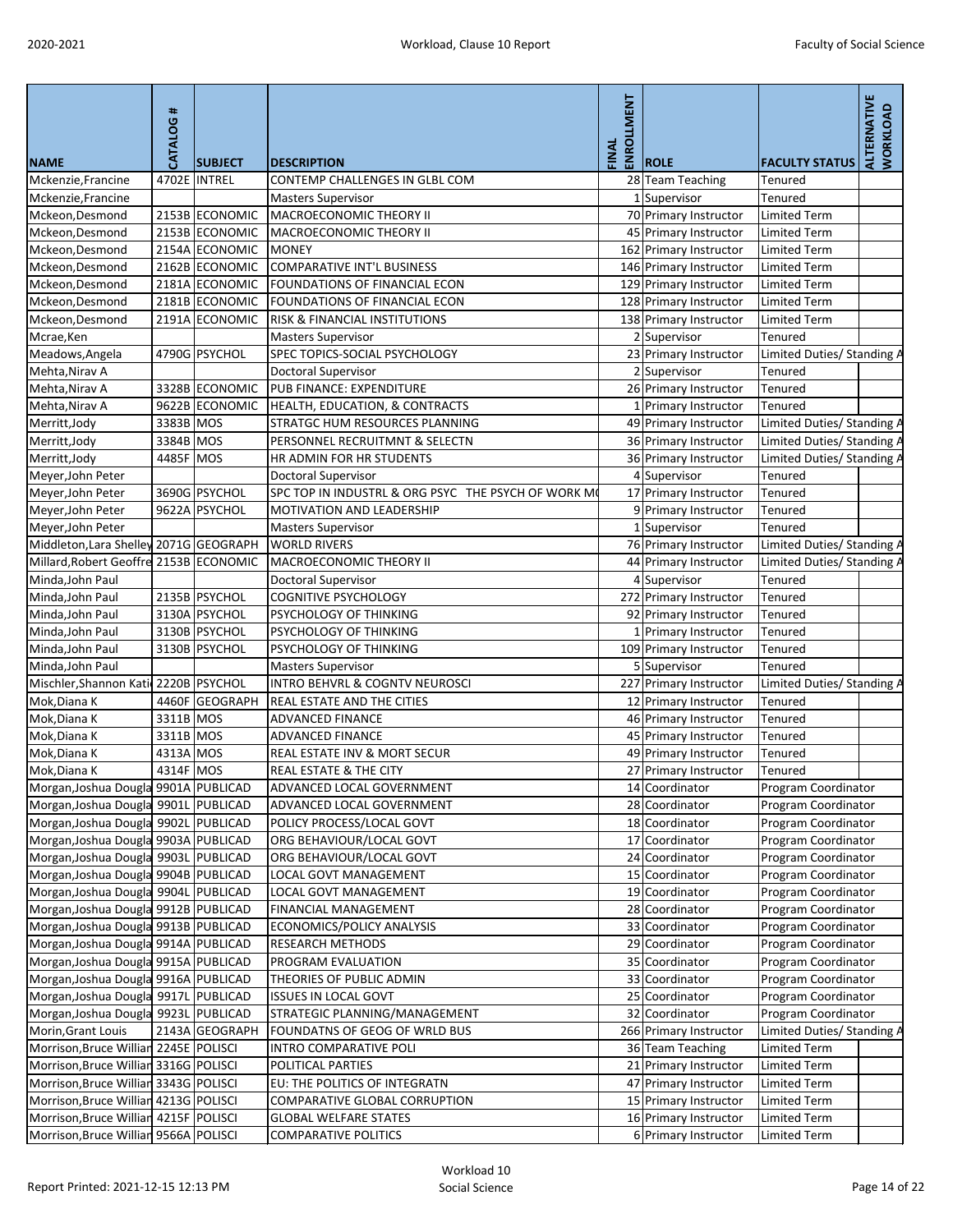| <b>NAME</b>                          | CATALOG # | <b>SUBJECT</b> | <b>DESCRIPTION</b>                                 | ENROLLMENT<br>FINAL | <b>ROLE</b>            | <b>FACULTY STATUS</b>           | <b>ALTERNATIVE</b><br>WORKLOAD |
|--------------------------------------|-----------|----------------|----------------------------------------------------|---------------------|------------------------|---------------------------------|--------------------------------|
| Morton, Bruce                        | 2810      | <b>PSYCHOL</b> | <b>STATS FOR PSYCHOLOGY</b>                        |                     | 75 Primary Instructor  | Tenured                         |                                |
| Morton, Bruce                        |           | 3485F PSYCHOL  | RES IN DEV COGNITIVE NEUROSCI                      |                     | 18 Primary Instructor  | <b>Tenured</b>                  |                                |
| Morton,J Bruce                       |           |                | <b>Doctoral Supervisor</b>                         |                     | 2 Supervisor           | Tenured                         |                                |
| Morton,J Bruce                       |           |                | <b>Masters Supervisor</b>                          |                     | 6 Supervisor           | Tenured                         |                                |
| Morton, J Bruce                      |           |                | <b>VGS Supervisor</b>                              |                     | 1 Supervisor           | Tenured                         |                                |
| Moscicki, Mark Anthon 2010A GEOGRAPH |           |                | <b>GEOGRAPHY OF CANADA</b>                         |                     | 207 Primary Instructor | Limited Duties/ Standing A      |                                |
| Moscicki, Mark Anthon 2010A GEOGRAPH |           |                | <b>GEOGRAPHY OF CANADA</b>                         |                     | 201 Primary Instructor | Limited Duties/ Standing A      |                                |
| Moscicki, Mark Anthon 2010B GEOGRAPH |           |                | <b>GEOGRAPHY OF CANADA</b>                         |                     | 207 Primary Instructor | Limited Duties/Standing A       |                                |
| Moscicki, Mark Anthon 2010B GEOGRAPH |           |                | <b>GEOGRAPHY OF CANADA</b>                         |                     | 215 Primary Instructor | Limited Duties/ Standing A      |                                |
| Moscicki, Mark Anthon 2152F GEOGRAPH |           |                | <b>GEOGRAPHY OF HAZARDS</b>                        |                     | 57 Primary Instructor  | Limited Duties/ Standing A      |                                |
| Moscicki, Mark Anthon 2152F GEOGRAPH |           |                | <b>GEOGRAPHY OF HAZARDS</b>                        |                     | 351 Primary Instructor | Limited Duties/Standing A       |                                |
| Moscicki, Mark Anthon 2152G GEOGRAPH |           |                | <b>GEOGRAPHY OF HAZARDS</b>                        |                     | 174 Primary Instructor | Limited Duties/ Standing A      |                                |
| Moscicki, Mark Anthon 2310A GEOGRAPH |           |                | <b>WEATHER AND CLIMATE</b>                         |                     | 91 Primary Instructor  | Limited Duties/ Standing A      |                                |
| Moser, Katrina                       |           |                | Doctoral Supervisor                                |                     | 3 Supervisor           | <b>Tenured</b>                  |                                |
| Moser, Katrina                       |           | 2133A GEOGRAPH | <b>CLIMATE CHANGE</b>                              |                     | 114 Primary Instructor | Tenured                         |                                |
| Moser, Katrina                       |           | 3352B GEOGRAPH | PALEOLIMNOLOGY & GLBL ENV CHG                      |                     | 16 Primary Instructor  | Tenured                         |                                |
| Moser, Katrina                       |           | 9099B GEOGRAPH | RESEARCH DESIGN AND PRESENTAT                      |                     | 15 Team Teaching       | Tenured                         |                                |
| Moser, Katrina                       |           | 9200B GEOGRAPH | ADV STUDIES IN PHYSICAL GEOG PALEOLIMNOLOGY-LAKE F |                     | 2 Primary Instructor   | Tenured                         |                                |
| Moser, Katrina                       |           |                | <b>Masters Supervisor</b>                          |                     | 3 Supervisor           | <b>Tenured</b>                  |                                |
| Mur, Marieke                         |           |                | <b>Doctoral Supervisor</b>                         |                     | 1 Supervisor           | Probationary                    | <b>AWL</b>                     |
| Mur, Marieke                         |           | 3139B PSYCHOL  | <b>COGNITIVE SCIENCE</b>                           |                     | 35 Primary Instructor  | Probationary                    | <b>AWL</b>                     |
| Mur, Marieke                         |           | 9221B PSYCHOL  | ADVANCED TOPIC IN NEUROSCIENCE                     |                     | 6 Team Teaching        | Probationary                    | <b>AWL</b>                     |
| Mur, Marieke                         |           |                | <b>Masters Supervisor</b>                          |                     | 7 Supervisor           | Probationary                    | <b>AWL</b>                     |
| Narain, Nigmendra                    |           | 1020E POLISCI  | <b>INTRODUCTION TO POLI SCI</b>                    |                     | 661 Team Teaching      | Permanent                       |                                |
| Narain, Nigmendra                    |           | 2144B POLISCI  | POLITICO-TAINMENT                                  |                     | 360 Primary Instructor | Permanent                       |                                |
| Narain, Nigmendra                    |           | 2231E POLISCI  | INTERNATIONAL RELATIONS                            |                     | 172 Team Teaching      | Permanent                       |                                |
| Nathans, Eli                         |           | 1401E HISTORY  | MODERN EUROPE, 1715 TO PRESENT                     |                     | 129 Team Teaching      | Tenured                         |                                |
| Nathans, Eli                         |           | 3416G HISTORY  | THE HOLOCAUST                                      |                     | 44 Primary Instructor  | Tenured                         |                                |
| Navarro, Salvador                    |           |                | Doctoral Supervisor                                |                     | 4 Supervisor           | Tenured                         |                                |
| Navarro, Salvador                    |           | 9615B ECONOMIC | <b>ADVANCED ECONOMETRICS I</b>                     |                     | 6 Primary Instructor   | Tenured                         |                                |
| Nelson, Andrew J                     |           |                | <b>Doctoral Supervisor</b>                         |                     | 2 Supervisor           | <b>Tenured</b>                  |                                |
| Nelson, Andrew J                     |           | 2239B ANTHRO   | MUMMIES: SCI & CLTRL ANALYSIS                      |                     | 76 Primary Instructor  | Tenured                         |                                |
| Nelson, Andrew J                     |           |                | <b>Masters Supervisor</b>                          |                     | 9 Supervisor           | Tenured                         |                                |
| Nelson, Andrew J                     |           |                | <b>VGS Supervisor</b>                              |                     | 1 Supervisor           | Tenured                         |                                |
| Nicholson, lan Richard               |           | 2030A PSYCHOL  | THE MALADJUSTED MIND                               |                     | 249 Primary Instructor | Limited Duties/ Standing A      |                                |
| Nicholson, Ian Richard               |           | 2030A PSYCHOL  | THE MALADJUSTED MIND                               |                     | 115 Primary Instructor | Limited Duties/ Standing A      |                                |
| Nicholson, Ian Richard               |           | 2030B PSYCHOL  | THE MALADJUSTED MIND                               |                     | 99 Primary Instructor  | Limited Duties/ Standing A      |                                |
| Nonomura, Robert                     |           | 1026F SOCIOLOG | CONTROVERSIES IN SOCIOLOGY                         |                     | 35 Primary Instructor  | Limited Duties/ Standing A      |                                |
| Ocampo Diaz, Sergio                  |           | 2221B ECONOMIC | <b>INTERMEDIATE MACRO II</b>                       |                     | 45 Primary Instructor  | Probationary                    |                                |
| Ocampo Diaz, Sergio                  |           | 2221B ECONOMIC | <b>INTERMEDIATE MACRO II</b>                       |                     | 17 Primary Instructor  | Probationary                    |                                |
| Ocampo Diaz, Sergio                  |           | 9614A ECONOMIC | ADVANCED MACROECONOMICS II                         |                     | 5 Primary Instructor   | Probationary                    |                                |
| Olsen, Karyn                         |           | 1026F ANTHRO   | <b>INTRO BIOL ANTHRO &amp; ARCHA</b>               |                     | 61 Primary Instructor  | Limited Duties/ Standing A      |                                |
| Olsen, Karyn                         |           | 1026G ANTHRO   | <b>INTRO BIOL ANTHRO &amp; ARCHA</b>               |                     | 185 Primary Instructor | Limited Duties/ Standing A      |                                |
| Olsen, Karyn                         |           | 2263A ANTHRO   | <b>BODIES: MAKING, BUYING, LIVING</b>              |                     | 41 Primary Instructor  | Limited Duties/ Standing A      |                                |
| Palma, Paolo Aldrin                  |           | 3723F PSYCHOL  | <b>ATTITUDES &amp; ATTITUDE CHANGE</b>             |                     | 49 Primary Instructor  | <b>Graduate Student Teachin</b> |                                |
| Pan, Xuan                            |           | 3185G PSYCHOL  | RES. IN COG. PSYCH.                                |                     | 17 Primary Instructor  | Limited Duties/ Standing A      |                                |
| Pan, Xuan                            |           | 3800F PSYCHOL  | PSYCHLGCL STATS USING COMPUTRS                     |                     | 35 Primary Instructor  | Limited Duties/ Standing A      |                                |
| Pavlov, Gregory                      |           | 3310A ECONOMIC | ADVANCED MATHEMATICAL ECONOMIC                     |                     | 33 Primary Instructor  | <b>Tenured</b>                  |                                |
| Pavlov, Gregory                      |           | 3382A ECONOMIC | <b>ADVANCED MICRO I</b>                            |                     | 32 Primary Instructor  | <b>Tenured</b>                  |                                |
| Pavlov, Gregory                      |           | 4400E ECONOMIC | SENIOR RESEARCH SEMINAR IN ECO                     |                     | 21 Team Teaching       | Tenured                         |                                |
| Pennesi, Karen Elizabeth             |           |                | Doctoral Supervisor                                |                     | 1 Supervisor           | Tenured                         | <b>AWL</b>                     |
| Pennesi, Karen Elizabet 2249G ANTHRO |           |                | <b>DISCOURSE ANALYSIS</b>                          |                     | 23 Primary Instructor  | Tenured                         | <b>AWL</b>                     |
| Pennesi, Karen Elizabet 2252F ANTHRO |           |                | LANGUAGES IN CANADA                                |                     | 20 Primary Instructor  | Tenured                         | <b>AWL</b>                     |
| Pennesi, Karen Elizabet 9201A ANTHRO |           |                | RES. METH. IN SOCIOCULT ANTHRO                     |                     | 7 Primary Instructor   | Tenured                         | <b>AWL</b>                     |
| Pennesi, Karen Elizabet 9215B ANTHRO |           |                | <b>DISCOURSE AND SOCIETY</b>                       |                     | 6 Primary Instructor   | <b>Tenured</b>                  | AWL                            |
| Pennesi, Karen Elizabeth             |           |                | <b>Masters Supervisor</b>                          |                     | 2 Supervisor           | Tenured                         | AWL                            |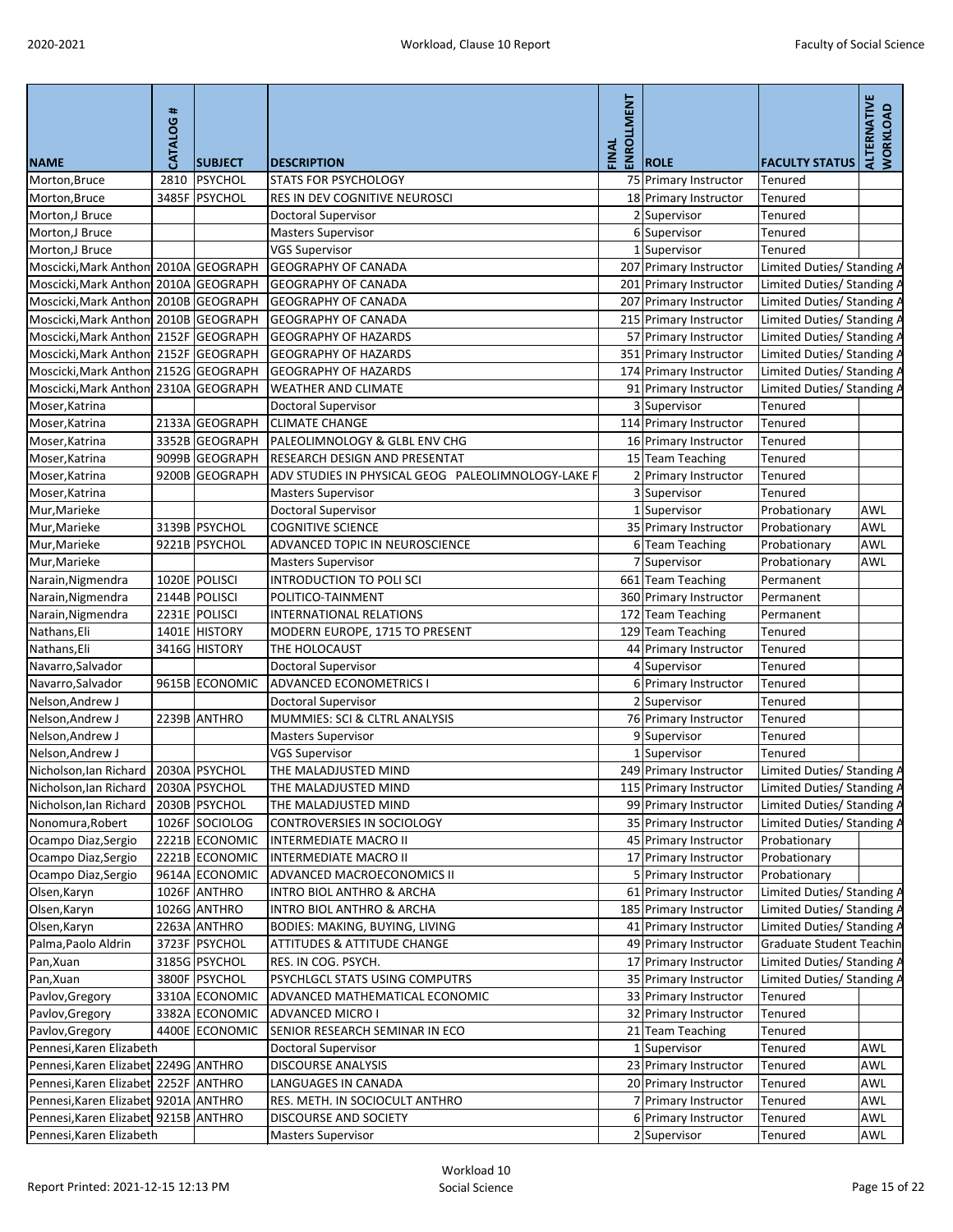| <b>NAME</b>                              | $\textcolor{red}{\textbf{#}}$<br>CATALOG | <b>SUBJECT</b>                   | <b>DESCRIPTION</b>                                      | ENROLLMENT<br>FINAL | <b>ROLE</b>                                     | <b>FACULTY STATUS</b>                                    | ALTERNATIVE<br><b>WORKLOAD</b> |
|------------------------------------------|------------------------------------------|----------------------------------|---------------------------------------------------------|---------------------|-------------------------------------------------|----------------------------------------------------------|--------------------------------|
| Peters, Lien                             |                                          | 3440F PSYCHOL                    | DEVELOPMNTL COGNITIVE NEUROSCI                          |                     | 39 Primary Instructor                           | Limited Duties/Standing A                                |                                |
| Petrin, Martin                           | 5556A LAW                                |                                  | MRGRS, ACQ & OTHR CORP CONTROL                          |                     | 50 Primary Instructor                           | <b>Tenured</b>                                           |                                |
| Petrin, Martin                           | 4469A MOS                                |                                  | LEGAL REGULATION OF CORP GOV                            |                     | 15 Primary Instructor                           | Tenured                                                  |                                |
| Petrin, Martin                           | 4495A MOS                                |                                  | SELECTED TOPICS IN MOS MERGERS AND ACQUISITIONS         |                     | 29 Primary Instructor                           | Tenured                                                  |                                |
| Pilling, Robert G                        | 1023A MOS                                |                                  | <b>INTRO TO ACCOUNTING &amp; FINANCE</b>                |                     | 680 Team Teaching                               | Limited Term                                             |                                |
| Pilling, Robert G                        | 1023A MOS                                |                                  | <b>INTRO TO ACCOUNTING &amp; FINANCE</b>                |                     | 69 Primary Instructor                           | <b>Limited Term</b>                                      |                                |
| Pilling, Robert G                        | 1023B MOS                                |                                  | <b>INTRO TO ACCOUNTING &amp; FINANCE</b>                |                     | 655 Team Teaching                               | <b>Limited Term</b>                                      |                                |
| Pilling, Robert G                        | 4462A MOS                                |                                  | ADV ISS IN CANADIAN TAXATION                            |                     | 30 Primary Instructor                           | <b>Limited Term</b>                                      |                                |
| Pilling, Robert G                        | 4462A MOS                                |                                  | ADV ISS IN CANADIAN TAXATION                            |                     | 12 Primary Instructor                           | <b>Limited Term</b>                                      |                                |
| Pilling, Robert G                        | 4462B MOS                                |                                  | ADV ISS IN CANADIAN TAXATION                            |                     | 46 Primary Instructor                           | <b>Limited Term</b>                                      |                                |
| Pompilii, Sergio Elio                    |                                          | 2162A GEOGRAPH                   | PLANNING SUSTAINABLE CITIES                             |                     | 48 Primary Instructor                           | Limited Duties/Standing A                                |                                |
| Premat, Adriana                          |                                          | 2216F ANTHRO                     | <b>CULTURES OF LATIN AMERICA</b>                        |                     | 25 Primary Instructor                           | Tenured                                                  | <b>AWL</b>                     |
| Premat, Adriana                          |                                          | 3326F ANTHRO                     | SPECIAL TOPICS IN ANTHROPOLOGY ANTHROPOLOGY OF FO       |                     | 20 Primary Instructor                           | Tenured                                                  | <b>AWL</b>                     |
| Premat, Adriana                          |                                          | 2216F INDIGSTU                   | <b>CULTURES OF LATIN AMERICA</b>                        |                     | 12 Primary Instructor                           | Tenured                                                  | <b>AWL</b>                     |
| Puppe, lan                               |                                          | 2272F ANTHRO                     | ANTHROPOLOGY OF TOURISM                                 |                     | 69 Primary Instructor                           | Limited Duties/ Standing A                               |                                |
| Puppe, lan                               |                                          | 3722F INDIGSTU                   | <b>INDIGENOUS POLITCL &amp; LEGAL ISS</b>               |                     | 15 Primary Instructor                           | Limited Duties/Standing A                                |                                |
| Puppe, lan                               |                                          | 3398F POLISCI                    | INDIG. NATIONS POL & LEGAL ISS                          |                     | 24 Primary Instructor                           | Limited Duties/ Standing A                               |                                |
| Quinn, Joanna Rae                        |                                          |                                  | <b>Doctoral Supervisor</b>                              |                     | 8 Supervisor                                    | <b>Tenured</b>                                           |                                |
| Ragetlie, Rosalind Olivid 3431B GEOGRAPH |                                          |                                  | <b>GEOG OF HEALTH &amp; HEALTH CARE</b>                 |                     | 29 Primary Instructor                           | Graduate Student Teachin                                 |                                |
| Rahimian, Meghdad                        |                                          | 3374B ECONOMIC                   | NATRL RESOURCE & ENVRNMNTL ECO                          |                     | 30 Primary Instructor                           | Limited Duties/Standing A                                |                                |
| Ramanarayanan, Ananth                    |                                          |                                  | <b>Doctoral Supervisor</b>                              |                     | 4 Supervisor                                    | Tenured                                                  |                                |
| Ramanarayanan, Anant                     |                                          | 3352A ECONOMIC                   | <b>INTERNATIONAL TRADE</b>                              |                     | 58 Primary Instructor                           | Tenured                                                  |                                |
| Ramanarayanan, Anant                     |                                          | 9646A ECONOMIC                   | <b>INTERNATIONAL TRADE &amp; FINANCE</b>                |                     | 2 Primary Instructor                            | Tenured                                                  |                                |
| Ramos, Howard                            |                                          | 9002A SOCIOLOG                   | CLASSICAL SOCIOLOGICAL THEORY                           |                     | 15 Primary Instructor                           | Tenured                                                  | <b>AWL</b>                     |
| Ramos, Howard                            |                                          |                                  | <b>Masters Supervisor</b>                               |                     | 1 Supervisor                                    | Tenured                                                  | <b>AWL</b>                     |
| Ramsay, Jordan Sarah                     | 4462B MOS                                |                                  | ADV ISS IN CANADIAN TAXATION                            |                     | 49 Primary Instructor                           | Limited Duties/ Standing A                               |                                |
| Reid, Graham James                       |                                          |                                  | Doctoral Supervisor                                     |                     | 5 Supervisor                                    | Tenured                                                  |                                |
| Reid, Graham James                       |                                          | 2320B PSYCHOL                    | ABNORMAL CHILD PSYCHOLOGY                               |                     | 138 Primary Instructor                          | Tenured                                                  |                                |
| Reid, Graham James                       |                                          |                                  | <b>Masters Supervisor</b>                               |                     | 2 Supervisor                                    | Tenured                                                  |                                |
| Rhoden, Nancy L.                         |                                          |                                  | <b>Doctoral Supervisor</b>                              |                     | 3 Supervisor                                    | Tenured                                                  |                                |
| Rhoden, Nancy Lee                        |                                          | 9396A HISTORY                    | EARLY AMERICA, 1600-1820                                |                     | 1 Primary Instructor                            | Tenured                                                  |                                |
| Ricard, Suzanne                          | 2233                                     | SOCIOLOG                         | <b>SOCIAL PSYCHOLOGY</b>                                |                     | 69 Primary Instructor                           | Limited Duties/ Standing A                               |                                |
| Ricard, Suzanne                          |                                          | 1021E SOCIOLOG                   | <b>INTRODUCTION TO SOCIOLOGY</b>                        |                     | 52 Primary Instructor                           | Limited Duties/ Standing A                               |                                |
| Richmond, Chantelle                      |                                          |                                  | <b>Doctoral Supervisor</b>                              |                     | 5 Supervisor                                    | <b>Tenured</b>                                           | <b>AWL</b>                     |
| Richmond, Chantelle                      |                                          | 2411G GEOGRAPH                   | <b>INDIGENOUS ENVIRONMENTS</b>                          |                     | 42 Primary Instructor                           | <b>Tenured</b>                                           | AWL                            |
| Richmond, Chantelle                      |                                          | 9116B GEOGRAPH                   | <b>INDIGENOUS HEALTH</b>                                |                     | 8 Primary Instructor                            | Tenured                                                  | <b>AWL</b>                     |
| Richmond, Chantelle                      |                                          | 2601G INDIGSTU                   | <b>INDIGENOUS ENVIRONMENTS</b>                          |                     | 18 Primary Instructor                           | Tenured                                                  | <b>AWL</b>                     |
| Richmond, Chantelle                      |                                          |                                  |                                                         |                     |                                                 |                                                          | <b>AWL</b>                     |
|                                          |                                          |                                  | <b>Masters Supervisor</b><br><b>Doctoral Supervisor</b> |                     | 2 Supervisor<br>5 Supervisor                    | <b>Tenured</b>                                           |                                |
| Rivers, David                            |                                          | 9609A ECONOMIC                   | ADV. APPLIED ECONONICS                                  |                     |                                                 | Tenured                                                  |                                |
| Rivers, David                            |                                          | 9634B ECONOMIC                   | <b>EMPIRICAL INDUSTRIAL ORG</b>                         |                     | 9 Primary Instructor<br>6 Primary Instructor    | Tenured<br>Tenured                                       |                                |
| Rivers, David                            |                                          | 1021A ECONOMIC                   | PRINCIPLES OF MICROECONOMICS                            |                     | 70 Primary Instructor                           |                                                          |                                |
| Rivers, Emilie Mchugh                    |                                          |                                  |                                                         |                     |                                                 | Limited Duties/Standing A                                |                                |
| Rivers, Emilie Mchugh                    |                                          | 1021A ECONOMIC<br>1022A ECONOMIC | PRINCIPLES OF MICROECONOMICS                            |                     | 72 Primary Instructor                           | <b>Limited Duties/ Standing A</b>                        |                                |
| Rivers, Emilie Mchugh                    |                                          |                                  | PRINCIPLES OF MACROECONOMICS                            |                     | 69 Primary Instructor                           | Limited Duties/Standing A                                |                                |
| Rivers, Emilie Mchugh                    |                                          | 1022B ECONOMIC                   | PRINCIPLES OF MACROECONOMICS                            |                     | 64 Primary Instructor                           | Limited Duties/Standing A                                |                                |
| Rivers, Emilie Mchugh                    |                                          | 2157G ECONOMIC                   | <b>URBAN ECONOMICS</b>                                  |                     | 43 Primary Instructor                           | Limited Duties/ Standing A                               |                                |
| Rivers, Emilie Mchugh                    |                                          | 2160A ECONOMIC                   | PUBLIC FINANCE - REVENUE                                |                     | 128 Primary Instructor                          | Limited Duties/Standing A                                |                                |
| Robertson, Jennifer                      |                                          |                                  | Doctoral Supervisor                                     |                     | 1 Supervisor                                    | <b>Tenured</b>                                           | <b>AWL</b>                     |
| Robertson, Jennifer                      | 3342A MOS                                |                                  | <b>COMPENSATION AND BENEFITS MGMT</b>                   |                     | 45 Primary Instructor                           | Tenured                                                  | <b>AWL</b>                     |
| Robertson, Jennifer                      | 3385B MOS                                |                                  | ESSENTIALS OF HR FOR NON HR ST                          |                     | 49 Primary Instructor                           | Tenured                                                  | <b>AWL</b>                     |
| Robertson, Jennifer                      | 3385B MOS                                |                                  | <b>ESSENTIALS OF HR FOR NON HR ST</b>                   |                     | 48 Primary Instructor                           | Tenured                                                  | <b>AWL</b>                     |
| Robertson, Jennifer                      |                                          |                                  | <b>Masters Supervisor</b>                               |                     | 1 Supervisor                                    | Tenured                                                  | <b>AWL</b>                     |
| Robinson, Baxter                         |                                          | 2220A ECONOMIC                   | <b>INTERMEDIATE MACRO I</b>                             |                     | 70 Primary Instructor                           | Probationary                                             |                                |
| Robinson, Baxter                         |                                          | 2220A ECONOMIC                   | <b>INTERMEDIATE MACRO I</b>                             |                     | 42 Primary Instructor                           | Probationary                                             |                                |
| Rosen, Laura Gillian                     |                                          | 4222G PSYCHOL<br>2220A PSYCHOL   | BEHAVIOURAL PHARMACOLOGY                                |                     | 19 Primary Instructor<br>103 Primary Instructor | Limited Duties/ Standing A<br>Limited Duties/ Standing A |                                |
| Rosen, Laura Gillian                     |                                          |                                  | INTRO BEHVRL & COGNTV NEUROSCI                          |                     |                                                 |                                                          |                                |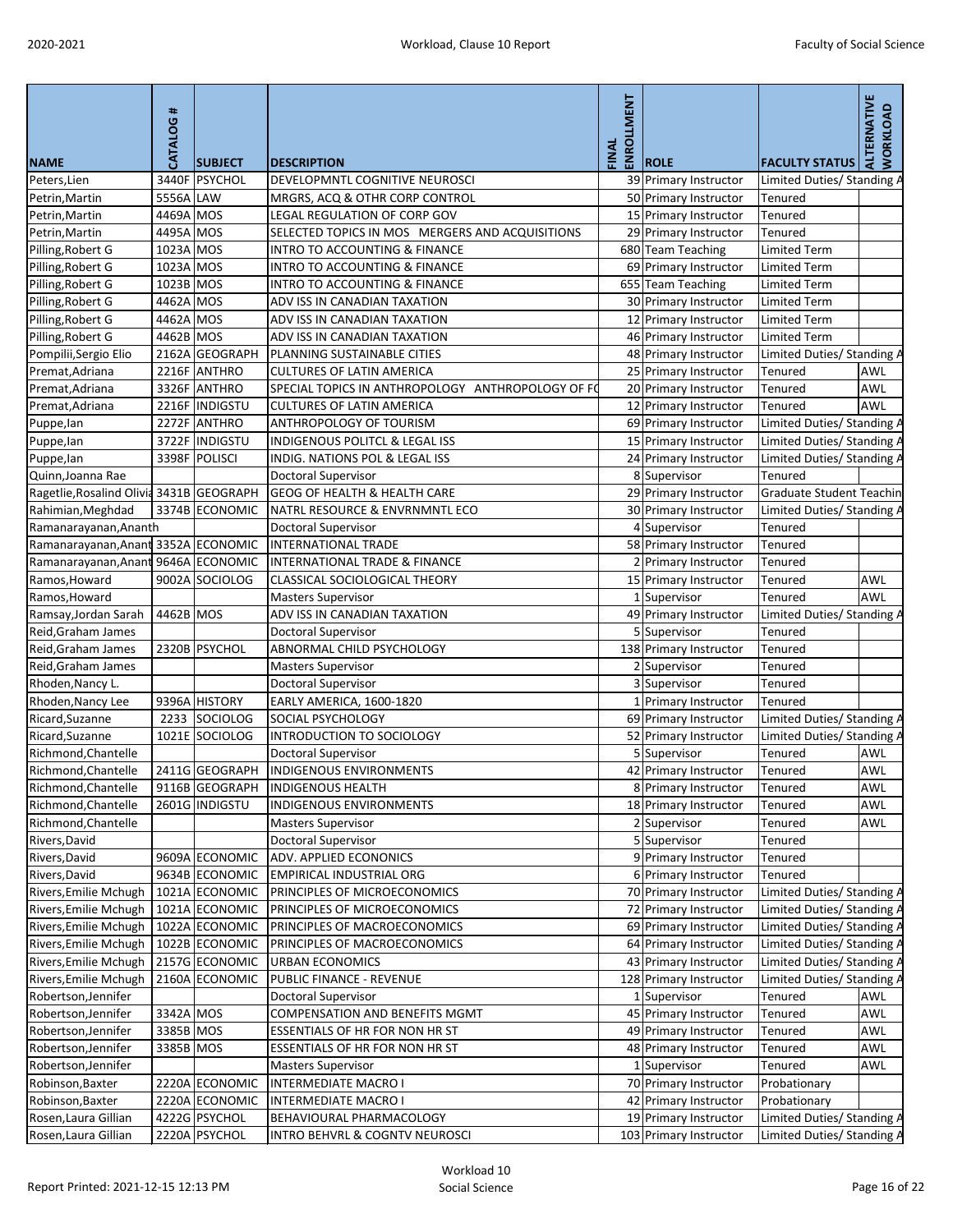| <b>NAME</b>                            | <b>CATALOG#</b> | <b>SUBJECT</b> | <b>DESCRIPTION</b>                     | ENROLLMENT<br>FINAL | <b>ROLE</b>            | <b>FACULTY STATUS</b>      | ALTERNATIVE<br><b>WORKLOAD</b> |
|----------------------------------------|-----------------|----------------|----------------------------------------|---------------------|------------------------|----------------------------|--------------------------------|
| Ross, Erin Elizabeth                   |                 | 3301F PSYCHOL  | <b>CLINICAL PSYCHOLOGY</b>             |                     | 35 Primary Instructor  | Limited Duties/ Standing / |                                |
| Ross, Erin Elizabeth                   |                 | 3301G PSYCHOL  | <b>CLINICAL PSYCHOLOGY</b>             |                     | 36 Primary Instructor  | Limited Duties/ Standing A |                                |
| Ross, Sarah Jane                       | 2181A MOS       |                | ORGANIZATIONAL BEHAVIOR                |                     | 115 Primary Instructor | <b>Limited Term</b>        |                                |
| Ross, Sarah Jane                       | 2181A MOS       |                | ORGANIZATIONAL BEHAVIOR                |                     | 122 Primary Instructor | <b>Limited Term</b>        |                                |
| Ross, Sarah Jane                       | 2181A MOS       |                | ORGANIZATIONAL BEHAVIOR                |                     | 122 Primary Instructor | <b>Limited Term</b>        |                                |
| Ross, Sarah Jane                       | 2181B MOS       |                | ORGANIZATIONAL BEHAVIOR                |                     | 121 Primary Instructor | <b>Limited Term</b>        |                                |
| Ross, Sarah Jane                       | 2181B MOS       |                | ORGANIZATIONAL BEHAVIOR                |                     | 123 Primary Instructor | <b>Limited Term</b>        |                                |
| Ross, Sarah Jane                       | 2181B MOS       |                | ORGANIZATIONAL BEHAVIOR                |                     | 121 Primary Instructor | <b>Limited Term</b>        |                                |
| Ross, Sarah Jane                       | 2181B MOS       |                | ORGANIZATIONAL BEHAVIOR                |                     | 41 Primary Instructor  | <b>Limited Term</b>        |                                |
| Ross, Sarah Jane                       | 3280F MOS       |                | EVIDENCE BASED MNGMNT IN HR            |                     | 48 Primary Instructor  | <b>Limited Term</b>        |                                |
| Sakaluk, John                          |                 | 9041A PSYCHOL  | <b>INTRO TO STATISTICS USING R</b>     |                     | 18 Primary Instructor  | Probationary               | <b>AWL</b>                     |
| Sakaluk, John                          |                 |                | <b>Masters Supervisor</b>              |                     | 1 Supervisor           | Probationary               | <b>AWL</b>                     |
| Saklofske, Donald H                    |                 |                | <b>Doctoral Supervisor</b>             |                     | 11 Supervisor          | Visiting - Regular         |                                |
| Saklofske, Donald H                    |                 | 2080B PSYCHOL  | <b>INTRO TO TEST &amp; MEASUREMENT</b> |                     | 177 Primary Instructor | Visiting - Regular (       |                                |
| Saklofske, Donald H                    |                 | 9545A PSYCHOL  | <b>MEASUREMENT: TEST CONSTRUCTION</b>  |                     | 7 Primary Instructor   | Visiting - Regular (       |                                |
| Saklofske, Donald H                    |                 | 9557B PSYCHOL  | THEORY, RESEARCH & MEASUREMENT         |                     | 1 Primary Instructor   | Visiting - Regular (       |                                |
| Saklofske, Donald H                    |                 |                | <b>Masters Supervisor</b>              |                     | 5 Supervisor           | Visiting - Regular (       |                                |
| Saklofske, Donald H                    |                 |                | <b>VGS Supervisor</b>                  |                     | 2 Supervisor           | Visiting - Regular (       |                                |
| Salcedo, Bruno                         |                 | 2150A ECONOMIC | MICROECONOMIC THEORY I                 |                     | 71 Primary Instructor  | Probationary               |                                |
| Salcedo, Bruno                         |                 | 2261B ECONOMIC | <b>INTERMEDIATE MICRO II</b>           |                     | 79 Primary Instructor  | Probationary               |                                |
| Salcedo, Bruno                         |                 | 2261B ECONOMIC | <b>INTERMEDIATE MICRO II</b>           |                     | 36 Primary Instructor  | Probationary               |                                |
| Salcedo, Bruno                         |                 | 9602B ECONOMIC | MICROECONOMICS II                      |                     | 14 Primary Instructor  | Probationary               |                                |
| Sandoval Hernandez, A 2167A ECONOMIC   |                 |                | <b>INTERNATIONAL ECONOMICS</b>         |                     | 71 Primary Instructor  | Limited Duties/ Standing A |                                |
| Sandoval Hernandez, A 2167A ECONOMIC   |                 |                | INTERNATIONAL ECONOMICS                |                     | 179 Primary Instructor | Limited Duties/ Standing A |                                |
| Sandoval Hernandez, A 3353B ECONOMIC   |                 |                | <b>INTERNATIONAL FINANCE</b>           |                     | 24 Primary Instructor  | Limited Duties/ Standing A |                                |
| Sano, Yujiro                           |                 | 2205A SOCIOLOG | STATISTICS FOR SOCIOLOGY               |                     | 49 Primary Instructor  | Limited Duties/ Standing A |                                |
| Saunders, Charles Jaspe 2123B ECONOMIC |                 |                | <b>ECONOMETRICS II</b>                 |                     | 47 Primary Instructor  | <b>Limited Term</b>        |                                |
| Saunders, Charles Jaspe 3388A ECONOMIC |                 |                | <b>APPLIED ECONOMETRICS I</b>          |                     | 41 Primary Instructor  | <b>Limited Term</b>        |                                |
| Saunders, Charles Jaspe 9505A ECONOMIC |                 |                | <b>FINANCIAL ECONOMETRICS</b>          |                     | 25 Primary Instructor  | <b>Limited Term</b>        |                                |
| Saunders, Charles Jaspe 9547A ECONOMIC |                 |                | <b>FINANCIAL ECONOMETRICS</b>          |                     | 1 Primary Instructor   | <b>Limited Term</b>        |                                |
| Saunders, Charles Jaspe 9647A ECONOMIC |                 |                | <b>FINANCIAL ECONOMETRICS</b>          |                     | 1 Primary Instructor   | <b>Limited Term</b>        |                                |
| Schaffer, Scott E                      |                 |                | <b>Doctoral Supervisor</b>             |                     | 3 Supervisor           | Tenured                    |                                |
| Schaffer, Scott E                      | 1020            | SOCIOLOG       | <b>INTRO SOCIOLOGY</b>                 |                     | 660 Primary Instructor | Tenured                    |                                |
| Schaffer, Scott E                      |                 | 2270A SOCIOLOG | FOUNDATIONS OF SOCIAL THEORY           |                     | 178 Primary Instructor | Tenured                    |                                |
| Schaffer, Scott E                      |                 | 2271B SOCIOLOG | <b>SURVEY OF CONTEMPORARY THEORY</b>   |                     | 177 Primary Instructor | Tenured                    |                                |
| Schaffer, Scott E                      |                 | 4405G SOCIOLOG | SEMINAR IN SOCIOLOGICAL THEORY         |                     | 4 Primary Instructor   | <b>Tenured</b>             |                                |
| Schaffer, Scott E                      |                 | 9192B SOCIOLOG | <b>BOURDIEU</b>                        |                     | 11 Primary Instructor  | Tenured                    |                                |
| Schaffer, Scott E                      |                 |                | <b>Masters Supervisor</b>              |                     | 3 Supervisor           | <b>Tenured</b>             |                                |
| Schermer, Julie Aitken                 |                 |                | Doctoral Supervisor                    |                     | 2 Supervisor           | Tenured                    |                                |
| Schermer, Julie Aitken                 | 2242A MOS       |                | <b>STATISTICS</b>                      |                     | 47 Primary Instructor  | Tenured                    |                                |
| Schermer, Julie Aitken                 | 2242B MOS       |                | <b>STATISTICS</b>                      |                     | 25 Primary Instructor  | <b>Tenured</b>             |                                |
| Schermer, Julie Aitken                 | 3344A MOS       |                | OCCUPATNL HEALTH & SAFETY MGMT         |                     | 49 Primary Instructor  | Tenured                    |                                |
| Schermer, Julie Aitken                 | 3344B MOS       |                | OCCUPATNL HEALTH & SAFETY MGMT         |                     | 50 Primary Instructor  | Tenured                    |                                |
| Schermer, Julie Aitken                 |                 |                | <b>Masters Supervisor</b>              |                     | 2 Supervisor           | <b>Tenured</b>             |                                |
| Schmitz, John Jeffrey                  |                 | 9523B ECONOMIC | PORTFOLIO MANAGEMENT                   |                     | 17 Primary Instructor  | Limited Duties/ Standing A |                                |
| Schumacher, Frank                      |                 |                | <b>Doctoral Supervisor</b>             |                     | 1 Supervisor           | Tenured                    |                                |
| Schumacher, Frank                      |                 | 3320E HISTORY  | <b>GLOBAL AMERICA</b>                  |                     | 21 Primary Instructor  | Tenured                    |                                |
| Schumacher, Frank                      |                 | 3722G HISTORY  | 'KILLING FIELDS'                       |                     | 20 Primary Instructor  | Tenured                    |                                |
| Schumacher, Frank                      |                 | 9719A HISTORY  | <b>GLOBAL HISTORY</b>                  |                     | 10 Primary Instructor  | Tenured                    |                                |
| Schumacher, Frank                      |                 |                | <b>Masters Supervisor</b>              |                     | 2 Supervisor           | Tenured                    |                                |
| Sendzikas, Aldona                      |                 |                | <b>Doctoral Supervisor</b>             |                     | 4 Supervisor           | Tenured                    |                                |
| Sendzikas, Aldona                      |                 | 3310G AMERICAN | <b>ADVANCED AMERICAN STUDIES</b>       |                     | 4 Primary Instructor   | Tenured                    |                                |
| Sendzikas, Aldona                      |                 | 2137B HISTORY  | DRFT DGRS, HIPPIES & BLK PNTHR         |                     | 92 Primary Instructor  | Tenured                    |                                |
| Sendzikas, Aldona                      |                 | 3310G HISTORY  | <b>ADVANCED AMERICAN STUDIES</b>       |                     | 18 Primary Instructor  | Tenured                    |                                |
| Sendzikas, Aldona                      |                 | 3326F HISTORY  | <b>ATOMIC AMERICA</b>                  |                     | 24 Primary Instructor  | <b>Tenured</b>             |                                |
| Sendzikas, Aldona                      |                 | 9308A HISTORY  | UNITED STATES & THE COLD WAR           |                     | 12 Primary Instructor  | Tenured                    |                                |
|                                        |                 |                |                                        |                     |                        |                            |                                |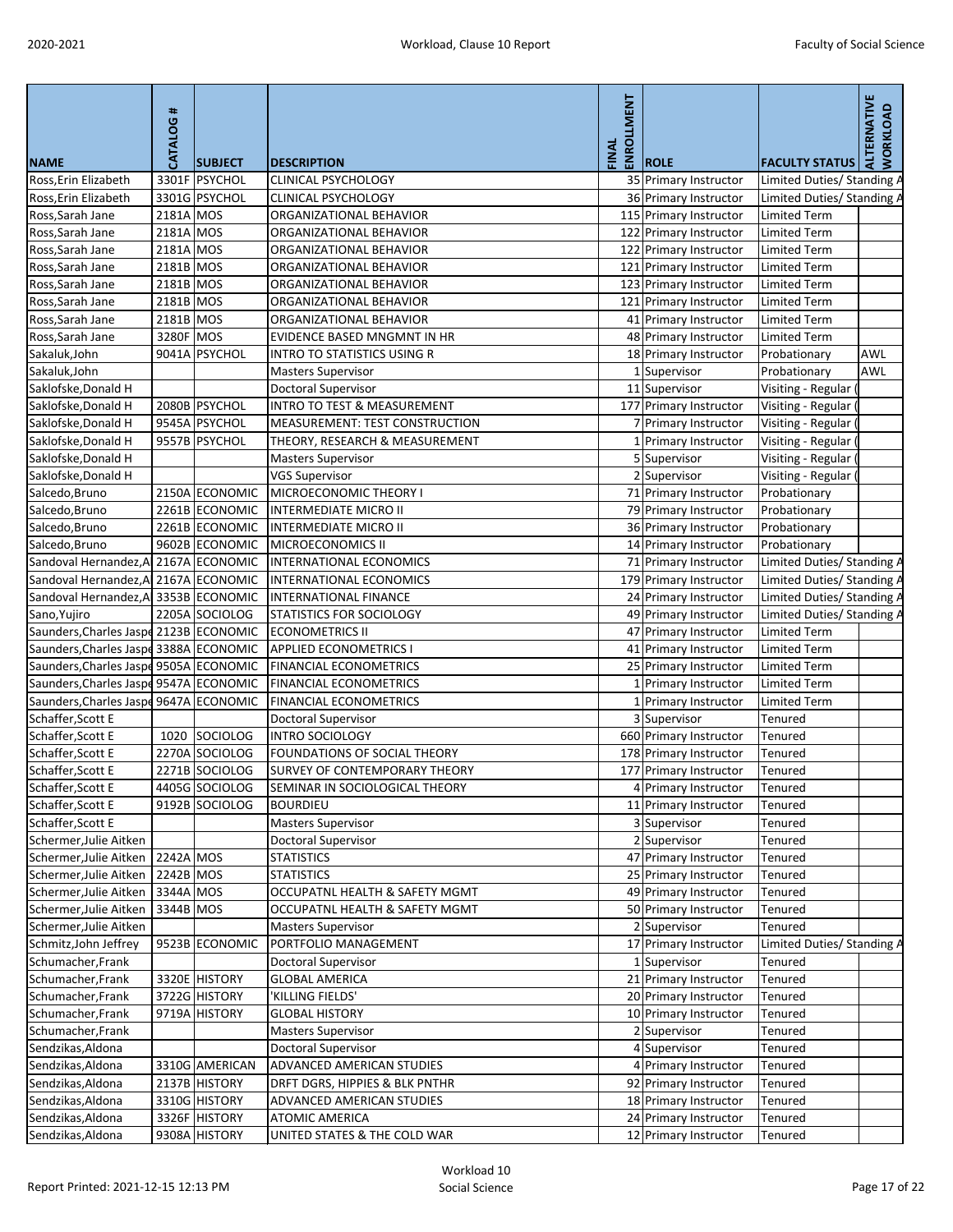|                                             | CATALOG#   |                |                                                    | <b>ENROLLMENT</b><br>FINAL |                        |                            | ALTERNATIVE<br>WORKLOAD |
|---------------------------------------------|------------|----------------|----------------------------------------------------|----------------------------|------------------------|----------------------------|-------------------------|
| <b>NAME</b>                                 |            | <b>SUBJECT</b> | <b>DESCRIPTION</b>                                 |                            | <b>ROLE</b>            | <b>FACULTY STATUS</b>      |                         |
| Sendzikas, Aldona                           |            | 9397B HISTORY  | <b>NAVAL HISTORY</b>                               |                            | 1 Primary Instructor   | Tenured                    |                         |
| Sendzikas, Aldona                           |            |                | <b>Masters Supervisor</b>                          |                            | Supervisor             | Tenured                    |                         |
| Sepehri, Amir                               | 3420F MOS  |                | <b>MARKETING RESEARCH</b>                          |                            | 48 Primary Instructor  | Limited Duties/ Standing A |                         |
| Sepehri, Amir                               | 3420F MOS  |                | <b>MARKETING RESEARCH</b>                          |                            | 45 Primary Instructor  | Limited Duties/ Standing A |                         |
| Shatzmiller, Maya                           |            | 2607F HISTORY  | HIST & CIV OF MEDIEVAL ISLAM                       |                            | 47 Primary Instructor  | <b>Tenured</b>             |                         |
| Shatzmiller, Maya                           |            | 2608G HISTORY  | HIST OF THE MODERN MIDDLE EAST                     |                            | 43 Primary Instructor  | Tenured                    |                         |
| Shatzmiller, Maya                           |            | 3602F HISTORY  | <b>CRUSADERS AND MUSLIMS</b>                       |                            | 34 Primary Instructor  | Tenured                    |                         |
| Shatzmiller, Maya                           |            | 9601B HISTORY  | SOC & ECON HIST OF MIDDLE EAST                     |                            | 9 Primary Instructor   | Tenured                    |                         |
| Shaw, Joseph Damiani                        |            | 3464F GEOGRAPH | FINANCL FEASIBILTY OF URBN DEV                     |                            | 15 Primary Instructor  | Limited Duties/ Standing A |                         |
| Sheikh, Shahbaz A                           | 3311A MOS  |                | <b>ADVANCED FINANCE</b>                            |                            | 50 Primary Instructor  | <b>Tenured</b>             |                         |
| Sheikh, Shahbaz A                           | 3311A MOS  |                | <b>ADVANCED FINANCE</b>                            |                            | 50 Primary Instructor  | Tenured                    |                         |
| Sheikh, Shahbaz A                           | 4312B MOS  |                | <b>DERIVATIVES</b>                                 |                            | 45 Primary Instructor  | Tenured                    |                         |
| Sheikh, Shahbaz A                           | 4312B MOS  |                | <b>DERIVATIVES</b>                                 |                            | 48 Primary Instructor  | Tenured                    |                         |
| Shin, Hyunmin                               | 3330A MOS  |                | <b>OPERATIONS MANAGEMENT</b>                       |                            | 45 Primary Instructor  | Limited Duties/ Standing A |                         |
| Shin, Hyunmin                               | 3330A MOS  |                | <b>OPERATIONS MANAGEMENT</b>                       |                            | 49 Primary Instructor  | Limited Duties/ Standing A |                         |
| Shin, Hyunmin                               | 3330B MOS  |                | <b>OPERATIONS MANAGEMENT</b>                       |                            | 47 Primary Instructor  | Limited Duties/ Standing A |                         |
| Shin, Hyunmin                               | 3330B MOS  |                | <b>OPERATIONS MANAGEMENT</b>                       |                            | 46 Primary Instructor  | Limited Duties/ Standing A |                         |
| Shire, Laurel A                             |            | 2310F AMERICAN | <b>AMERICAN NIGHTMARE</b>                          |                            | 115 Team Teaching      | <b>Tenured</b>             |                         |
| Shire, Laurel A                             | 9827B GSWS |                | <b>HISTORY OF SEXUALITY</b>                        |                            | 3 Primary Instructor   | <b>Tenured</b>             |                         |
| Shire, Laurel A                             |            | 2310F HISTORY  | AMERICAN NIGHTMARE                                 |                            | 118 Team Teaching      | <b>Tenured</b>             |                         |
| Shire, Laurel A                             |            | 9390B HISTORY  | <b>BLACK HISTORIES: NORTH AMERICA</b>              |                            | 11 Primary Instructor  | Tenured                    |                         |
| Shire, Laurel A                             |            | 9827B HISTORY  | <b>HISTORY OF SEXUALITY</b>                        |                            | 14 Primary Instructor  | Tenured                    |                         |
| Shire, Laurel Clark                         |            |                | <b>Doctoral Supervisor</b>                         |                            | 2 Supervisor           | Tenured                    |                         |
| Shire, Laurel Clark                         |            |                | <b>Masters Supervisor</b>                          |                            | Supervisor             | Tenured                    |                         |
| Shrubsole, Daniel A                         |            |                | <b>Masters Supervisor</b>                          |                            | Supervisor             | Tenured                    |                         |
| Shrubsole, Daniel A                         |            | 9600B GEOGRAPH | ADVANCED STUDIES RESOURCE MANAGEMENT               |                            | 1 Primary Instructor   | Tenured                    |                         |
| Shuey, Kim                                  |            |                | <b>Doctoral Supervisor</b>                         |                            | 2 Supervisor           | Tenured                    |                         |
| Shuey, Kim                                  |            | 2298B SOCIOLOG | SPECIAL TOPICS IN SOCIOLOGY ENVIRONMENTAL SOCIOLOC |                            | 34 Primary Instructor  | Tenured                    |                         |
| Shuey, Kim                                  |            | 9258A SOCIOLOG | <b>SOC OF THE LIFE COURSE</b>                      |                            | 10 Primary Instructor  | Tenured                    |                         |
| Shuey, Kim                                  |            |                | <b>Masters Supervisor</b>                          |                            | 1 Supervisor           | <b>Tenured</b>             |                         |
| Simpson, Erika V                            |            |                | <b>Doctoral Supervisor</b>                         |                            | 2 Supervisor           | Tenured                    |                         |
| Slivinski, Alan D                           |            | 2129B ECONOMIC | <b>MANAGERIAL ECONOMICS</b>                        |                            | 89 Primary Instructor  | <b>Tenured</b>             |                         |
| Slivinski, Alan D                           |            | 2289G ECONOMIC | <b>ECONOMIC POLICY II</b>                          |                            | 13 Primary Instructor  | Tenured                    |                         |
| Slivinski, Alan D                           |            | 3363F ECONOMIC | POLITICAL ECONOMY I                                |                            | 8 Primary Instructor   | <b>Tenured</b>             |                         |
| Slivinski, Alan D                           | 2200F PPE  |                | <b>INTRODUCTION TO PPE</b>                         |                            | 17 Team Teaching       | <b>Tenured</b>             |                         |
| Slivinski, Alan D                           | 4100E PPE  |                | <b>SEMINAR IN PPE</b>                              |                            | 6 Primary Instructor   | Tenured                    |                         |
| Smith, Ashley Megan                         | 1023A MOS  |                | <b>INTRO TO ACCOUNTING &amp; FINANCE</b>           |                            | 680 Team Teaching      |                            |                         |
|                                             | 1023B MOS  |                |                                                    |                            |                        | Limited Duties/ Standing A |                         |
| Smith, Ashley Megan                         |            |                | <b>INTRO TO ACCOUNTING &amp; FINANCE</b>           |                            | 655 Team Teaching      | Limited Duties/ Standing A |                         |
| Smits-Bandstra, Sarah                       |            | 2040B PSYCHOL  | CHILD DEVELOPMENT                                  |                            | 195 Primary Instructor | Limited Duties/ Standing A |                         |
| Smits-Bandstra, Sarah N                     |            | 2043A PSYCHOL  | <b>EXCEPT CHILD:DEV DISORDER</b>                   |                            | 164 Primary Instructor | Limited Duties/ Standing A |                         |
| Spicer, Zachary                             |            | 9902B PUBLICAD | POLICY PROCESS/LOCAL GOVT                          |                            | 25 Primary Instructor  | Limited Duties/ Standing A |                         |
| Spicer, Zachary                             |            | 9916A PUBLICAD | THEORIES OF PUBLIC ADMIN                           |                            | 33 Primary Instructor  | Limited Duties/ Standing A |                         |
| St. Pierre, Jeffrey Craig   2042B   PSYCHOL |            |                | <b>EXCEPT CHILD: BEHAV DISOR</b>                   |                            | 260 Primary Instructor | Limited Duties/ Standing A |                         |
| Stentoft, Lars                              |            |                | <b>Doctoral Supervisor</b>                         |                            | 5 Supervisor           | <b>Tenured</b>             | <b>AWL</b>              |
| Stentoft, Lars                              |            | 9587A FINMOD   | <b>FINANCIAL RISK MANAGEMENT</b>                   |                            | 3 Primary Instructor   | <b>Tenured</b>             | <b>AWL</b>              |
| Stentoft, Lars                              |            | 9587A ECONOMIC | FINANCIAL RISK MANAGEMENT                          |                            | 16 Primary Instructor  | Tenured                    | <b>AWL</b>              |
| Stentoft, Lars                              |            |                | <b>Masters Supervisor</b>                          |                            | 5 Supervisor           | Tenured                    | <b>AWL</b>              |
| Stephenson, Laura B                         |            |                | <b>Doctoral Supervisor</b>                         |                            | 2 Supervisor           | Tenured                    |                         |
| Stephenson, Laura B                         |            | 3336G POLISCI  | <b>ELECTIONS AND VOTING</b>                        |                            | 30 Primary Instructor  | Tenured                    |                         |
| Stephenson, Laura B                         |            | 9501A POLISCI  | <b>RESEARCH DESIGN</b>                             |                            | 19 Primary Instructor  | Tenured                    |                         |
| Stephenson, Laura B                         |            | 9502A POLISCI  | ADVANCED RESEARCH DESIGN                           |                            | 5 Primary Instructor   | <b>Tenured</b>             |                         |
| Stephenson, Laura B                         | 9100A RPE  |                | <b>RESEARCH DESIGN</b>                             |                            | 4 Primary Instructor   | <b>Tenured</b>             |                         |
| Stevenson, Ryan                             |            |                | Doctoral Supervisor                                |                            | Supervisor             | Probationary               | <b>AWL</b>              |
| Stevenson, Ryan                             |            | 3800G PSYCHOL  | PSYCHLGCL STATS USING COMPUTRS                     |                            | 30 Primary Instructor  | Probationary               | <b>AWL</b>              |
| Stevenson, Ryan                             |            | 9260B PSYCHOL  | <b>CDBS PROSEMINAR</b>                             |                            | 11 Primary Instructor  | Probationary               | AWL                     |
| Stevenson, Ryan                             |            |                | <b>Masters Supervisor</b>                          |                            | 5 Supervisor           | Probationary               | AWL                     |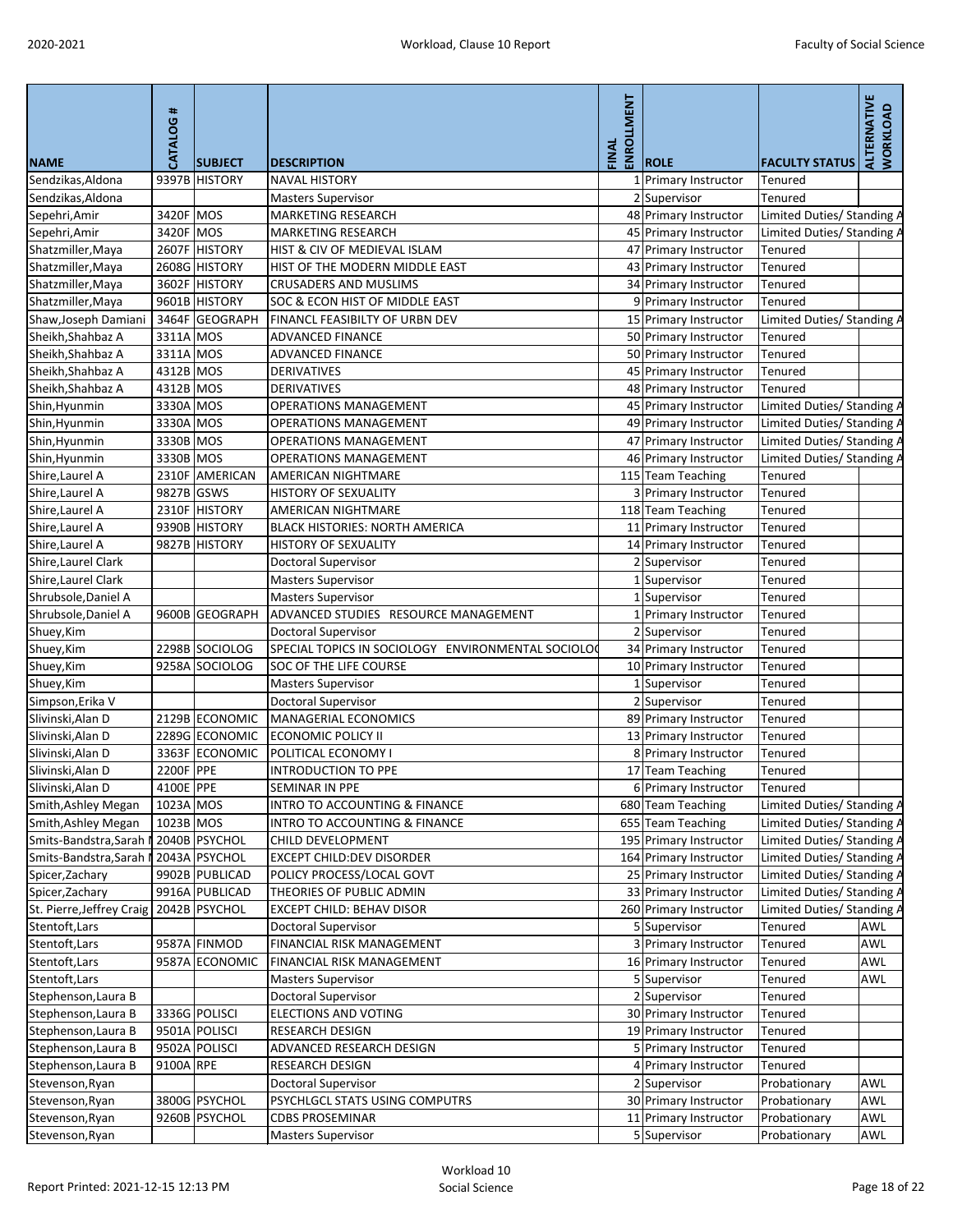|                                 | CATALOG#  |                |                                          | ENROLLMENT |                        |                            | ALTERNATIVE<br><b>WORKLOAD</b> |
|---------------------------------|-----------|----------------|------------------------------------------|------------|------------------------|----------------------------|--------------------------------|
| <b>NAME</b>                     |           | <b>SUBJECT</b> | <b>DESCRIPTION</b>                       | FINAL      | <b>ROLE</b>            | <b>FACULTY STATUS</b>      |                                |
| Stinebrickner, Todd R           |           |                | Doctoral Supervisor                      |            | 1 Supervisor           | Tenured                    |                                |
| Stock, Jay Theodore             |           | 1022A ANTHRO   | INTRO BIOL ANTHRO & ARCHA                |            | 175 Team Teaching      | Tenured                    |                                |
| Stock, Jay Theodore             |           | 3311G ANTHRO   | <b>BIOARCHAEOLOGY</b>                    |            | 17 Primary Instructor  | Tenured                    |                                |
| Stock, Jay Theodore             |           | 4493F ANTHRO   | ADV SPEC TP IN ANTHROPOLOGY LIFE HISTORY |            | 1 Primary Instructor   | Tenured                    |                                |
| Stock, Jay Theodore             |           | 9100B ANTHRO   | THEORY IN ARCHAEOLOGY                    |            | 11 Primary Instructor  | Tenured                    |                                |
| Stock, Jay Theodore             |           | 9104A ANTHRO   | <b>SPECIAL TOPICS IN BIOARCH</b>         |            | 7 Primary Instructor   | Tenured                    |                                |
| Stock, Jay Theodore             |           | 9111B ANTHRO   | ADVANCED BIOARCHAEOLOGY                  |            | 5 Primary Instructor   | Tenured                    |                                |
| Stock, Jay Theodore             |           |                | <b>Masters Supervisor</b>                |            | 6 Supervisor           | Tenured                    |                                |
| Streufert, Peter A              |           |                | <b>Doctoral Supervisor</b>               |            | 2 Supervisor           | Tenured                    |                                |
| Streufert, Peter A              |           | 1021A ECONOMIC | PRINCIPLES OF MICROECONOMICS             |            | 407 Primary Instructor | Tenured                    |                                |
| Streufert, Peter A              |           | 2150A ECONOMIC | MICROECONOMIC THEORY I                   |            | 140 Primary Instructor | Tenured                    |                                |
| Strickland, Ruth Ann            | 3362A MOS |                | INTRO TO TAXATION IN CANADA              |            | 40 Primary Instructor  | <b>Limited Term</b>        |                                |
| Strickland, Ruth Ann            | 3362A MOS |                | INTRO TO TAXATION IN CANADA              |            | 40 Primary Instructor  | <b>Limited Term</b>        |                                |
| Strickland, Ruth Ann            | 3362A MOS |                | <b>INTRO TO TAXATION IN CANADA</b>       |            | 30 Primary Instructor  | Limited Term               |                                |
| Strickland, Ruth Ann            | 3362B MOS |                | <b>INTRO TO TAXATION IN CANADA</b>       |            | 35 Primary Instructor  | Limited Term               |                                |
| Strickland, Ruth Ann            | 3362B MOS |                | INTRO TO TAXATION IN CANADA              |            | 45 Primary Instructor  | <b>Limited Term</b>        |                                |
| Strickland, Ruth Ann            | 3370B MOS |                | MANAGEMENT ACCOUNTING                    |            | 27 Primary Instructor  | <b>Limited Term</b>        |                                |
| Strickland, Ruth Ann            | 3370B MOS |                | MANAGEMENT ACCOUNTING                    |            | 44 Primary Instructor  | <b>Limited Term</b>        |                                |
| Swartzman, Leora C              |           | 3317E PSYCHOL  | <b>COMMUNITY PSYCHOLOGY</b>              |            | 8 Primary Instructor   | Tenured                    |                                |
| Swartzman, Leora C              |           | 3895E PSYCHOL  | SOCIAL SCIENCE IN COMMUNITY              |            | 7 Primary Instructor   | Tenured                    |                                |
| Swartzman, Leora C              |           | 9805Y PSYCHOL  | <b>CLINICAL PRACTICUM</b>                |            | 1 Coordinator          | Tenured                    |                                |
| Swartzman, Leora C              |           | 9806Y PSYCHOL  | <b>CLINICAL PRACTICUM</b>                |            | 1 Coordinator          | Tenured                    |                                |
| Swartzman, Leora C              |           | 9806Y PSYCHOL  | <b>CLINICAL PRACTICUM</b>                |            | 3 Coordinator          | <b>Tenured</b>             |                                |
| Swartzman, Leora C              |           | 9806Y PSYCHOL  | <b>CLINICAL PRACTICUM</b>                |            | 4 Coordinator          | Tenured                    |                                |
| Swartzman, Leora C              |           | 9807Y PSYCHOL  | <b>CLINICAL PRACTICUM</b>                |            | 1 Coordinator          | Tenured                    |                                |
| Swartzman, Leora C              |           | 9807Y PSYCHOL  | <b>CLINICAL PRACTICUM</b>                |            | 3 Coordinator          | Tenured                    |                                |
| Swartzman, Leora C              |           | 9808Y PSYCHOL  | <b>CLINICAL PRACTICUM</b>                |            | 2 Coordinator          | Tenured                    |                                |
| Swartzman, Leora C              |           | 9808Y PSYCHOL  | <b>CLINICAL PRACTICUM</b>                |            | 2 Coordinator          | Tenured                    |                                |
| Swartzman, Leora C              |           | 9808Y PSYCHOL  | <b>CLINICAL PRACTICUM</b>                |            | 1 Coordinator          | Tenured                    |                                |
| Swartzman, Leora C              |           | 9809Y PSYCHOL  | <b>CLINICAL PRACTICUM</b>                |            | 1 Coordinator          | Tenured                    |                                |
| Swartzman, Leora C              |           | 9809Y PSYCHOL  | <b>CLINICAL PRACTICUM</b>                |            | 1 Coordinator          | Tenured                    |                                |
| Swartzman, Leora C              |           | 9810Y PSYCHOL  | <b>CLINICAL PRACTICUM</b>                |            | 1 Coordinator          | Tenured                    |                                |
| Swartzman, Leora C              |           | 9820U PSYCHOL  | <b>CLINICAL PRACTICUM</b>                |            | 1 Coordinator          | Tenured                    |                                |
| Swartzman, Leora C              |           | 9820U PSYCHOL  | <b>CLINICAL PRACTICUM</b>                |            | 1 Coordinator          | Tenured                    |                                |
| Swartzman, Leora C              |           | 9821U PSYCHOL  | <b>CLINICAL PRACTICUM</b>                |            | 1 Coordinator          | Tenured                    |                                |
| Swartzman, Leora C              |           | 9821U PSYCHOL  | <b>CLINICAL PRACTICUM</b>                |            | 2 Coordinator          | Tenured                    |                                |
| Swartzman, Leora C              |           | 3895E SOCSCI   | SOCIAL SCIENCE IN THE COMMUNIT           |            | 5 Primary Instructor   | Tenured                    |                                |
| Tajima, May                     | 3330A MOS |                | <b>OPERATIONS MANAGEMENT</b>             |            | 50 Primary Instructor  | <b>Limited Term</b>        |                                |
| Tajima, May                     | 3330A MOS |                | <b>OPERATIONS MANAGEMENT</b>             |            | 49 Primary Instructor  | Limited Term               |                                |
| Tajima, May                     | 3330A MOS |                | <b>OPERATIONS MANAGEMENT</b>             |            | 50 Primary Instructor  | <b>Limited Term</b>        |                                |
| Tajima, May                     | 3330A MOS |                | <b>OPERATIONS MANAGEMENT</b>             |            | 50 Primary Instructor  | <b>Limited Term</b>        |                                |
| Tajima, May                     | 3330B MOS |                | <b>OPERATIONS MANAGEMENT</b>             |            | 50 Primary Instructor  | <b>Limited Term</b>        |                                |
| Tajima, May                     | 3330B MOS |                | <b>OPERATIONS MANAGEMENT</b>             |            | 50 Primary Instructor  | <b>Limited Term</b>        |                                |
| Tajima, May                     | 3330B MOS |                | <b>OPERATIONS MANAGEMENT</b>             |            | 49 Primary Instructor  | <b>Limited Term</b>        |                                |
| Tajima, May                     | 3330B MOS |                | <b>OPERATIONS MANAGEMENT</b>             |            | 48 Primary Instructor  | Limited Term               |                                |
| Takagaki, Cary                  |           | 1810E HISTORY  | WARS THAT CHANGED THE WORLD              |            | 225 Team Teaching      | Limited Duties/ Standing A |                                |
| Taylor, David Vincent           |           | 9911B PUBLICAD | MUNICIPAL LAW                            |            | 24 Primary Instructor  | Limited Duties/ Standing A |                                |
| Taylor, Zachary                 |           |                | Doctoral Supervisor                      |            | 1 Supervisor           | Probationary               | <b>AWL</b>                     |
| Taylor, Zachary                 |           | 4456G POLISCI  | SELECTD TOPICS IN POLITICL SCI           |            | 11 Primary Instructor  | Probationary               | <b>AWL</b>                     |
| Taylor, Zachary                 |           | 9524A POLISCI  | URBAN POLITICAL ECONOMY                  |            | 5 Primary Instructor   | Probationary               | <b>AWL</b>                     |
| Taylor, Zachary                 |           | 9902B PUBLICAD | POLICY PROCESS/LOCAL GOVT                |            | 14 Primary Instructor  | Probationary               | <b>AWL</b>                     |
| Taylor, Zachary                 |           | 9914A PUBLICAD | <b>RESEARCH METHODS</b>                  |            | 29 Primary Instructor  | Probationary               | <b>AWL</b>                     |
| Taylor, Zachary                 |           |                | <b>VGS Supervisor</b>                    |            | 1 Supervisor           | Probationary               | <b>AWL</b>                     |
| Thompson, Craig Mack 3370A MOS  |           |                | MANAGEMENT ACCOUNTING                    |            | 49 Primary Instructor  | <b>Limited Term</b>        |                                |
| Thompson, Craig Macke 3370A MOS |           |                | MANAGEMENT ACCOUNTING                    |            | 49 Primary Instructor  | Limited Term               |                                |
| Thompson, Craig Macke 3370A MOS |           |                | MANAGEMENT ACCOUNTING                    |            | 47 Primary Instructor  | Limited Term               |                                |
|                                 |           |                |                                          |            |                        |                            |                                |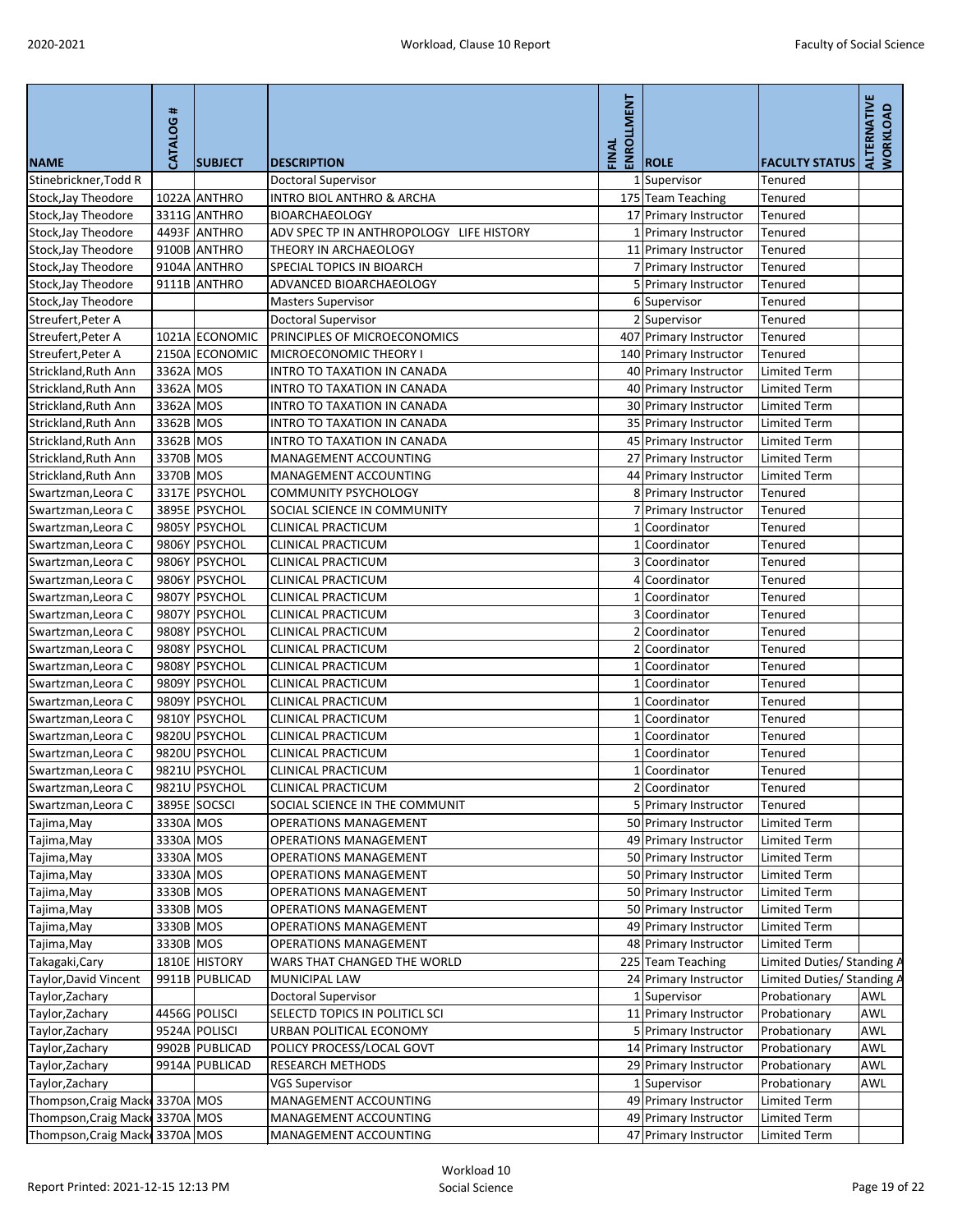| <b>NAME</b>                             | CATALOG # | <b>SUBJECT</b>                   | <b>DESCRIPTION</b>                                                               | ENROLLMENT<br>FINAL | <b>ROLE</b>                                  | <b>FACULTY STATUS</b>                                    | <b>ALTERNATIVE</b><br>WORKLOAD |
|-----------------------------------------|-----------|----------------------------------|----------------------------------------------------------------------------------|---------------------|----------------------------------------------|----------------------------------------------------------|--------------------------------|
| Thompson, Craig Macke 3370A MOS         |           |                                  | <b>MANAGEMENT ACCOUNTING</b>                                                     |                     | 49 Primary Instructor                        | <b>Limited Term</b>                                      |                                |
| Thompson, Craig Mack 4467B MOS          |           |                                  | PROFESSIONALISM & ETHICS                                                         |                     | 43 Primary Instructor                        | <b>Limited Term</b>                                      |                                |
| Thompson, Craig Mack                    | 4467B MOS |                                  | PROFESSIONALISM & ETHICS                                                         |                     | 34 Primary Instructor                        | <b>Limited Term</b>                                      |                                |
| Thompson, Craig Mack                    | 4471B MOS |                                  | MANAGEMENT CONTROL SYSTEMS                                                       |                     | 33 Primary Instructor                        | <b>Limited Term</b>                                      |                                |
| Thompson, Craig Mack                    | 4471B MOS |                                  | MANAGEMENT CONTROL SYSTEMS                                                       |                     | 38 Primary Instructor                        | <b>Limited Term</b>                                      |                                |
| Thorpe, Cathy Frances                   | 2140      | SOCIOLOG                         | <b>SOCIAL PROBLEMS</b>                                                           |                     | 67 Primary Instructor                        | Limited Duties/ Standing A                               |                                |
| Thung, Lucas                            |           | 9180B COMMMGT                    | ORGANIZATIONAL BEHAVIOUR                                                         |                     | 26 Primary Instructor                        | Limited Duties/ Standing A                               |                                |
| Thung, Lucas                            |           | 9180B COMMMGT                    | ORGANIZATIONAL BEHAVIOUR                                                         |                     | 30 Primary Instructor                        | Limited Duties/ Standing A                               |                                |
| Thung, Lucas                            |           | 9185L ENGSCI                     | RISK ASSESSMENT AND MANAGEMENT                                                   |                     | 49 Primary Instructor                        | Limited Duties/ Standing A                               |                                |
| Thung, Lucas                            | 9185L     | <b>ENGSCI</b>                    | RISK ASSESSMENT AND MANAGEMENT                                                   |                     | 46 Primary Instructor                        | Limited Duties/ Standing A                               |                                |
| Thung, Lucas                            | 2310A MOS |                                  | <b>FINANCE</b>                                                                   |                     | 43 Primary Instructor                        | Limited Duties/ Standing A                               |                                |
| Thung, Lucas                            | 2310B MOS |                                  | <b>FINANCE</b>                                                                   |                     | 113 Primary Instructor                       | Limited Duties/ Standing A                               |                                |
| Thung, Lucas                            | 2310B MOS |                                  | <b>FINANCE</b>                                                                   |                     | 115 Primary Instructor                       | Limited Duties/ Standing A                               |                                |
| Thung, Lucas                            | 3311A MOS |                                  | <b>ADVANCED FINANCE</b>                                                          |                     | 47 Primary Instructor                        | Limited Duties/ Standing A                               |                                |
| Thung, Lucas                            | 3311A MOS |                                  | <b>ADVANCED FINANCE</b>                                                          |                     | 48 Primary Instructor                        | Limited Duties/ Standing A                               |                                |
| Thung, Lucas                            | 3311A MOS |                                  | <b>ADVANCED FINANCE</b>                                                          |                     | 44 Primary Instructor                        | Limited Duties/ Standing A                               |                                |
| Timmins, Peter A                        |           |                                  | <b>Masters Supervisor</b>                                                        |                     | 5 Supervisor                                 | Permanent                                                |                                |
| Timmins, Peter Andrew 2100              |           | <b>ANTHRO</b>                    | <b>ARCH &amp; WORLD PREHISTORY</b>                                               |                     | 27 Primary Instructor                        | Permanent                                                |                                |
| Timmins, Peter Andrew 2101B ANTHRO      |           |                                  | <b>GREAT ARCHAEOLOGICAL SITES</b>                                                |                     | 53 Primary Instructor                        | Permanent                                                |                                |
| Timmins, Peter Andrew 2229F ANTHRO      |           |                                  | PRINCIPLES OF ARCHAEOLOGY                                                        |                     | 46 Primary Instructor                        | Permanent                                                |                                |
| Timmins, Peter Andrew 3313B ANTHRO      |           |                                  | <b>ARTIFACT ANALYSIS</b>                                                         |                     | 11 Primary Instructor                        | Permanent                                                |                                |
| Timmins, Peter Andrew 4429F ANTHRO      |           |                                  | PRINCIPLES APPLED ARCHAEOLOGY                                                    |                     | 3 Primary Instructor                         | Permanent                                                |                                |
| Timmins, Peter Andrew 9105B ANTHRO      |           |                                  | SPECIAL TOPICS IN ARCHAEOLOGY ARTIFACTANALYS & COL                               |                     | 4 Primary Instructor                         | Permanent                                                |                                |
| Timmins, Peter Andrew 9110A ANTHRO      |           |                                  | PRINCIPLES APPLIED ARCHAEOLOGY                                                   |                     | 4 Primary Instructor                         | Permanent                                                |                                |
| Tobias, Joshua Kane                     |           | 3432B GEOGRAPH                   | <b>ENVRNMNTL HAZARDS &amp; HUMAN HLTH</b>                                        |                     | 47 Primary Instructor                        | Limited Duties/ Standing A                               |                                |
| Trela, Irene Linda                      |           | 1021A ECONOMIC                   | PRINCIPLES OF MICROECONOMICS                                                     |                     | 389 Primary Instructor                       | <b>Limited Term</b>                                      |                                |
| Trela, Irene Linda                      |           | 2151B ECONOMIC                   | MICROECONOMIC THEORY II                                                          |                     | 74 Primary Instructor                        | <b>Limited Term</b>                                      |                                |
| Trela, Irene Linda                      |           | 2151B ECONOMIC                   | MICROECONOMIC THEORY II                                                          |                     | 19 Primary Instructor                        | <b>Limited Term</b>                                      |                                |
| Trela, Irene Linda                      |           | 2159B ECONOMIC                   | <b>PUB FIN - EXPENDITURE</b>                                                     |                     | 94 Primary Instructor                        | <b>Limited Term</b>                                      |                                |
| Trela, Irene Linda                      |           | 2169F ECONOMIC                   | <b>ECONOMICS OF HEALTH CARE</b>                                                  |                     | 43 Primary Instructor                        | <b>Limited Term</b>                                      |                                |
| Trela, Irene Linda                      |           | 2172A ECONOMIC                   | <b>RESOURCE &amp; ENVIR ECONOMIC</b>                                             |                     | 53 Primary Instructor                        | <b>Limited Term</b>                                      |                                |
| Trela, Irene Linda                      |           | 2184B ECONOMIC                   | <b>COST-BENEFIT ANALYSIS</b>                                                     |                     | 31 Primary Instructor                        | <b>Limited Term</b>                                      |                                |
| Tremblay, Paul Francois                 |           |                                  | <b>Doctoral Supervisor</b>                                                       |                     | 2 Supervisor                                 | <b>Limited Term</b>                                      |                                |
| Tremblay, Paul Francois 9540            |           | PSYCHOL                          | <b>RESEARCH DESIGN</b>                                                           |                     | 27 Primary Instructor                        | <b>Limited Term</b>                                      |                                |
| <b>Tremblay, Paul Francois</b>          | 9540      | <b>PSYCHOL</b>                   | <b>RESEARCH DESIGN</b>                                                           |                     | 27 Primary Instructor                        | <b>Limited Term</b>                                      |                                |
| Tremblay, Paul Francois 9542B   PSYCHOL |           |                                  | MULTILEVEL MODELING/FACTOR ANA                                                   |                     | 15 Primary Instructor                        | <b>Limited Term</b>                                      |                                |
| Tremblay, Paul Francois 9555B   PSYCHOL |           |                                  | STRUCTURAL EQUATION MODELING                                                     |                     | 11 Primary Instructor                        | <b>Limited Term</b>                                      |                                |
| Tremblay, Paul Francois 9200A RPE       |           |                                  | <b>QUANTITATIVE RESEARCH METHODS</b>                                             |                     | 5 Primary Instructor                         | <b>Limited Term</b>                                      |                                |
| Tremblay, Paul Francois                 |           |                                  | <b>Masters Supervisor</b>                                                        |                     | 1 Supervisor                                 | <b>Limited Term</b>                                      |                                |
| Tsagarelis, John                        |           | 9545A ECONOMIC<br>9545A ECONOMIC | <b>CASH FLOW ANLYS &amp; INVSTMNTS</b><br><b>CASH FLOW ANLYS &amp; INVSTMNTS</b> |                     | 9 Primary Instructor<br>2 Primary Instructor | Limited Duties/ Standing A<br>Limited Duties/ Standing A |                                |
| Tsagarelis, John<br>Tu, Ke              | 3420G MOS |                                  | <b>MARKETING RESEARCH</b>                                                        |                     | 45 Primary Instructor                        | Limited Duties/ Standing A                               |                                |
| Tu,Ke                                   | 3420G MOS |                                  | <b>MARKETING RESEARCH</b>                                                        |                     | 48 Primary Instructor                        | Limited Duties/ Standing A                               |                                |
| Turgeon, Mathieu                        |           |                                  | Doctoral Supervisor                                                              |                     | 3 Supervisor                                 | <b>Tenured</b>                                           | AWL                            |
| Turgeon, Mathieu                        |           | 3324F POLISCI                    | INTRO TO RSRCH METH IN POL SCI                                                   |                     | 91 Primary Instructor                        | Tenured                                                  | <b>AWL</b>                     |
| Turgeon, Mathieu                        |           | 3324F POLISCI                    | INTRO TO RSRCH METH IN POL SCI                                                   |                     | 47 Primary Instructor                        | Tenured                                                  | <b>AWL</b>                     |
| Turgeon, Mathieu                        |           | 4417F POLISCI                    | ADV SPECIAL TOPICS IN POLISCI                                                    |                     | 27 Primary Instructor                        | Tenured                                                  | <b>AWL</b>                     |
| Turgeon, Mathieu                        |           | 9567B POLISCI                    | COMPARATIVE POLITICS BEHAVIOUR                                                   |                     | 8 Primary Instructor                         | Tenured                                                  | AWL                            |
| Turgeon, Mathieu                        |           | 9591B POLISCI                    | <b>QUANTITATIVE METHODS</b>                                                      |                     | 6 Primary Instructor                         | Tenured                                                  | <b>AWL</b>                     |
| Turgeon, Mathieu                        |           | 9591B POLISCI                    | <b>QUANTITATIVE METHODS</b>                                                      |                     | 1 Primary Instructor                         | Tenured                                                  | <b>AWL</b>                     |
| Turkel, William J.                      |           | 3823G HISTORY                    | <b>GLOBAL 21ST CENTURY HISTORY</b>                                               |                     | 47 Primary Instructor                        | <b>Tenured</b>                                           |                                |
| Turkel, William J.                      |           | 4816A HISTORY                    | <b>DIGITAL RESEARCH METHODS</b>                                                  |                     | 25 Primary Instructor                        | Tenured                                                  |                                |
| Turkel, William J.                      |           | 4821F HISTORY                    | SPY VS. SPY                                                                      |                     | 45 Primary Instructor                        | Tenured                                                  |                                |
| Turkel, William J.                      |           | 9877A HISTORY                    | <b>DIGITAL RESEARCH METHODS</b>                                                  |                     | 9 Primary Instructor                         | Tenured                                                  |                                |
| Vacante, Jeffery                        |           | 2814F HISTORY                    | THE HISTORY OF AVIATION                                                          |                     | 88 Primary Instructor                        | Limited Duties/ Standing A                               |                                |
| Vance, Alexandra Micho 3360A MOS        |           |                                  | INTERMEDIATE ACCOUNTING I                                                        |                     | 41 Primary Instructor                        | Limited Duties/ Standing A                               |                                |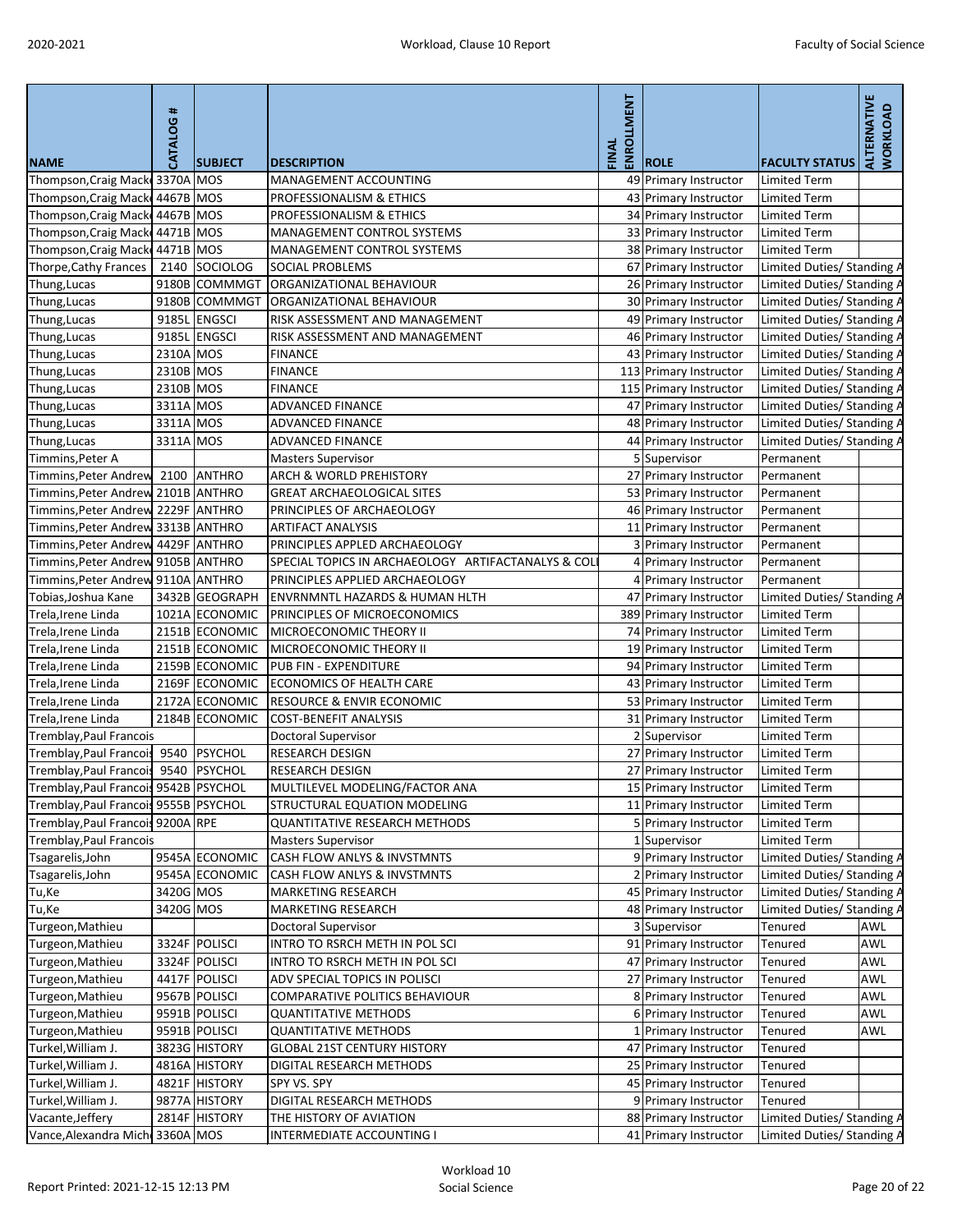| <b>NAME</b>                            | <b>CATALOG#</b> | <b>SUBJECT</b> | <b>DESCRIPTION</b>                      | ENROLLMENT<br>FINAL | <b>ROLE</b>            | <b>FACULTY STATUS</b>      | ALTERNATIVE<br><b>WORKLOAD</b> |
|----------------------------------------|-----------------|----------------|-----------------------------------------|---------------------|------------------------|----------------------------|--------------------------------|
| Vance, Alexandra Micho 3360A MOS       |                 |                | <b>INTERMEDIATE ACCOUNTING I</b>        |                     | 47 Primary Instructor  | Limited Duties/ Standing A |                                |
| Vance, Alexandra Mich 3360A MOS        |                 |                | <b>INTERMEDIATE ACCOUNTING I</b>        |                     | 47 Primary Instructor  | Limited Duties/ Standing A |                                |
| Vance, Jonathan F                      |                 |                | Doctoral Supervisor                     |                     | 7 Supervisor           | <b>Tenured</b>             |                                |
| Vance, Jonathan F                      |                 | 1810E HISTORY  | WARS THAT CHANGED THE WORLD             |                     | 225 Team Teaching      | Tenured                    |                                |
| Vance, Jonathan F                      |                 | 2186B HISTORY  | ZOMBIE APOCALYPSE                       |                     | 421 Primary Instructor | Tenured                    |                                |
| Vance, Jonathan F                      |                 | 4711F HISTORY  | THE FIRST WORLD WAR                     |                     | 16 Primary Instructor  | Tenured                    |                                |
| Vance, Jonathan F                      |                 | 4711G HISTORY  | THE FIRST WORLD WAR                     |                     | 10 Primary Instructor  | Tenured                    |                                |
| Vance, Jonathan F                      |                 | 4712G HISTORY  | THE FIRST WORLD WAR, RESEARCH           |                     | 1 Primary Instructor   | Tenured                    |                                |
| Vance, Jonathan F                      |                 | 4712G HISTORY  | THE FIRST WORLD WAR, RESEARCH           |                     | 7 Primary Instructor   | Tenured                    |                                |
| Vance, Jonathan F                      |                 | 9202B HISTORY  | CANADA AND THE FIRST WORLD WAR          |                     | 4 Primary Instructor   | Tenured                    |                                |
| Vance, Jonathan F                      |                 |                | <b>Masters Supervisor</b>               |                     | 7 Supervisor           | Tenured                    |                                |
| Vandewetering, Richard 2231E POLISCI   |                 |                | <b>INTERNATIONAL RELATIONS</b>          |                     | 22 Primary Instructor  | Limited Duties/ Standing A |                                |
| Vandewetering, Richard                 |                 | 2237E POLISCI  | <b>INTRO TO POLITICAL THEORY</b>        |                     | 34 Primary Instructor  | Limited Duties/ Standing A |                                |
| Vernon, Richard A                      |                 |                | Doctoral Supervisor                     |                     | 6 Supervisor           | Tenured                    |                                |
| Vernon, Richard A                      |                 | 9121B PHILOSOP | THEORIES OF GLOBAL JUSTICE              |                     | 3 Primary Instructor   | Tenured                    |                                |
| Vernon, Richard A                      |                 | 9122B PHILOSOP | <b>TOLERATION</b>                       |                     | 5 Primary Instructor   | Tenured                    |                                |
| Vernon, Richard A                      |                 | 3334E POLISCI  | <b>CONTEMPORARY POL THEORY</b>          |                     | 20 Primary Instructor  | <b>Tenured</b>             |                                |
| Vernon, Richard A                      |                 | 4206G POLISCI  | THEORIES OF GLOBAL JUSTICE              |                     | 14 Primary Instructor  | Tenured                    |                                |
| Vernon, Richard A                      |                 | 9506B POLISCI  | POLITICAL THEORY - TOLERATION           |                     | 2 Primary Instructor   | Tenured                    |                                |
| Vernon, Richard A                      |                 | 9762B POLISCI  | THEORIES OF GLOBAL JUSTICE              |                     |                        | Tenured                    |                                |
|                                        | 1021A MOS       |                | <b>INTRO TO CONSUMER BEHAV &amp; HR</b> |                     | 3 Primary Instructor   |                            |                                |
| Veselka, Livia                         |                 |                |                                         |                     | 76 Primary Instructor  | <b>Limited Term</b>        |                                |
| Veselka, Livia                         | 1021A MOS       |                | <b>INTRO TO CONSUMER BEHAV &amp; HR</b> |                     | 678 Primary Instructor | <b>Limited Term</b>        |                                |
| Veselka, Livia                         | 1021B MOS       |                | <b>INTRO TO CONSUMER BEHAV &amp; HR</b> |                     | 693 Team Teaching      | <b>Limited Term</b>        |                                |
| Veselka, Livia                         | 2242A MOS       |                | <b>STATISTICS</b>                       |                     | 56 Primary Instructor  | <b>Limited Term</b>        |                                |
| Veselka, Livia                         | 2242B MOS       |                | <b>STATISTICS</b>                       |                     | 59 Team Teaching       | <b>Limited Term</b>        |                                |
| Virtue, Nicolas Gladstor 2301E HISTORY |                 |                | THE UNITED STATES, COLONIAL             |                     | 47 Primary Instructor  | Limited Duties/ Standing A |                                |
| Voogt, James A                         |                 |                | <b>Doctoral Supervisor</b>              |                     | 1 Supervisor           | Tenured                    |                                |
| Voogt, James A                         |                 |                | <b>Masters Supervisor</b>               |                     | 4 Supervisor           | Tenured                    |                                |
| Voogt, James A                         |                 | 9224B GEOGRAPH | <b>URBAN CLIMATOLOGY</b>                |                     | 3 Primary Instructor   | Tenured                    |                                |
| Voogt, James A                         |                 |                | <b>VGS Supervisor</b>                   |                     | 2 Supervisor           | Tenured                    |                                |
| Vu, Phuong Minh                        |                 | 2122A ECONOMIC | <b>ECONOMETRICS I</b>                   |                     | 32 Primary Instructor  | Limited Duties/ Standing A |                                |
| Vu, Phuong Minh                        |                 | 2155B ECONOMIC | <b>LABOUR ECONOMICS</b>                 |                     | 144 Primary Instructor | Limited Duties/ Standing A |                                |
| Waite, Sean                            |                 |                | Doctoral Supervisor                     |                     | 3 Supervisor           | Probationary               | <b>AWL</b>                     |
| Waite,Sean                             |                 |                | <b>Masters Supervisor</b>               |                     | 4 Supervisor           | Probationary               | <b>AWL</b>                     |
| Waite, Sean                            |                 | 1025B SOCIOLOG | SOCIETY AND YOU                         |                     | 162 Primary Instructor | Probationary               | <b>AWL</b>                     |
| Waite, Sean                            |                 | 9147A SOCIOLOG | <b>SOCIAL INEQUALITY</b>                |                     | 14 Primary Instructor  | Probationary               | <b>AWL</b>                     |
| Walker, Deanna Jane                    |                 | 2156A ECONOMIC | LABOUR ECON - BARGAINING                |                     | 75 Primary Instructor  | Limited Duties/ Standing / |                                |
| Walker, Deanna Jane                    |                 | 2156A ECONOMIC | TRADE UNIONS AND LABOUR                 |                     | 93 Primary Instructor  | Limited Duties/ Standing A |                                |
| Walker, Deanna Jane                    |                 | 2156B ECONOMIC | TRADE UNIONS AND LABOUR                 |                     | 56 Primary Instructor  | Limited Duties/ Standing A |                                |
| Walsh, Andrew F                        |                 |                | Doctoral Supervisor                     |                     | 2 Supervisor           | Tenured                    |                                |
| Walsh, Andrew F                        |                 |                | <b>Masters Supervisor</b>               |                     | 3 Supervisor           | <b>Tenured</b>             |                                |
| Walsh, Andrew F                        |                 | 3332G ANTHRO   | SOC/CULT ANTH PRSPCTVS LIFECRS          |                     | 23 Primary Instructor  | Tenured                    |                                |
| Walsh, Andrew F                        |                 | 4401F ANTHRO   | ANTHRO THINKING AND PRACTICE            |                     | 13 Primary Instructor  | Tenured                    |                                |
| Wang, Jinfei                           |                 |                | Doctoral Supervisor                     |                     | 6 Supervisor           | Tenured                    |                                |
| Wang, Jinfei                           |                 |                | <b>Masters Supervisor</b>               |                     | 4 Supervisor           | Tenured                    |                                |
| Wang, Jinfei                           |                 | 2230B GEOGRAPH | <b>REMOTE SENSING</b>                   |                     | 41 Primary Instructor  | Tenured                    |                                |
| Wang, Jinfei                           |                 | 3231B GEOGRAPH | <b>ADVANCED REMOTE SENSING</b>          |                     | 2 Primary Instructor   | Tenured                    |                                |
| Wang, Jinfei                           |                 | 3231B GEOGRAPH | ADVANCED REMOTE SENSING                 |                     | 9 Primary Instructor   | <b>Tenured</b>             |                                |
| Wang, Jinfei                           |                 | 9418A GEOGRAPH | REMOTE SENSING DIGITAL IMAGE            |                     | 5 Primary Instructor   | Tenured                    |                                |
| Wang, Jinfei                           |                 |                | <b>VGS Supervisor</b>                   |                     | Supervisor             | Tenured                    |                                |
| Wardhaugh, Robert A                    |                 |                | <b>Masters Supervisor</b>               |                     | 6 Supervisor           | Tenured                    |                                |
| Wardhaugh, Robert A                    |                 | 2201E HISTORY  | <b>CANADA'S PAST</b>                    |                     | 128 Team Teaching      | Tenured                    |                                |
| Wardhaugh, Robert A                    |                 | 4208G HISTORY  | CANADA & THE AGE OF CONFLICT            |                     | 16 Primary Instructor  | Tenured                    |                                |
| Wardhaugh, Robert A                    |                 | 9804A HISTORY  | CANADA AND ITS HISTORIANS               |                     | 7 Primary Instructor   | Tenured                    |                                |
| Waters, Andrea Lynn                    |                 |                | Doctoral Supervisor                     |                     | 3 Supervisor           | Tenured                    | <b>AWL</b>                     |
| Waters, Andrea Lynn                    |                 |                | <b>Masters Supervisor</b>               |                     | 4 Supervisor           | Tenured                    | <b>AWL</b>                     |